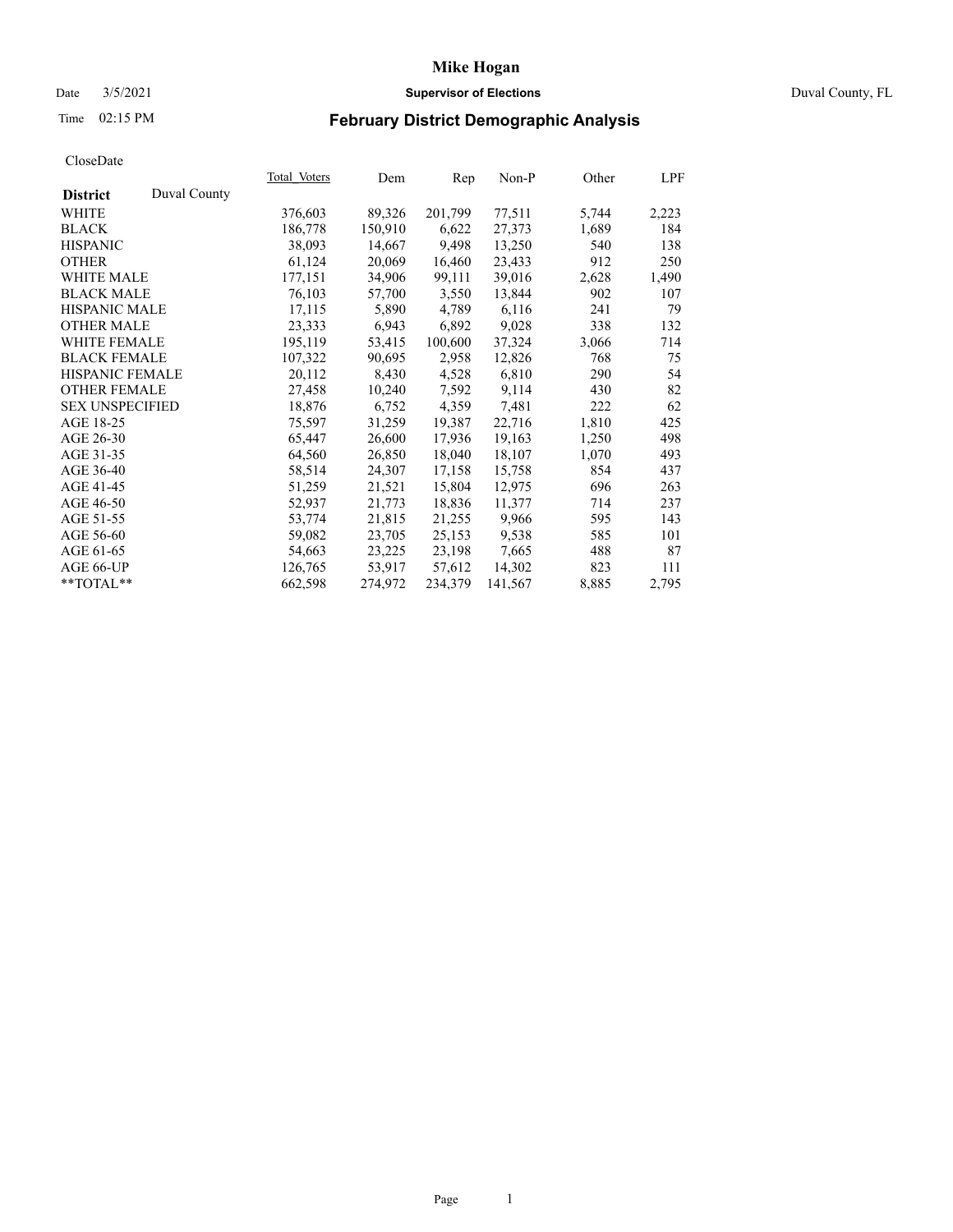# Date 3/5/2021 **Supervisor of Elections** Duval County, FL

# Time 02:15 PM **February District Demographic Analysis**

|                                            | Total Voters | Dem    | Rep    | Non-P | Other | LPF |
|--------------------------------------------|--------------|--------|--------|-------|-------|-----|
| City Council District 1<br><b>District</b> |              |        |        |       |       |     |
| WHITE                                      | 21,410       | 5,252  | 11,117 | 4,614 | 310   | 117 |
| <b>BLACK</b>                               | 14,827       | 11,561 | 603    | 2,495 | 148   | 20  |
| <b>HISPANIC</b>                            | 3,577        | 1,471  | 806    | 1,245 | 45    | 10  |
| <b>OTHER</b>                               | 4,159        | 1,470  | 991    | 1,629 | 50    | 19  |
| WHITE MALE                                 | 9,979        | 2,036  | 5,420  | 2,314 | 134   | 75  |
| <b>BLACK MALE</b>                          | 5,923        | 4,343  | 306    | 1,187 | 77    | 10  |
| <b>HISPANIC MALE</b>                       | 1,544        | 596    | 382    | 540   | 20    | 6   |
| <b>OTHER MALE</b>                          | 1,471        | 459    | 425    | 557   | 18    | 12  |
| WHITE FEMALE                               | 11,127       | 3,135  | 5,555  | 2,226 | 172   | 39  |
| <b>BLACK FEMALE</b>                        | 8,558        | 6,978  | 280    | 1,221 | 69    | 10  |
| HISPANIC FEMALE                            | 1,942        | 835    | 406    | 672   | 25    | 4   |
| <b>OTHER FEMALE</b>                        | 1,853        | 756    | 431    | 633   | 27    | 6   |
| <b>SEX UNSPECIFIED</b>                     | 1,574        | 615    | 312    | 632   | 11    | 4   |
| AGE 18-25                                  | 5,549        | 2,494  | 1,146  | 1,765 | 112   | 32  |
| AGE 26-30                                  | 4,548        | 2,094  | 944    | 1,412 | 75    | 23  |
| AGE 31-35                                  | 4,449        | 2,082  | 961    | 1,307 | 72    | 27  |
| AGE 36-40                                  | 3,880        | 1,749  | 937    | 1,109 | 62    | 23  |
| AGE 41-45                                  | 3,334        | 1,561  | 870    | 850   | 39    | 14  |
| AGE 46-50                                  | 3,370        | 1,520  | 1,043  | 742   | 49    | 16  |
| AGE 51-55                                  | 3,520        | 1,613  | 1,192  | 668   | 36    | 11  |
| AGE 56-60                                  | 3,916        | 1,701  | 1,495  | 666   | 47    | 7   |
| AGE 61-65                                  | 3,477        | 1,564  | 1,352  | 530   | 27    | 4   |
| AGE 66-UP                                  | 7,930        | 3,376  | 3,577  | 934   | 34    | 9   |
| **TOTAL**                                  | 43,973       | 19,754 | 13,517 | 9,983 | 553   | 166 |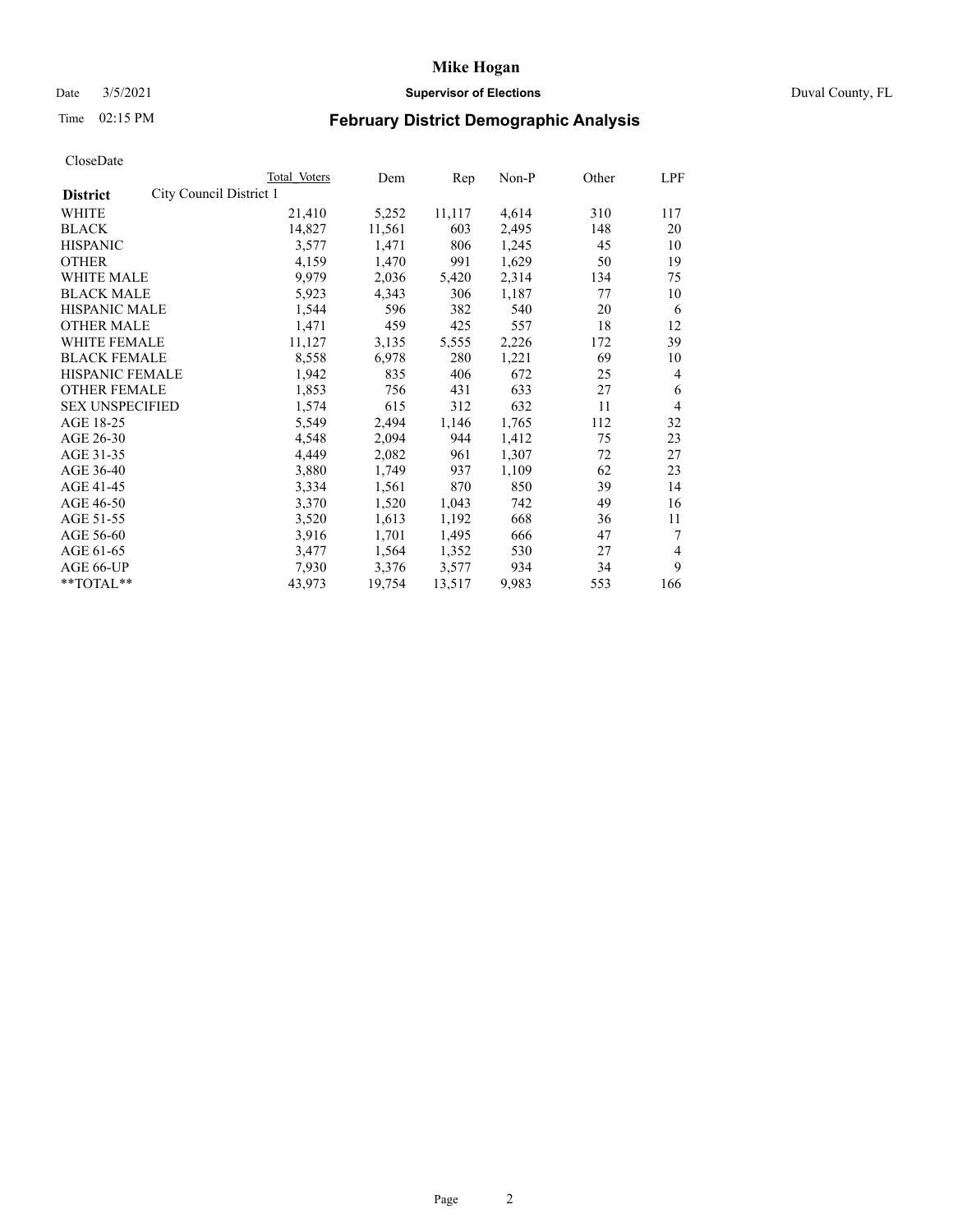# Date 3/5/2021 **Supervisor of Elections** Duval County, FL

# Time 02:15 PM **February District Demographic Analysis**

|                                            | Total Voters | Dem    | Rep    | Non-P  | Other | LPF            |
|--------------------------------------------|--------------|--------|--------|--------|-------|----------------|
| City Council District 2<br><b>District</b> |              |        |        |        |       |                |
| WHITE                                      | 34,080       | 6,358  | 20,579 | 6,467  | 493   | 183            |
| <b>BLACK</b>                               | 9,851        | 7,539  | 460    | 1,708  | 130   | 14             |
| <b>HISPANIC</b>                            | 3,092        | 1,096  | 892    | 1,065  | 35    | $\overline{4}$ |
| <b>OTHER</b>                               | 4,826        | 1,297  | 1,651  | 1,794  | 64    | 20             |
| WHITE MALE                                 | 16,375       | 2,551  | 10,138 | 3,332  | 235   | 119            |
| <b>BLACK MALE</b>                          | 4,357        | 3,071  | 263    | 944    | 66    | 13             |
| <b>HISPANIC MALE</b>                       | 1,434        | 440    | 467    | 507    | 18    | $\overline{2}$ |
| <b>OTHER MALE</b>                          | 1,910        | 474    | 690    | 714    | 21    | 11             |
| WHITE FEMALE                               | 17,336       | 3,745  | 10,226 | 3,047  | 255   | 63             |
| <b>BLACK FEMALE</b>                        | 5,346        | 4,363  | 195    | 724    | 63    | 1              |
| HISPANIC FEMALE                            | 1,590        | 632    | 409    | 531    | 16    | 2              |
| <b>OTHER FEMALE</b>                        | 2,192        | 677    | 760    | 714    | 34    | 7              |
| <b>SEX UNSPECIFIED</b>                     | 1,309        | 337    | 434    | 521    | 14    | 3              |
| AGE 18-25                                  | 5,605        | 1,838  | 1,958  | 1,637  | 146   | 26             |
| AGE 26-30                                  | 4,616        | 1,478  | 1,628  | 1,362  | 107   | 41             |
| AGE 31-35                                  | 5,135        | 1,553  | 1,968  | 1,497  | 76    | 41             |
| AGE 36-40                                  | 4,844        | 1,520  | 1,837  | 1,372  | 68    | 47             |
| AGE 41-45                                  | 4,319        | 1,423  | 1,710  | 1,109  | 55    | 22             |
| AGE 46-50                                  | 4,467        | 1,505  | 1,974  | 909    | 61    | 18             |
| AGE 51-55                                  | 4,542        | 1,399  | 2,261  | 819    | 55    | 8              |
| AGE 56-60                                  | 4,886        | 1,433  | 2,668  | 729    | 49    | 7              |
| AGE 61-65                                  | 4,233        | 1,306  | 2,326  | 555    | 43    | 3              |
| AGE 66-UP                                  | 9,202        | 2,835  | 5,252  | 1,045  | 62    | 8              |
| **TOTAL**                                  | 51,849       | 16,290 | 23,582 | 11,034 | 722   | 221            |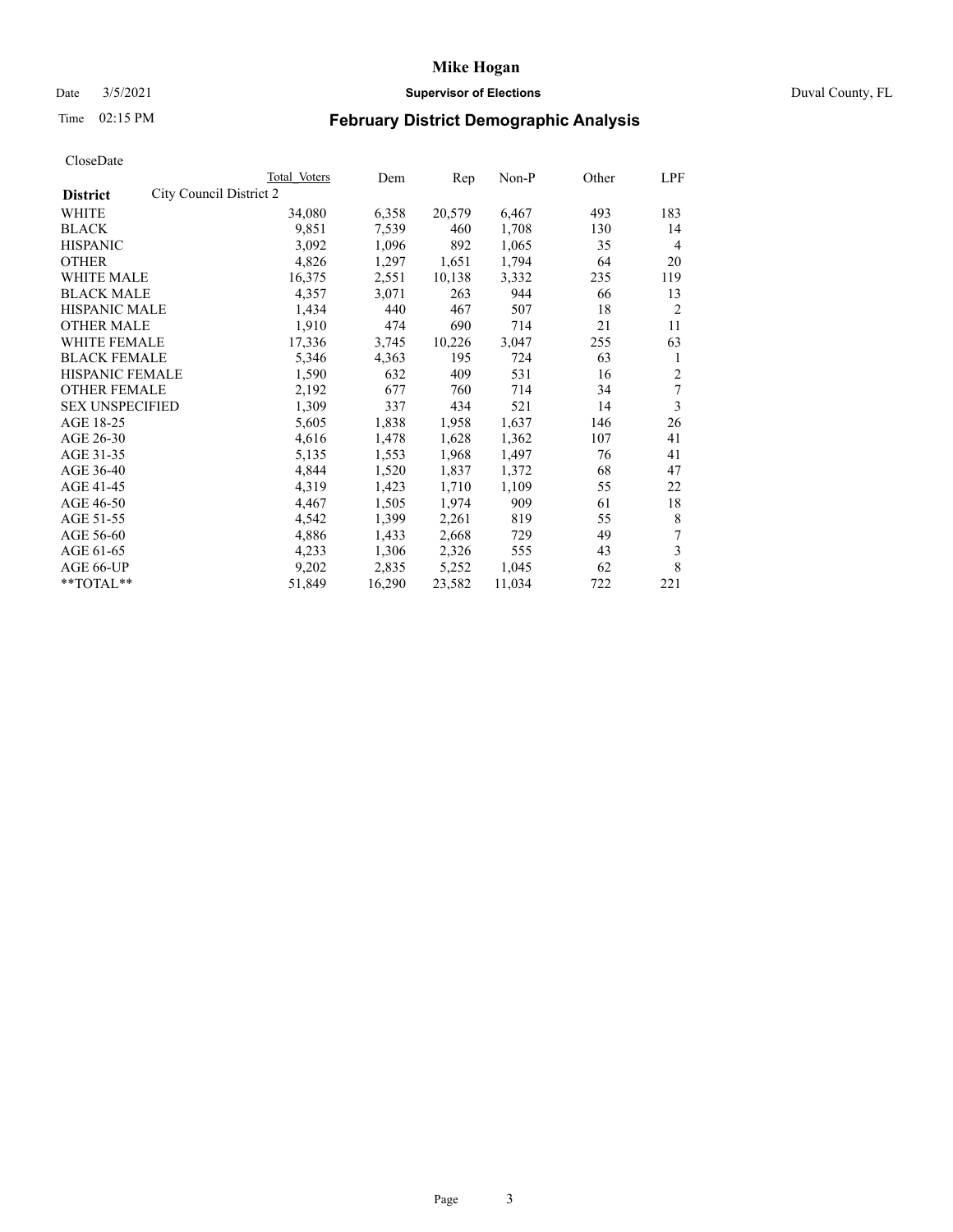# Date 3/5/2021 **Supervisor of Elections** Duval County, FL

# Time 02:15 PM **February District Demographic Analysis**

|                        |                         | Total Voters | Dem    | Rep    | $Non-P$ | Other | LPF |
|------------------------|-------------------------|--------------|--------|--------|---------|-------|-----|
| <b>District</b>        | City Council District 3 |              |        |        |         |       |     |
| WHITE                  |                         | 36,258       | 7,686  | 19,807 | 8,016   | 539   | 210 |
| <b>BLACK</b>           |                         | 4,795        | 3,541  | 267    | 933     | 51    | 3   |
| <b>HISPANIC</b>        |                         | 3,272        | 1,138  | 972    | 1,100   | 55    | 7   |
| <b>OTHER</b>           |                         | 6,704        | 1,847  | 2,190  | 2,565   | 79    | 23  |
| WHITE MALE             |                         | 17,099       | 2,831  | 9,882  | 3,984   | 250   | 152 |
| <b>BLACK MALE</b>      |                         | 2,261        | 1,540  | 166    | 523     | 30    | 2   |
| <b>HISPANIC MALE</b>   |                         | 1,426        | 424    | 451    | 518     | 28    | 5   |
| <b>OTHER MALE</b>      |                         | 2,695        | 696    | 892    | 1,062   | 32    | 13  |
| WHITE FEMALE           |                         | 18,746       | 4,765  | 9,738  | 3,908   | 280   | 55  |
| <b>BLACK FEMALE</b>    |                         | 2,467        | 1,958  | 96     | 391     | 21    | 1   |
| HISPANIC FEMALE        |                         | 1,770        | 691    | 505    | 547     | 26    | 1   |
| <b>OTHER FEMALE</b>    |                         | 3,157        | 945    | 1,082  | 1,084   | 39    | 7   |
| <b>SEX UNSPECIFIED</b> |                         | 1,407        | 362    | 424    | 596     | 18    | 7   |
| AGE 18-25              |                         | 5,599        | 1,753  | 1,947  | 1,718   | 146   | 35  |
| AGE 26-30              |                         | 4,757        | 1,363  | 1,812  | 1,455   | 82    | 45  |
| AGE 31-35              |                         | 4,672        | 1,326  | 1,741  | 1,497   | 72    | 36  |
| AGE 36-40              |                         | 4,698        | 1,256  | 1,857  | 1,470   | 73    | 42  |
| AGE 41-45              |                         | 4,149        | 1,169  | 1,659  | 1,245   | 52    | 24  |
| AGE 46-50              |                         | 4,242        | 1,141  | 1,959  | 1,062   | 61    | 19  |
| AGE 51-55              |                         | 4,250        | 1,119  | 2,162  | 906     | 44    | 19  |
| AGE 56-60              |                         | 4,550        | 1,129  | 2,443  | 916     | 54    | 8   |
| AGE 61-65              |                         | 4,211        | 1,192  | 2,178  | 774     | 58    | 9   |
| AGE 66-UP              |                         | 9.901        | 2,764  | 5,478  | 1,571   | 82    | 6   |
| **TOTAL**              |                         | 51,029       | 14,212 | 23,236 | 12,614  | 724   | 243 |
|                        |                         |              |        |        |         |       |     |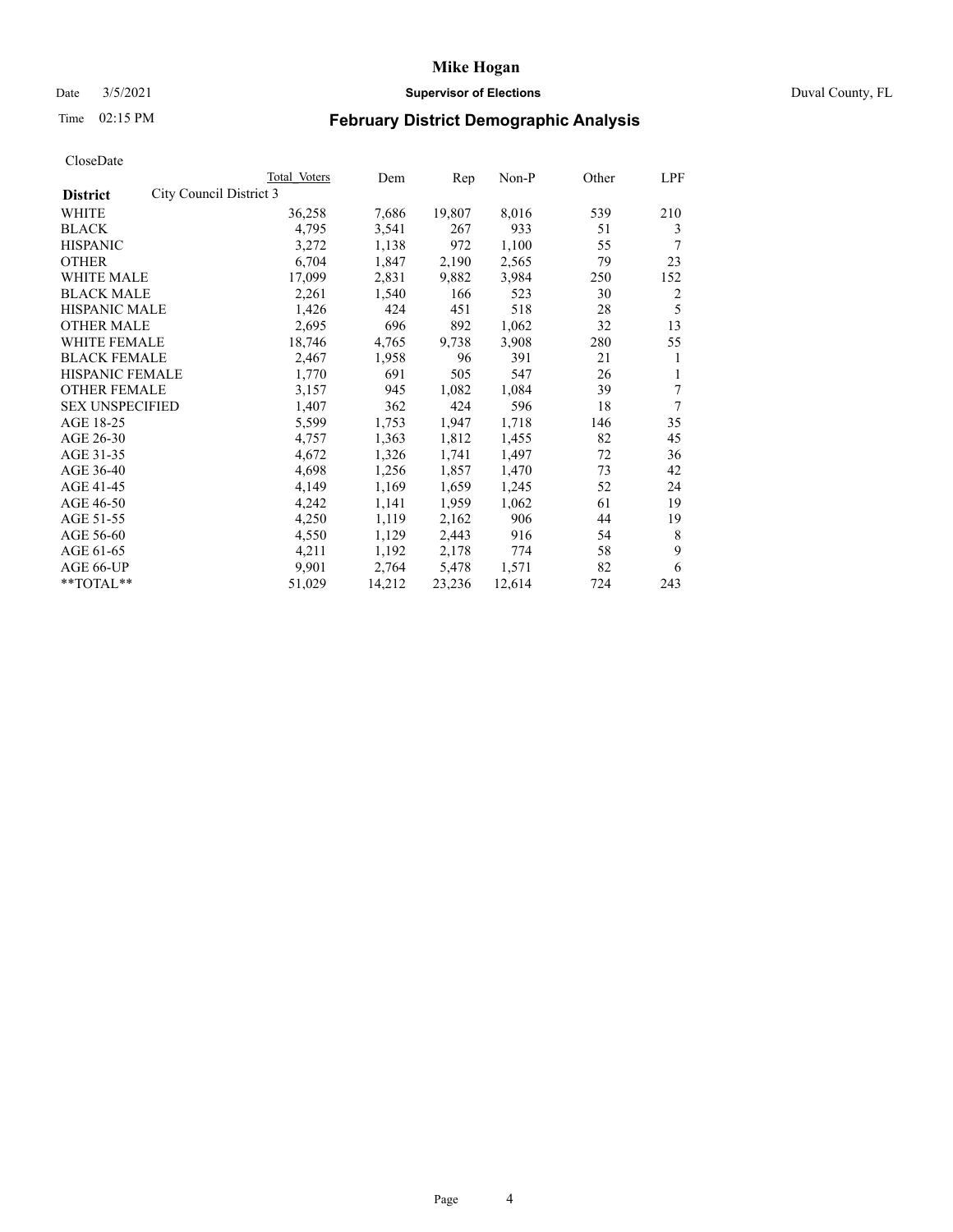# Date 3/5/2021 **Supervisor of Elections** Duval County, FL

# Time 02:15 PM **February District Demographic Analysis**

|                                            | Total Voters | Dem    | Rep    | Non-P  | Other | LPF |
|--------------------------------------------|--------------|--------|--------|--------|-------|-----|
| City Council District 4<br><b>District</b> |              |        |        |        |       |     |
| WHITE                                      | 26,940       | 6,671  | 13,639 | 6,004  | 451   | 175 |
| <b>BLACK</b>                               | 8,026        | 6,120  | 345    | 1,449  | 102   | 10  |
| <b>HISPANIC</b>                            | 4,176        | 1,630  | 950    | 1,516  | 65    | 15  |
| <b>OTHER</b>                               | 5,634        | 1,818  | 1,438  | 2,295  | 64    | 19  |
| WHITE MALE                                 | 12,667       | 2,633  | 6,695  | 3,009  | 217   | 113 |
| <b>BLACK MALE</b>                          | 3,228        | 2,251  | 183    | 734    | 53    | 7   |
| <b>HISPANIC MALE</b>                       | 1,834        | 639    | 476    | 683    | 29    | 7   |
| <b>OTHER MALE</b>                          | 2,237        | 657    | 611    | 926    | 32    | 11  |
| WHITE FEMALE                               | 13,911       | 3,952  | 6,784  | 2,884  | 231   | 60  |
| <b>BLACK FEMALE</b>                        | 4,651        | 3,760  | 157    | 684    | 47    | 3   |
| HISPANIC FEMALE                            | 2,238        | 952    | 450    | 793    | 35    | 8   |
| <b>OTHER FEMALE</b>                        | 2,528        | 927    | 668    | 900    | 28    | 5   |
| <b>SEX UNSPECIFIED</b>                     | 1,482        | 468    | 348    | 651    | 10    | 5   |
| AGE 18-25                                  | 5,420        | 2,091  | 1,356  | 1,795  | 145   | 33  |
| AGE 26-30                                  | 5,242        | 1,916  | 1,486  | 1,691  | 110   | 39  |
| AGE 31-35                                  | 4,596        | 1,687  | 1,344  | 1,445  | 85    | 35  |
| AGE 36-40                                  | 3,950        | 1,425  | 1,207  | 1,216  | 71    | 31  |
| AGE 41-45                                  | 3,332        | 1,244  | 1,033  | 973    | 56    | 26  |
| AGE 46-50                                  | 3,365        | 1,198  | 1,254  | 841    | 51    | 21  |
| AGE 51-55                                  | 3,440        | 1,190  | 1,433  | 773    | 34    | 10  |
| AGE 56-60                                  | 3,915        | 1,333  | 1,731  | 799    | 45    | 7   |
| AGE 61-65                                  | 3,553        | 1,199  | 1,672  | 641    | 31    | 10  |
| AGE 66-UP                                  | 7,963        | 2,956  | 3,856  | 1,090  | 54    | 7   |
| **TOTAL**                                  | 44,776       | 16,239 | 16,372 | 11,264 | 682   | 219 |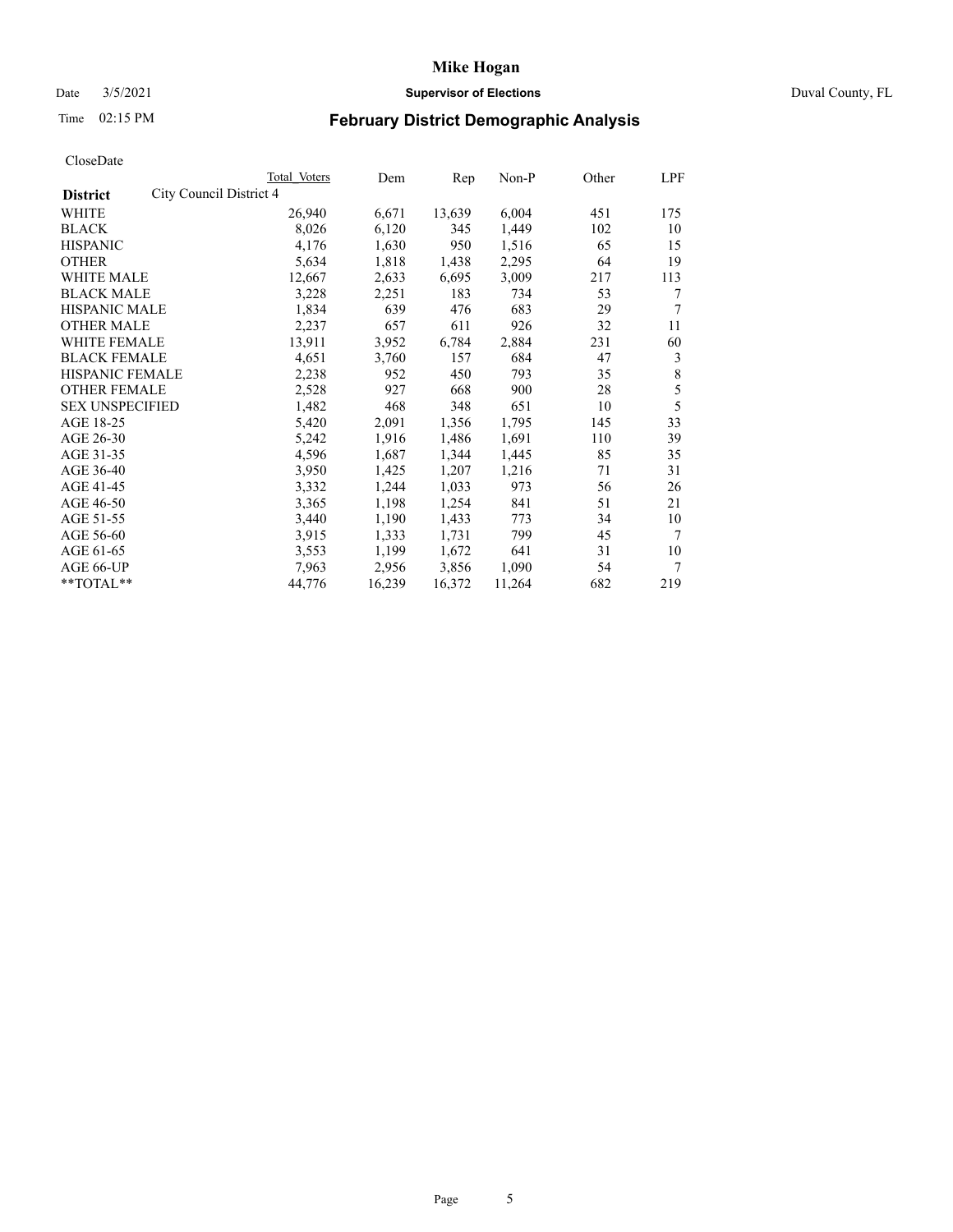# Date 3/5/2021 **Supervisor of Elections** Duval County, FL

# Time 02:15 PM **February District Demographic Analysis**

|                                            | Total Voters | Dem    | Rep    | Non-P | Other | LPF |
|--------------------------------------------|--------------|--------|--------|-------|-------|-----|
| City Council District 5<br><b>District</b> |              |        |        |       |       |     |
| WHITE                                      | 28,583       | 8,265  | 14,328 | 5,459 | 363   | 168 |
| <b>BLACK</b>                               | 7,046        | 5,408  | 285    | 1,285 | 61    | 7   |
| <b>HISPANIC</b>                            | 2,709        | 1,085  | 658    | 927   | 32    | 7   |
| <b>OTHER</b>                               | 3,807        | 1,159  | 1,116  | 1,459 | 57    | 16  |
| WHITE MALE                                 | 13,139       | 3,263  | 6,852  | 2,755 | 159   | 110 |
| <b>BLACK MALE</b>                          | 2,925        | 2,101  | 147    | 641   | 32    | 4   |
| <b>HISPANIC MALE</b>                       | 1,239        | 467    | 338    | 417   | 13    | 4   |
| <b>OTHER MALE</b>                          | 1,472        | 398    | 494    | 556   | 18    | 6   |
| WHITE FEMALE                               | 15,103       | 4,899  | 7,335  | 2,611 | 203   | 55  |
| <b>BLACK FEMALE</b>                        | 4,001        | 3,219  | 134    | 617   | 28    | 3   |
| HISPANIC FEMALE                            | 1,392        | 589    | 302    | 480   | 18    | 3   |
| <b>OTHER FEMALE</b>                        | 1,620        | 574    | 469    | 540   | 30    | 7   |
| <b>SEX UNSPECIFIED</b>                     | 1,253        | 407    | 316    | 512   | 12    | 6   |
| AGE 18-25                                  | 4,136        | 1,620  | 1,190  | 1,185 | 115   | 26  |
| AGE 26-30                                  | 4,006        | 1,486  | 1,162  | 1,248 | 70    | 40  |
| AGE 31-35                                  | 4,130        | 1,648  | 1,235  | 1,141 | 68    | 38  |
| AGE 36-40                                  | 3,530        | 1,342  | 1,101  | 1,015 | 38    | 34  |
| AGE 41-45                                  | 3,005        | 1,076  | 1,035  | 838   | 41    | 15  |
| AGE 46-50                                  | 3,163        | 1,137  | 1,193  | 788   | 30    | 15  |
| AGE 51-55                                  | 3,243        | 1,135  | 1,408  | 666   | 23    | 11  |
| AGE 56-60                                  | 3,761        | 1,351  | 1,716  | 642   | 45    | 7   |
| AGE 61-65                                  | 3,724        | 1,449  | 1,698  | 538   | 35    | 4   |
| AGE 66-UP                                  | 9,447        | 3,673  | 4,649  | 1,069 | 48    | 8   |
| **TOTAL**                                  | 42,145       | 15,917 | 16,387 | 9,130 | 513   | 198 |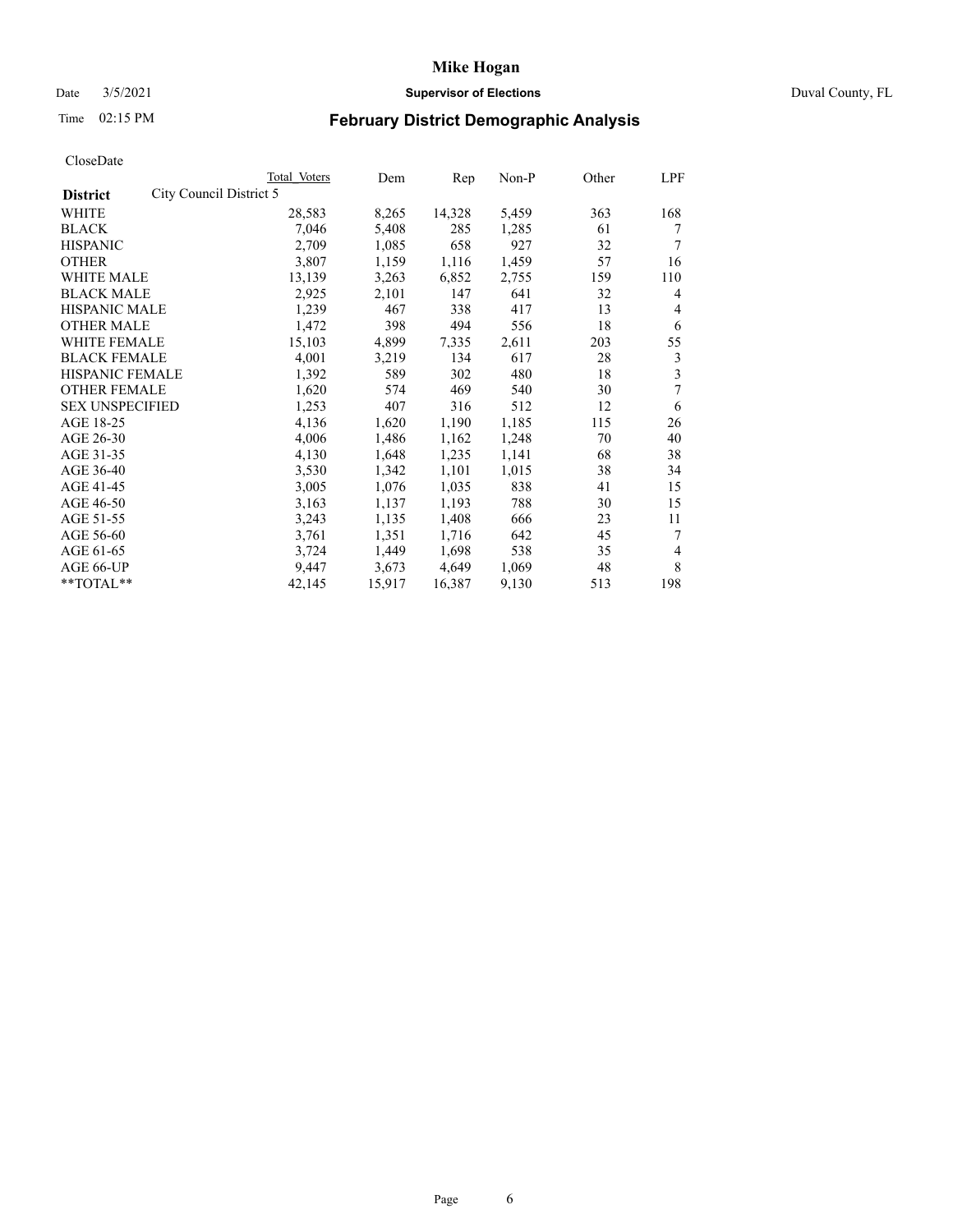### Date 3/5/2021 **Supervisor of Elections** Duval County, FL

# Time 02:15 PM **February District Demographic Analysis**

|                        |                         | Total Voters | Dem    | Rep    | Non-P  | Other | LPF            |
|------------------------|-------------------------|--------------|--------|--------|--------|-------|----------------|
| <b>District</b>        | City Council District 6 |              |        |        |        |       |                |
| WHITE                  |                         | 41,934       | 9,060  | 24,252 | 7,872  | 509   | 241            |
| <b>BLACK</b>           |                         | 3,836        | 2,822  | 216    | 735    | 57    | 6              |
| <b>HISPANIC</b>        |                         | 3,055        | 982    | 1,002  | 1,018  | 43    | 10             |
| <b>OTHER</b>           |                         | 4,682        | 1,289  | 1,570  | 1,721  | 79    | 23             |
| WHITE MALE             |                         | 19,826       | 3,489  | 11,877 | 4,072  | 227   | 161            |
| <b>BLACK MALE</b>      |                         | 1,735        | 1,184  | 129    | 388    | 33    | 1              |
| <b>HISPANIC MALE</b>   |                         | 1,389        | 393    | 498    | 471    | 19    | 8              |
| <b>OTHER MALE</b>      |                         | 1,892        | 479    | 667    | 706    | 29    | 11             |
| WHITE FEMALE           |                         | 21,725       | 5,490  | 12,157 | 3,719  | 280   | 79             |
| <b>BLACK FEMALE</b>    |                         | 2,048        | 1,603  | 83     | 333    | 24    | 5              |
| HISPANIC FEMALE        |                         | 1,609        | 575    | 491    | 518    | 23    | $\overline{c}$ |
| <b>OTHER FEMALE</b>    |                         | 2,132        | 682    | 719    | 685    | 37    | 9              |
| <b>SEX UNSPECIFIED</b> |                         | 1,151        | 258    | 419    | 454    | 16    | $\overline{4}$ |
| AGE 18-25              |                         | 5,476        | 1,457  | 2,273  | 1,582  | 133   | 31             |
| AGE 26-30              |                         | 4,131        | 1,096  | 1,726  | 1,177  | 85    | 47             |
| AGE 31-35              |                         | 4,446        | 1,223  | 1,839  | 1,265  | 67    | 52             |
| AGE 36-40              |                         | 4,315        | 1,110  | 1,895  | 1,199  | 68    | 43             |
| AGE 41-45              |                         | 3,874        | 984    | 1,699  | 1,111  | 54    | 26             |
| AGE 46-50              |                         | 4,170        | 1,024  | 2,071  | 989    | 56    | 30             |
| AGE 51-55              |                         | 4,543        | 1,020  | 2,519  | 923    | 65    | 16             |
| AGE 56-60              |                         | 5,075        | 1,216  | 2,935  | 878    | 39    | 7              |
| AGE 61-65              |                         | 4,801        | 1,310  | 2,746  | 698    | 33    | 14             |
| AGE 66-UP              |                         | 12,676       | 3,713  | 7,337  | 1,524  | 88    | 14             |
| **TOTAL**              |                         | 53,507       | 14,153 | 27,040 | 11,346 | 688   | 280            |
|                        |                         |              |        |        |        |       |                |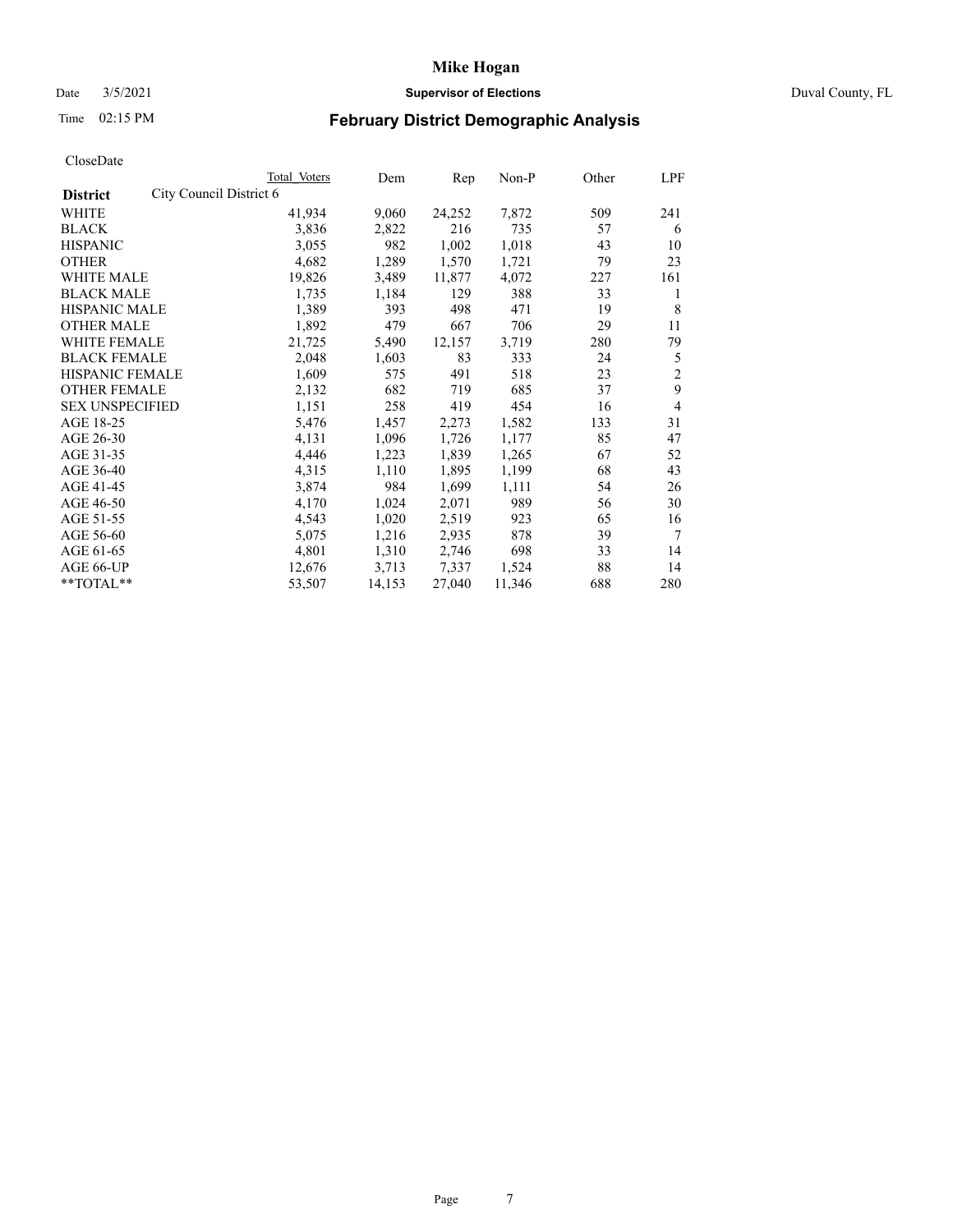# Date 3/5/2021 **Supervisor of Elections** Duval County, FL

# Time 02:15 PM **February District Demographic Analysis**

|                                            | Total Voters | Dem    | Rep   | Non-P | Other | LPF |
|--------------------------------------------|--------------|--------|-------|-------|-------|-----|
| City Council District 7<br><b>District</b> |              |        |       |       |       |     |
| WHITE                                      | 12,979       | 3,454  | 6,171 | 2,998 | 261   | 95  |
| <b>BLACK</b>                               | 25,861       | 21,784 | 753   | 3,130 | 178   | 16  |
| <b>HISPANIC</b>                            | 1,577        | 693    | 295   | 557   | 23    | 9   |
| <b>OTHER</b>                               | 3,179        | 1,445  | 479   | 1,176 | 61    | 18  |
| WHITE MALE                                 | 6,390        | 1,459  | 3,187 | 1,553 | 125   | 66  |
| <b>BLACK MALE</b>                          | 10,519       | 8,413  | 410   | 1,589 | 96    | 11  |
| <b>HISPANIC MALE</b>                       | 723          | 285    | 161   | 261   | 10    | 6   |
| <b>OTHER MALE</b>                          | 1,126        | 480    | 191   | 421   | 27    | 7   |
| WHITE FEMALE                               | 6,410        | 1,950  | 2,901 | 1,395 | 135   | 29  |
| <b>BLACK FEMALE</b>                        | 14,879       | 13,021 | 335   | 1,441 | 78    | 4   |
| HISPANIC FEMALE                            | 820          | 392    | 131   | 281   | 13    | 3   |
| <b>OTHER FEMALE</b>                        | 1,371        | 716    | 212   | 410   | 24    | 9   |
| <b>SEX UNSPECIFIED</b>                     | 1,358        | 660    | 170   | 510   | 15    | 3   |
| AGE 18-25                                  | 5,170        | 2,903  | 651   | 1,498 | 89    | 29  |
| AGE 26-30                                  | 4,277        | 2,453  | 640   | 1,111 | 50    | 23  |
| AGE 31-35                                  | 4,260        | 2,475  | 663   | 1,022 | 72    | 28  |
| AGE 36-40                                  | 4,110        | 2,498  | 665   | 875   | 55    | 17  |
| AGE 41-45                                  | 3,597        | 2,193  | 607   | 733   | 51    | 13  |
| AGE 46-50                                  | 3,827        | 2,292  | 783   | 699   | 45    | 8   |
| AGE 51-55                                  | 3,711        | 2,360  | 785   | 520   | 42    | 4   |
| AGE 56-60                                  | 3,775        | 2,447  | 803   | 477   | 41    | 7   |
| AGE 61-65                                  | 3,625        | 2,547  | 668   | 369   | 36    | 5   |
| AGE 66-UP                                  | 7,244        | 5,208  | 1,433 | 557   | 42    | 4   |
| **TOTAL**                                  | 43,596       | 27,376 | 7,698 | 7,861 | 523   | 138 |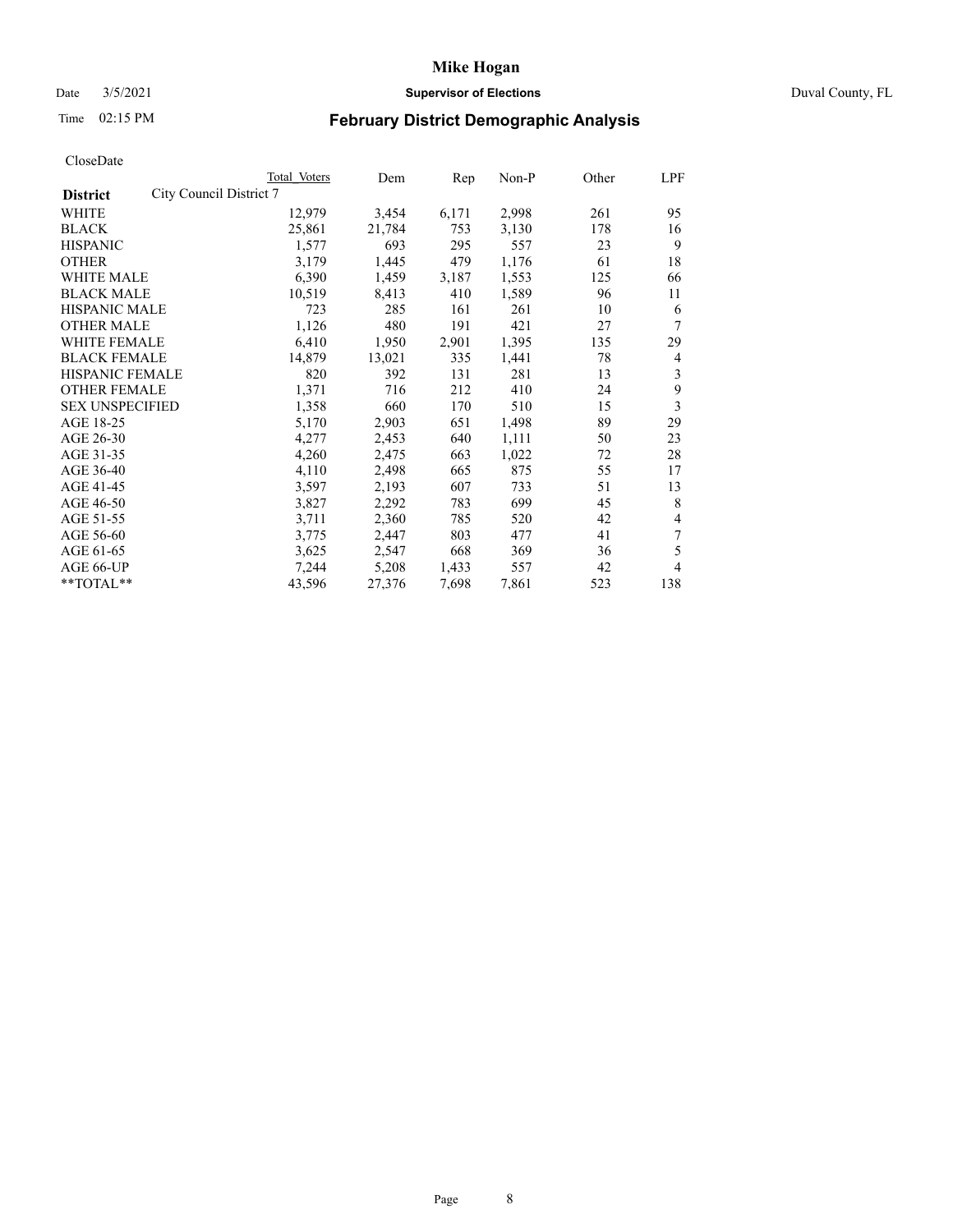# Date 3/5/2021 **Supervisor of Elections** Duval County, FL

# Time 02:15 PM **February District Demographic Analysis**

| Total Voters            | Dem    | Rep   | $Non-P$ | Other | LPF            |
|-------------------------|--------|-------|---------|-------|----------------|
| City Council District 8 |        |       |         |       |                |
| 11,381                  | 2,332  | 6,780 | 2,075   | 143   | 51             |
| 29,506                  | 25,307 | 757   | 3,257   | 161   | 24             |
| 888                     | 366    | 202   | 306     | 11    | 3              |
| 2,624                   | 1,165  | 348   | 1,077   | 23    | 11             |
| 5,310                   | 928    | 3,298 | 984     | 68    | 32             |
| 11,771                  | 9,632  | 403   | 1,624   | 99    | 13             |
| 408                     | 146    | 112   | 144     | 5     | 1              |
| 875                     | 375    | 135   | 352     | 7     | 6              |
| 5,916                   | 1,375  | 3,400 | 1,047   | 75    | 19             |
| 17,236                  | 15,283 | 343   | 1,538   | 61    | 11             |
| 460                     | 213    | 83    | 156     | 6     | $\overline{c}$ |
| 1,024                   | 544    | 154   | 315     | 8     | $\mathfrak{Z}$ |
| 1,399                   | 674    | 159   | 555     | 9     | $\overline{2}$ |
| 5,483                   | 3,223  | 661   | 1,509   | 73    | 17             |
| 3,926                   | 2,329  | 557   | 986     | 35    | 19             |
| 3,979                   | 2,527  | 559   | 841     | 31    | 21             |
| 3,815                   | 2,485  | 579   | 712     | 31    | 8              |
| 3,383                   | 2,284  | 511   | 550     | 35    | 3              |
| 3,551                   | 2,393  | 639   | 484     | 30    | 5              |
| 3,717                   | 2,457  | 797   | 414     | 41    | 8              |
| 4,074                   | 2,713  | 910   | 424     | 26    | 1              |
| 4,068                   | 2,809  | 899   | 342     | 14    | 4              |
| 8,403                   | 5,950  | 1,975 | 453     | 22    | 3              |
| 44,399                  | 29,170 | 8,087 | 6,715   | 338   | 89             |
|                         |        |       |         |       |                |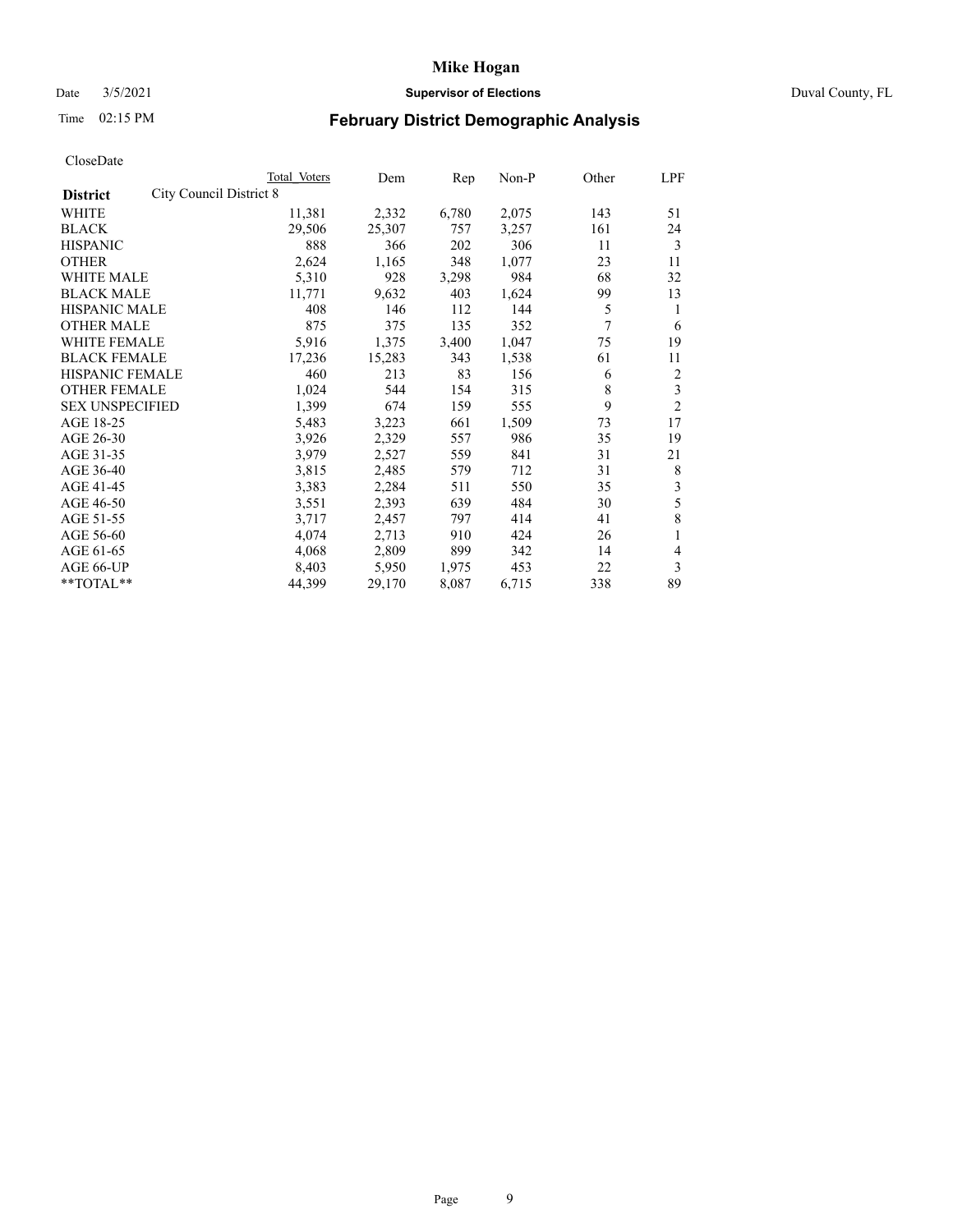# Date 3/5/2021 **Supervisor of Elections** Duval County, FL

# Time 02:15 PM **February District Demographic Analysis**

|                                            | Total Voters | Dem    | Rep   | Non-P | Other | LPF            |
|--------------------------------------------|--------------|--------|-------|-------|-------|----------------|
| City Council District 9<br><b>District</b> |              |        |       |       |       |                |
| WHITE                                      | 11,907       | 3,516  | 5,301 | 2,759 | 234   | 97             |
| <b>BLACK</b>                               | 22,733       | 18,724 | 702   | 3,122 | 162   | 23             |
| <b>HISPANIC</b>                            | 1,861        | 769    | 312   | 740   | 34    | 6              |
| <b>OTHER</b>                               | 3,266        | 1,287  | 609   | 1,308 | 50    | 12             |
| WHITE MALE                                 | 5,505        | 1,381  | 2,647 | 1,296 | 116   | 65             |
| <b>BLACK MALE</b>                          | 8,855        | 6,952  | 326   | 1,483 | 81    | 13             |
| <b>HISPANIC MALE</b>                       | 804          | 298    | 169   | 316   | 18    | 3              |
| <b>OTHER MALE</b>                          | 1,153        | 427    | 241   | 461   | 18    | 6              |
| WHITE FEMALE                               | 6,247        | 2,087  | 2,602 | 1,412 | 115   | 31             |
| <b>BLACK FEMALE</b>                        | 13,410       | 11,406 | 359   | 1,556 | 79    | 10             |
| HISPANIC FEMALE                            | 997          | 442    | 136   | 403   | 13    | 3              |
| <b>OTHER FEMALE</b>                        | 1,467        | 654    | 300   | 487   | 22    | $\overline{4}$ |
| <b>SEX UNSPECIFIED</b>                     | 1,329        | 649    | 144   | 515   | 18    | 3              |
| AGE 18-25                                  | 4,932        | 2,738  | 530   | 1,551 | 93    | 20             |
| AGE 26-30                                  | 4,434        | 2,541  | 558   | 1,231 | 73    | 31             |
| AGE 31-35                                  | 4,310        | 2,601  | 488   | 1,107 | 90    | 24             |
| AGE 36-40                                  | 3,664        | 2,230  | 496   | 874   | 45    | 19             |
| AGE 41-45                                  | 3,078        | 1,867  | 487   | 667   | 42    | 15             |
| AGE 46-50                                  | 3,036        | 1,899  | 515   | 585   | 31    | 6              |
| AGE 51-55                                  | 3,099        | 1,922  | 639   | 508   | 26    | $\overline{4}$ |
| AGE 56-60                                  | 3,409        | 2,170  | 779   | 421   | 29    | 10             |
| AGE 61-65                                  | 3,166        | 2,035  | 725   | 384   | 19    | 3              |
| AGE 66-UP                                  | 6,639        | 4,293  | 1,707 | 601   | 32    | 6              |
| **TOTAL**                                  | 39,767       | 24,296 | 6,924 | 7,929 | 480   | 138            |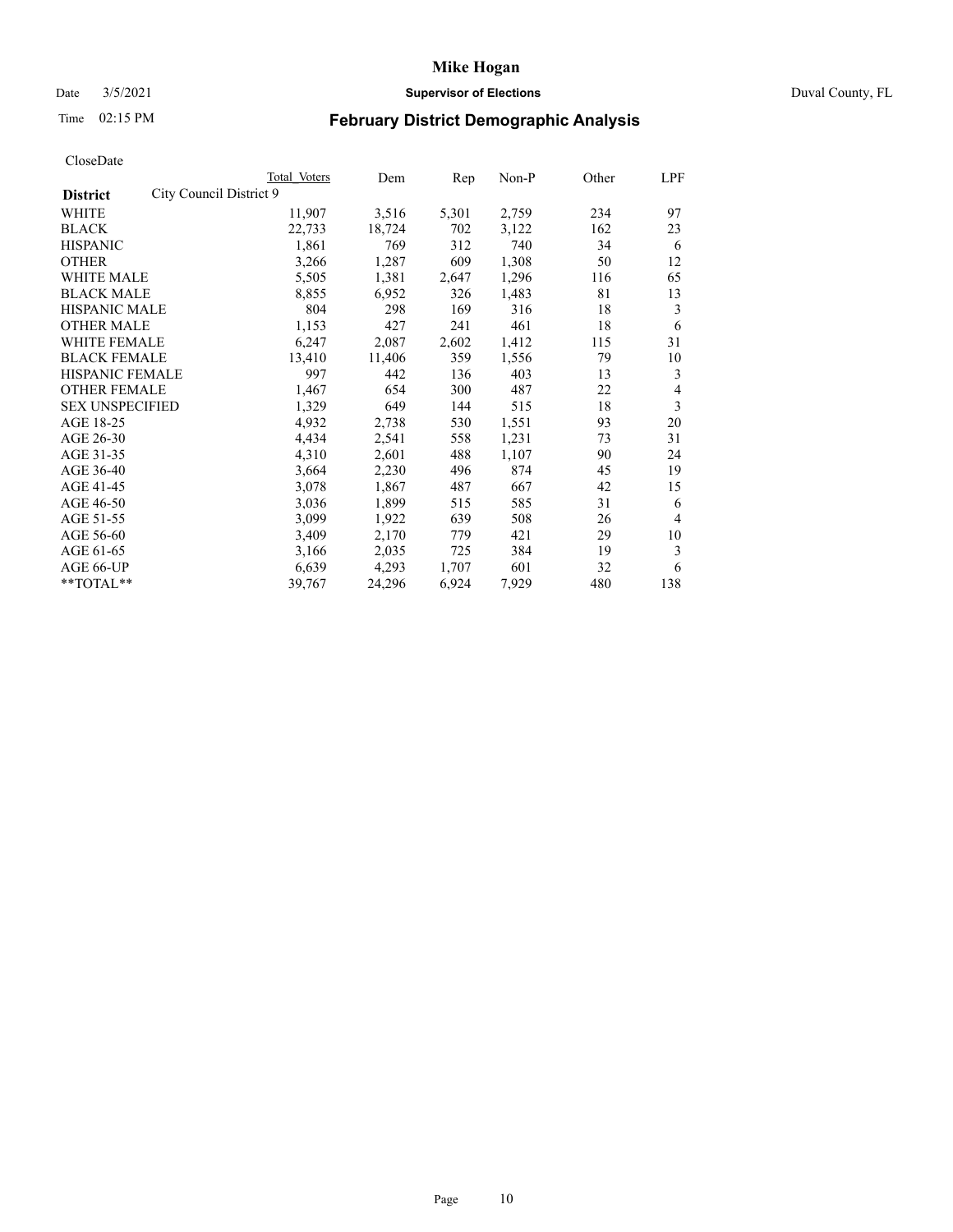# Date 3/5/2021 **Supervisor of Elections** Duval County, FL

# Time 02:15 PM **February District Demographic Analysis**

|                        |                          | Total Voters | Dem    | Rep   | Non-P | Other | LPF            |
|------------------------|--------------------------|--------------|--------|-------|-------|-------|----------------|
| <b>District</b>        | City Council District 10 |              |        |       |       |       |                |
| WHITE                  |                          | 12,254       | 2,889  | 6,454 | 2,644 | 194   | 73             |
| <b>BLACK</b>           |                          | 26,562       | 22,376 | 757   | 3,222 | 195   | 12             |
| <b>HISPANIC</b>        |                          | 2,117        | 909    | 401   | 771   | 29    | 7              |
| <b>OTHER</b>           |                          | 3,548        | 1,368  | 800   | 1,335 | 35    | 10             |
| WHITE MALE             |                          | 5,648        | 1,135  | 3,117 | 1,254 | 88    | 54             |
| <b>BLACK MALE</b>      |                          | 10,498       | 8,352  | 402   | 1,634 | 102   | 8              |
| <b>HISPANIC MALE</b>   |                          | 955          | 350    | 215   | 370   | 15    | 5              |
| <b>OTHER MALE</b>      |                          | 1,298        | 450    | 343   | 489   | 11    | 5              |
| WHITE FEMALE           |                          | 6,444        | 1,712  | 3,265 | 1,344 | 104   | 19             |
| <b>BLACK FEMALE</b>    |                          | 15,600       | 13,650 | 344   | 1,513 | 89    | 4              |
| HISPANIC FEMALE        |                          | 1,113        | 535    | 181   | 381   | 14    | 2              |
| <b>OTHER FEMALE</b>    |                          | 1,553        | 669    | 371   | 494   | 16    | 3              |
| <b>SEX UNSPECIFIED</b> |                          | 1,372        | 689    | 174   | 493   | 14    | $\overline{2}$ |
| AGE 18-25              |                          | 5,225        | 2,863  | 624   | 1,630 | 93    | 15             |
| AGE 26-30              |                          | 4,228        | 2,384  | 607   | 1,155 | 61    | 21             |
| AGE 31-35              |                          | 4,122        | 2,453  | 578   | 1,025 | 48    | 18             |
| AGE 36-40              |                          | 3,701        | 2,280  | 544   | 820   | 48    | 9              |
| AGE 41-45              |                          | 3,375        | 2,120  | 561   | 650   | 38    | 6              |
| AGE 46-50              |                          | 3,615        | 2,257  | 690   | 610   | 46    | 12             |
| AGE 51-55              |                          | 3,482        | 2,191  | 741   | 513   | 28    | 9              |
| AGE 56-60              |                          | 3,965        | 2,487  | 912   | 538   | 24    | 4              |
| AGE 61-65              |                          | 3,711        | 2,313  | 950   | 419   | 28    | 1              |
| AGE 66-UP              |                          | 9,057        | 6,194  | 2,205 | 612   | 39    | 7              |
| **TOTAL**              |                          | 44,481       | 27,542 | 8,412 | 7,972 | 453   | 102            |
|                        |                          |              |        |       |       |       |                |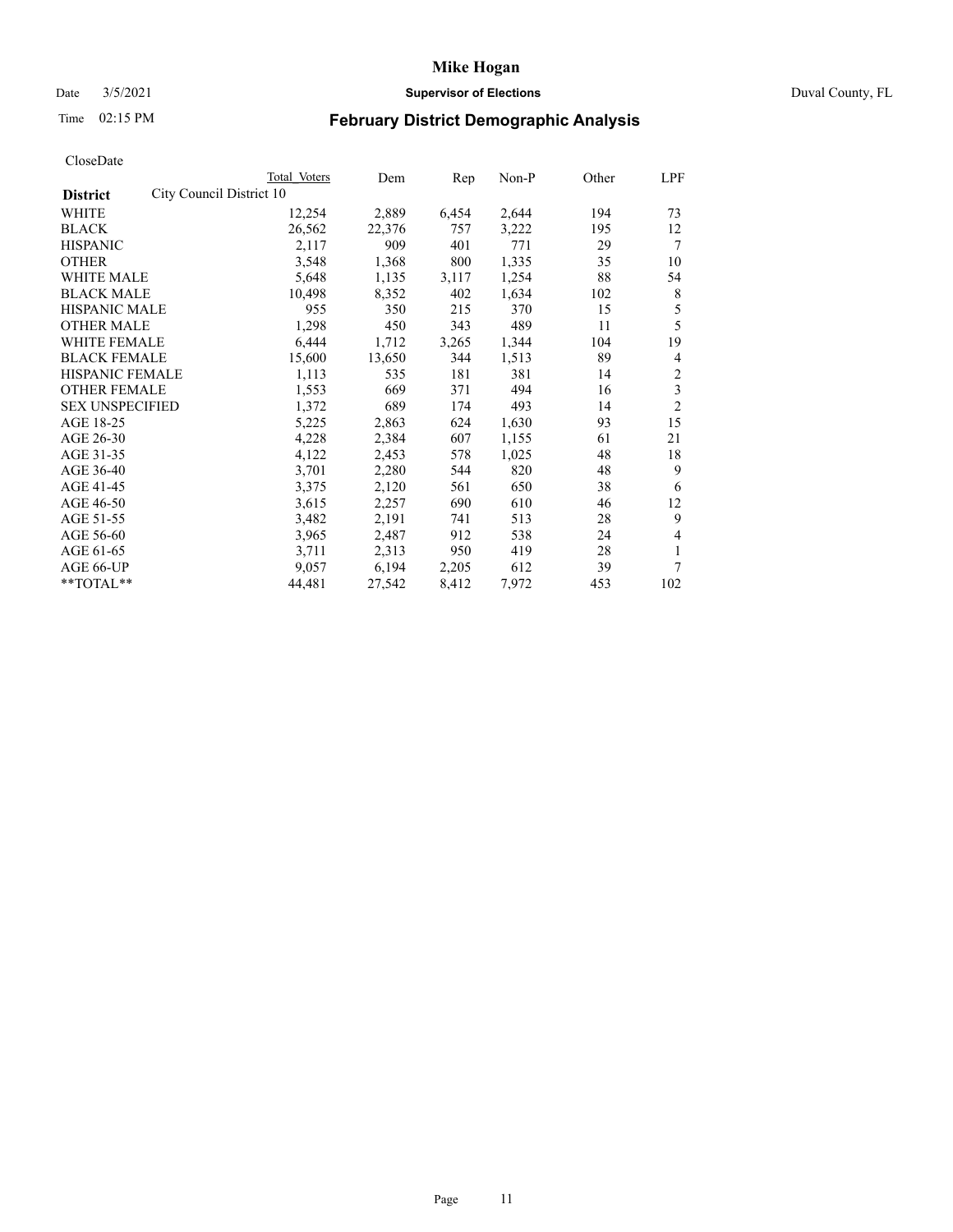# Date 3/5/2021 **Supervisor of Elections** Duval County, FL

# Time 02:15 PM **February District Demographic Analysis**

| Total Voters                                                                                                                                                                                          | Dem                               | Rep    | $Non-P$ | Other | LPF |
|-------------------------------------------------------------------------------------------------------------------------------------------------------------------------------------------------------|-----------------------------------|--------|---------|-------|-----|
|                                                                                                                                                                                                       |                                   |        |         |       |     |
| 36,650                                                                                                                                                                                                | 8,714                             | 18,704 | 8,255   | 759   | 218 |
| 8,928                                                                                                                                                                                                 | 6,498                             | 393    | 1,857   | 163   | 17  |
| 4,509                                                                                                                                                                                                 | 1,683                             | 1,150  | 1,593   | 58    | 25  |
| 7,652                                                                                                                                                                                                 | 2,613                             | 1,867  | 3,026   | 120   | 26  |
| 16,774                                                                                                                                                                                                | 3,348                             | 8,895  | 4,068   | 319   | 144 |
| 3,680                                                                                                                                                                                                 | 2,417                             | 206    | 976     | 75    | 6   |
| 2,009                                                                                                                                                                                                 | 672                               | 551    | 747     | 23    | 16  |
| 3,094                                                                                                                                                                                                 | 922                               | 811    | 1,297   | 46    | 18  |
| 19,487                                                                                                                                                                                                | 5,272                             | 9,652  | 4,063   | 428   | 72  |
| 5,114                                                                                                                                                                                                 | 3,988                             | 180    | 849     | 86    | 11  |
| 2,424                                                                                                                                                                                                 | 975                               | 582    | 824     | 35    | 8   |
| 3,604                                                                                                                                                                                                 | 1,423                             | 862    | 1,255   | 58    | 6   |
| 1,553                                                                                                                                                                                                 | 491                               | 375    | 652     | 30    | 5   |
| 7,962                                                                                                                                                                                                 | 2,964                             | 2,341  | 2,336   | 259   | 62  |
| 7,214                                                                                                                                                                                                 | 2,628                             | 2,145  | 2,206   | 178   | 57  |
|                                                                                                                                                                                                       | 2,198                             | 1,831  | 1,835   | 127   | 50  |
| 4,973                                                                                                                                                                                                 | 1,745                             | 1,555  | 1,555   | 80    | 38  |
| 4,469                                                                                                                                                                                                 | 1,567                             | 1,488  | 1,325   | 65    | 24  |
| 4,581                                                                                                                                                                                                 | 1,450                             | 1,802  | 1,221   | 82    | 26  |
| 4,364                                                                                                                                                                                                 | 1,381                             | 1,851  | 1,061   | 66    | 5   |
| 4,498                                                                                                                                                                                                 | 1,362                             | 2,119  | 942     | 68    | 7   |
| 3,794                                                                                                                                                                                                 | 1,159                             | 1,858  | 719     | 54    | 4   |
| 9,843                                                                                                                                                                                                 | 3,054                             | 5,124  | 1,531   | 121   | 13  |
| 57,739                                                                                                                                                                                                | 19,508                            | 22,114 | 14,731  | 1,100 | 286 |
| <b>WHITE MALE</b><br><b>BLACK MALE</b><br><b>HISPANIC MALE</b><br><b>OTHER MALE</b><br><b>WHITE FEMALE</b><br><b>BLACK FEMALE</b><br>HISPANIC FEMALE<br><b>OTHER FEMALE</b><br><b>SEX UNSPECIFIED</b> | City Council District 11<br>6,041 |        |         |       |     |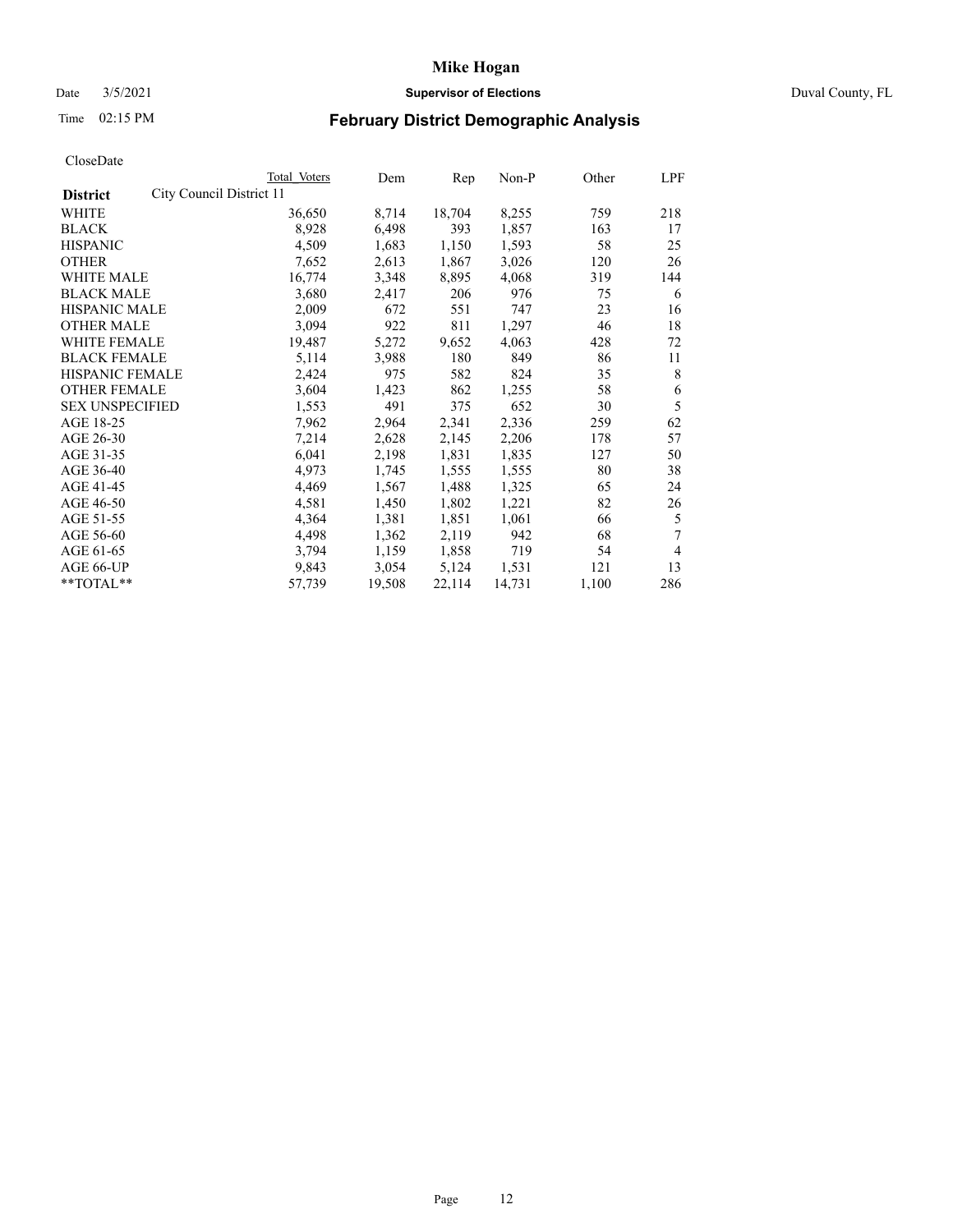# Date 3/5/2021 **Supervisor of Elections** Duval County, FL

# Time 02:15 PM **February District Demographic Analysis**

|                                             | Total Voters | Dem    | Rep    | Non-P | Other | LPF            |
|---------------------------------------------|--------------|--------|--------|-------|-------|----------------|
| City Council District 12<br><b>District</b> |              |        |        |       |       |                |
| WHITE                                       | 26,251       | 4,465  | 16,588 | 4,739 | 325   | 134            |
| <b>BLACK</b>                                | 14,462       | 11,431 | 574    | 2,297 | 148   | 12             |
| <b>HISPANIC</b>                             | 2,799        | 1,056  | 684    | 1,022 | 30    | 7              |
| <b>OTHER</b>                                | 3,898        | 1,187  | 1,226  | 1,405 | 72    | 8              |
| WHITE MALE                                  | 12,367       | 1,750  | 8,118  | 2,258 | 158   | 83             |
| <b>BLACK MALE</b>                           | 6,012        | 4,454  | 327    | 1,145 | 80    | 6              |
| <b>HISPANIC MALE</b>                        | 1,318        | 467    | 371    | 464   | 12    | 4              |
| <b>OTHER MALE</b>                           | 1,408        | 391    | 496    | 494   | 23    | 4              |
| WHITE FEMALE                                | 13,542       | 2,661  | 8,269  | 2,397 | 165   | 50             |
| <b>BLACK FEMALE</b>                         | 8,185        | 6,783  | 236    | 1,092 | 68    | 6              |
| HISPANIC FEMALE                             | 1,421        | 563    | 303    | 534   | 18    | 3              |
| <b>OTHER FEMALE</b>                         | 1,819        | 618    | 573    | 588   | 38    | $\overline{c}$ |
| <b>SEX UNSPECIFIED</b>                      | 1,336        | 452    | 379    | 489   | 13    | 3              |
| AGE 18-25                                   | 5,595        | 2,120  | 1,652  | 1,675 | 126   | 22             |
| AGE 26-30                                   | 4,274        | 1,494  | 1,386  | 1,267 | 95    | 32             |
| AGE 31-35                                   | 4,314        | 1,619  | 1,416  | 1,198 | 62    | 19             |
| AGE 36-40                                   | 4,178        | 1,656  | 1,431  | 1,015 | 54    | 22             |
| AGE 41-45                                   | 3,910        | 1,628  | 1,348  | 873   | 43    | 18             |
| AGE 46-50                                   | 4,136        | 1,671  | 1,627  | 761   | 60    | 17             |
| AGE 51-55                                   | 4,302        | 1,776  | 1,781  | 696   | 38    | 11             |
| AGE 56-60                                   | 4,661        | 1,766  | 2,199  | 668   | 22    | 6              |
| AGE 61-65                                   | 3,986        | 1,544  | 1,909  | 500   | 24    | 9              |
| AGE 66-UP                                   | 8,054        | 2,865  | 4,323  | 810   | 51    | 5              |
| **TOTAL**                                   | 47,410       | 18,139 | 19,072 | 9,463 | 575   | 161            |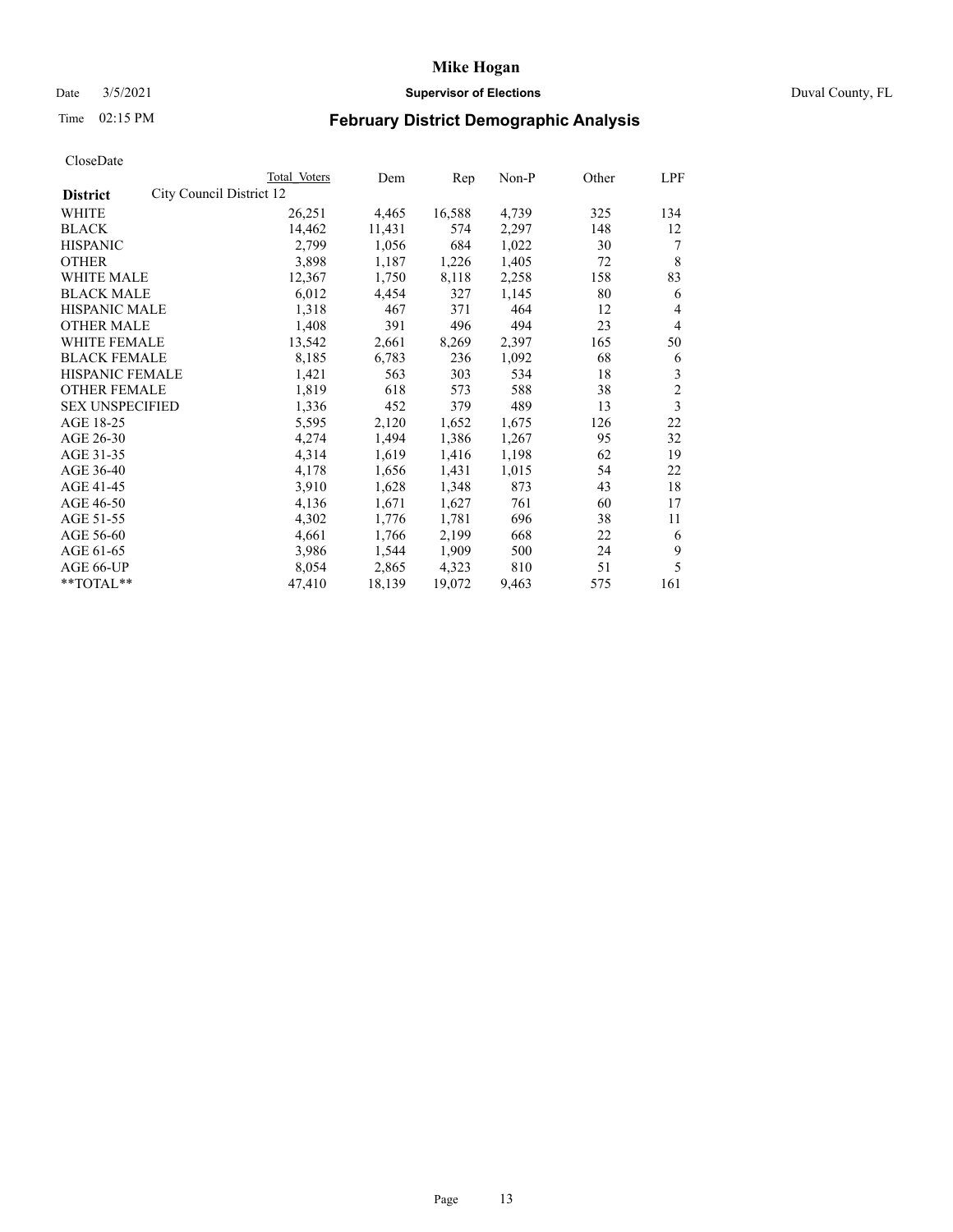# Date 3/5/2021 **Supervisor of Elections** Duval County, FL

# Time 02:15 PM **February District Demographic Analysis**

|                                             | Total Voters | Dem    | Rep    | $Non-P$ | Other | LPF            |
|---------------------------------------------|--------------|--------|--------|---------|-------|----------------|
| City Council District 13<br><b>District</b> |              |        |        |         |       |                |
| WHITE                                       | 41,957       | 10,372 | 21,537 | 9,186   | 625   | 237            |
| <b>BLACK</b>                                | 2,636        | 1,914  | 158    | 522     | 34    | 8              |
| <b>HISPANIC</b>                             | 1,640        | 594    | 516    | 488     | 28    | 14             |
| <b>OTHER</b>                                | 3,157        | 833    | 1,080  | 1,153   | 65    | 26             |
| WHITE MALE                                  | 20,198       | 3,971  | 10,916 | 4,857   | 290   | 164            |
| <b>BLACK MALE</b>                           | 1,171        | 756    | 88     | 302     | 20    | 5              |
| <b>HISPANIC MALE</b>                        | 745          | 219    | 261    | 247     | 11    | 7              |
| <b>OTHER MALE</b>                           | 1,168        | 275    | 427    | 430     | 24    | 12             |
| WHITE FEMALE                                | 21,342       | 6,302  | 10,420 | 4,217   | 331   | 72             |
| <b>BLACK FEMALE</b>                         | 1,422        | 1,126  | 68     | 212     | 14    | $\overline{2}$ |
| HISPANIC FEMALE                             | 860          | 361    | 243    | 233     | 17    | 6              |
| <b>OTHER FEMALE</b>                         | 1,357        | 409    | 493    | 420     | 25    | 10             |
| <b>SEX UNSPECIFIED</b>                      | 1,124        | 294    | 375    | 428     | 20    | 7              |
| AGE 18-25                                   | 4,816        | 1,378  | 1,838  | 1,420   | 138   | 42             |
| AGE 26-30                                   | 4,665        | 1,259  | 1,840  | 1,423   | 100   | 43             |
| AGE 31-35                                   | 4,684        | 1,261  | 1,813  | 1,469   | 95    | 46             |
| AGE 36-40                                   | 4,378        | 1,174  | 1,768  | 1,310   | 76    | 50             |
| AGE 41-45                                   | 3,710        | 988    | 1,581  | 1,063   | 52    | 26             |
| AGE 46-50                                   | 3,823        | 947    | 1,835  | 959     | 56    | 26             |
| AGE 51-55                                   | 3,806        | 894    | 2,095  | 750     | 49    | 18             |
| AGE 56-60                                   | 4,521        | 1,114  | 2,520  | 812     | 62    | 13             |
| AGE 61-65                                   | 4,286        | 1,273  | 2,272  | 685     | 47    | 9              |
| AGE 66-UP                                   | 10,701       | 3,425  | 5,729  | 1,458   | 77    | 12             |
| **TOTAL**                                   | 49,390       | 13,713 | 23,291 | 11,349  | 752   | 285            |
|                                             |              |        |        |         |       |                |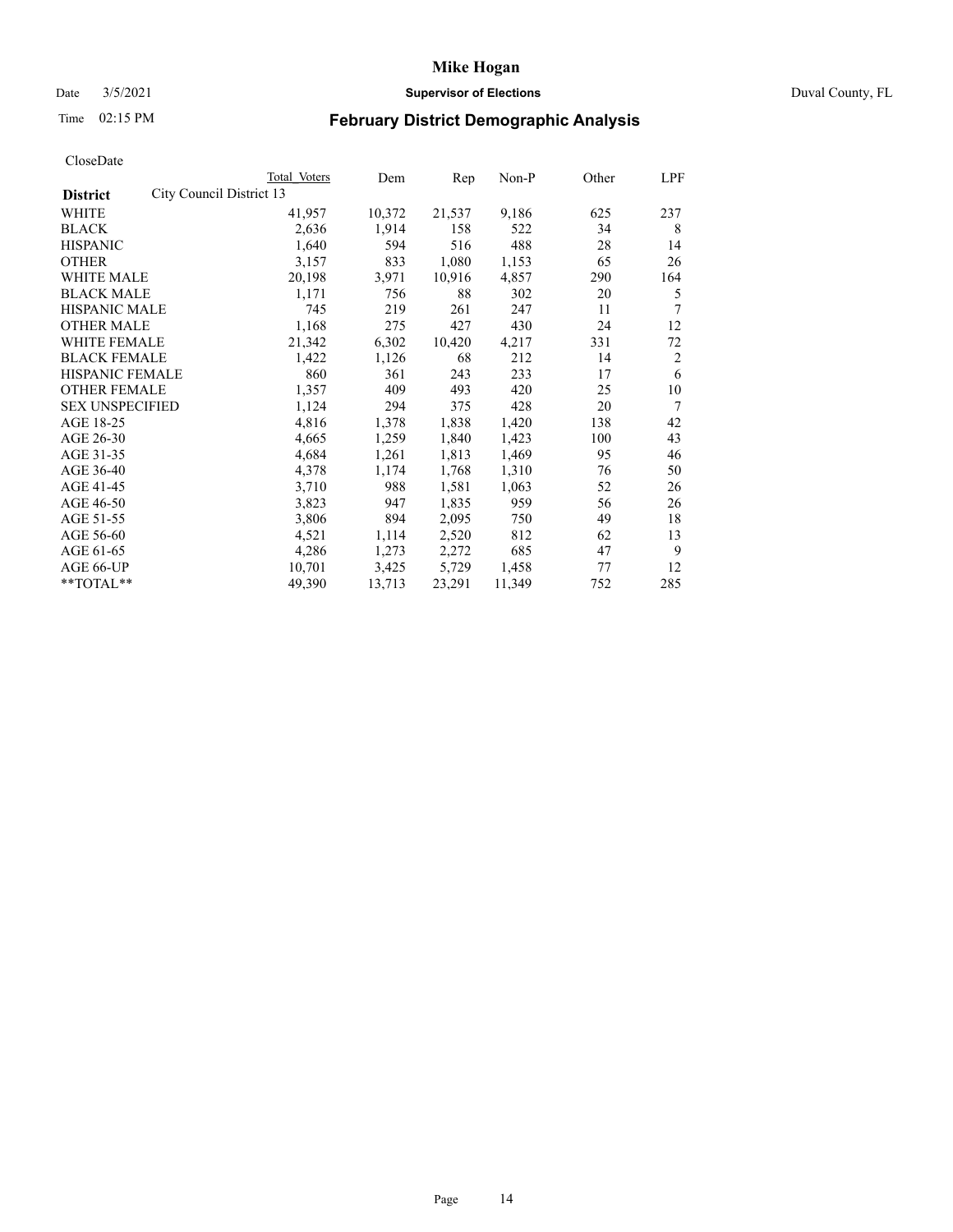# Date 3/5/2021 **Supervisor of Elections** Duval County, FL

# Time 02:15 PM **February District Demographic Analysis**

|                        |                          | Total Voters | Dem    | Rep    | Non-P  | Other | LPF |
|------------------------|--------------------------|--------------|--------|--------|--------|-------|-----|
| <b>District</b>        | City Council District 14 |              |        |        |        |       |     |
| WHITE                  |                          | 34,019       | 10,292 | 16,542 | 6,423  | 538   | 224 |
| <b>BLACK</b>           |                          | 7,709        | 5,885  | 352    | 1,361  | 99    | 12  |
| <b>HISPANIC</b>        |                          | 2,821        | 1,195  | 658    | 902    | 52    | 14  |
| <b>OTHER</b>           |                          | 3,988        | 1,291  | 1,095  | 1,490  | 93    | 19  |
| WHITE MALE             |                          | 15,874       | 4,131  | 8,069  | 3,280  | 242   | 152 |
| <b>BLACK MALE</b>      |                          | 3,168        | 2,234  | 194    | 674    | 58    | 8   |
| <b>HISPANIC MALE</b>   |                          | 1,287        | 494    | 337    | 431    | 20    | 5   |
| <b>OTHER MALE</b>      |                          | 1,534        | 460    | 469    | 563    | 32    | 10  |
| WHITE FEMALE           |                          | 17,783       | 6,070  | 8,296  | 3,054  | 292   | 71  |
| <b>BLACK FEMALE</b>    |                          | 4,405        | 3,557  | 148    | 655    | 41    | 4   |
| HISPANIC FEMALE        |                          | 1,476        | 675    | 306    | 457    | 31    | 7   |
| <b>OTHER FEMALE</b>    |                          | 1,781        | 646    | 498    | 589    | 44    | 4   |
| <b>SEX UNSPECIFIED</b> |                          | 1,229        | 396    | 330    | 473    | 22    | 8   |
| AGE 18-25              |                          | 4,629        | 1,817  | 1,220  | 1,415  | 142   | 35  |
| AGE 26-30              |                          | 5,129        | 2,079  | 1,445  | 1,439  | 129   | 37  |
| AGE 31-35              |                          | 5,422        | 2,197  | 1,604  | 1,458  | 105   | 58  |
| AGE 36-40              |                          | 4,478        | 1,837  | 1,286  | 1,216  | 85    | 54  |
| AGE 41-45              |                          | 3,724        | 1,417  | 1,215  | 988    | 73    | 31  |
| AGE 46-50              |                          | 3,591        | 1,339  | 1,451  | 727    | 56    | 18  |
| AGE 51-55              |                          | 3,755        | 1,358  | 1,591  | 749    | 48    | 9   |
| AGE 56-60              |                          | 4,076        | 1,483  | 1,923  | 626    | 34    | 10  |
| AGE 61-65              |                          | 4,028        | 1,525  | 1,945  | 511    | 39    | 8   |
| AGE 66-UP              |                          | 9,705        | 3,611  | 4,967  | 1,047  | 71    | 9   |
| **TOTAL**              |                          | 48,537       | 18,663 | 18,647 | 10,176 | 782   | 269 |
|                        |                          |              |        |        |        |       |     |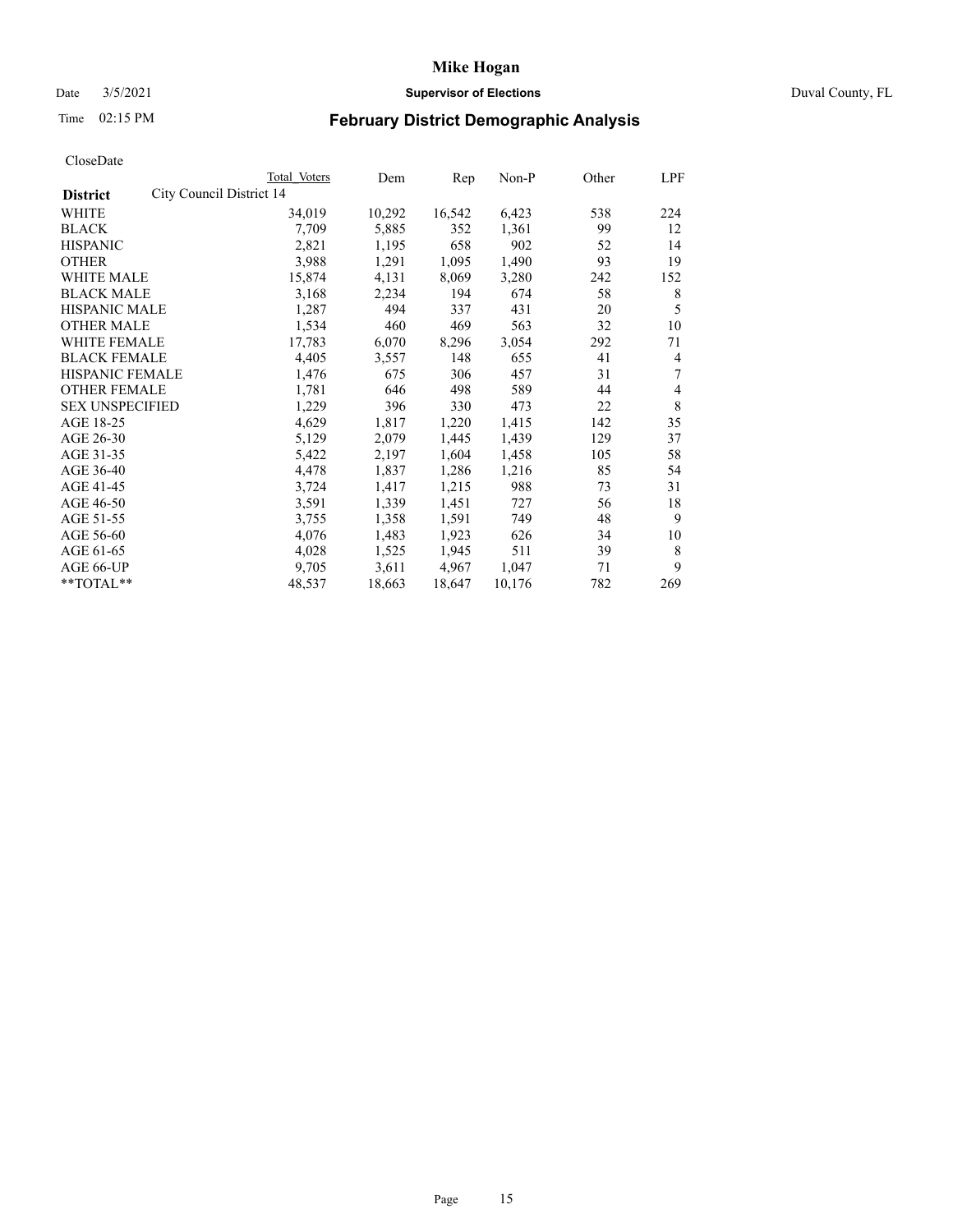# Date 3/5/2021 **Supervisor of Elections** Duval County, FL

# Time 02:15 PM **February District Demographic Analysis**

|                        |               | Total Voters | Dem      | Rep      | Non-P    | Other | LPF |
|------------------------|---------------|--------------|----------|----------|----------|-------|-----|
| <b>District</b>        | Isle of Palms |              |          |          |          |       |     |
| WHITE                  |               | 981          | 119      | 698      | 157      | 6     |     |
| <b>BLACK</b>           |               | $\theta$     | 0        | $\Omega$ | $\theta$ | 0     | 0   |
| <b>HISPANIC</b>        |               | 17           | 3        | 7        | 5        | 2     | 0   |
| <b>OTHER</b>           |               | 44           | 4        | 26       | 13       |       | 0   |
| WHITE MALE             |               | 500          | 42       | 373      | 84       |       | 0   |
| <b>BLACK MALE</b>      |               | $\theta$     | $\Omega$ | $\theta$ | $\theta$ | 0     | 0   |
| <b>HISPANIC MALE</b>   |               |              | 0        | 4        | 2        |       | 0   |
| <b>OTHER MALE</b>      |               | 14           |          | 7        | 6        | 0     | 0   |
| WHITE FEMALE           |               | 477          | 77       | 321      | 73       | 5     |     |
| <b>BLACK FEMALE</b>    |               | $\Omega$     | 0        | $\theta$ | $\theta$ |       | 0   |
| <b>HISPANIC FEMALE</b> |               | 10           | 3        | 3        | 3        |       | 0   |
| <b>OTHER FEMALE</b>    |               | 18           | 3        | 11       | 3        |       | 0   |
| <b>SEX UNSPECIFIED</b> |               | 16           | $\theta$ | 12       | 4        |       | 0   |
| AGE 18-25              |               | 100          | 10       | 66       | 23       |       | 0   |
| AGE 26-30              |               | 47           | 5        | 31       | 11       | 0     | 0   |
| AGE 31-35              |               | 65           | 8        | 41       | 15       |       | 0   |
| AGE 36-40              |               | 84           | 8        | 57       | 16       | 2     |     |
| AGE 41-45              |               | 112          | 10       | 69       | 32       |       | 0   |
| AGE 46-50              |               | 119          | 13       | 85       | 20       |       | 0   |
| AGE 51-55              |               | 93           | 7        | 71       | 15       | 0     | 0   |
| AGE 56-60              |               | 130          | 17       | 91       | 20       | 2     | 0   |
| AGE 61-65              |               | 72           | 8        | 57       | 7        | 0     | 0   |
| AGE 66-UP              |               | 220          | 40       | 163      | 16       |       |     |
| **TOTAL**              |               | 1,042        | 126      | 731      | 175      | 9     |     |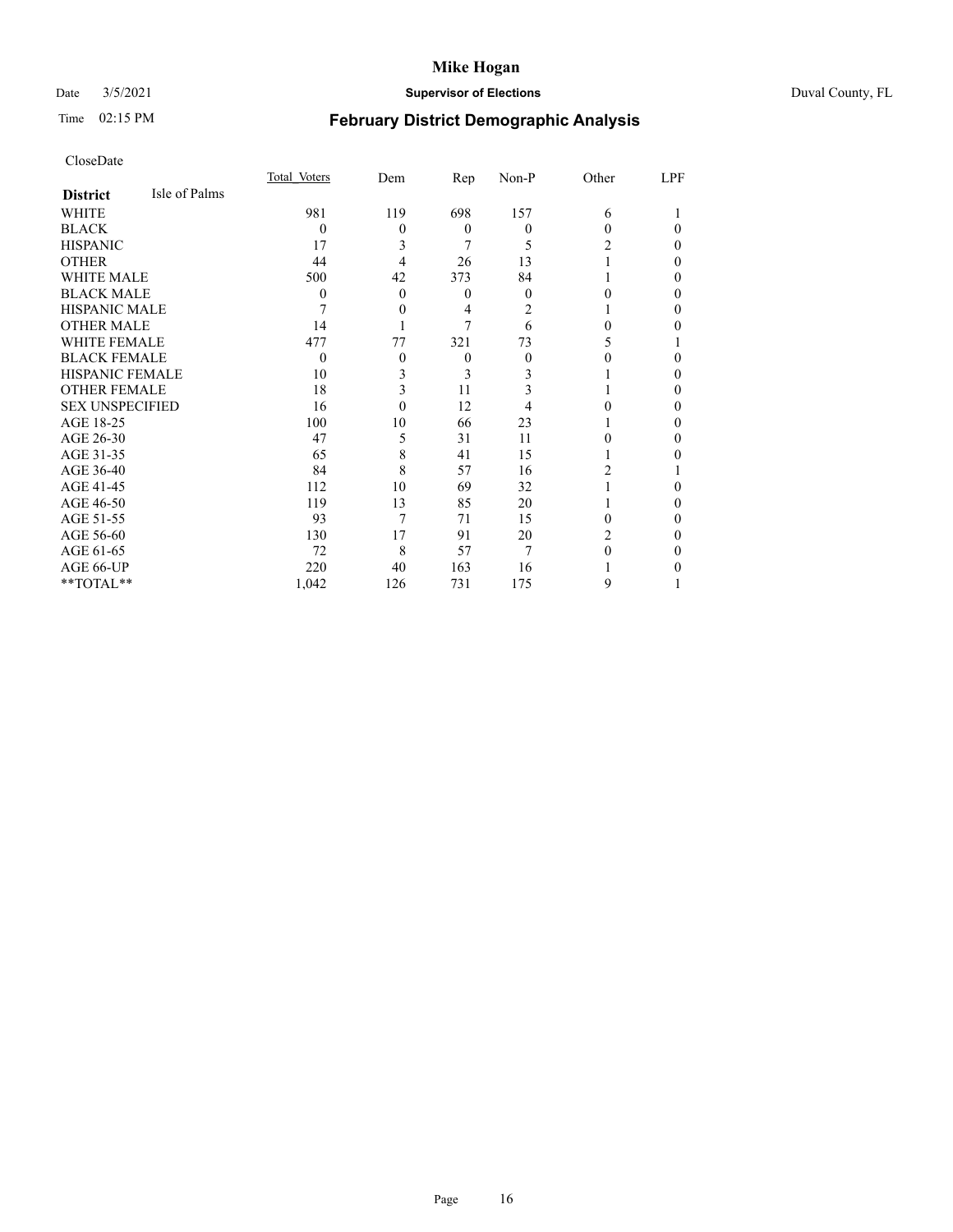# Date 3/5/2021 **Supervisor of Elections** Duval County, FL

# Time 02:15 PM **February District Demographic Analysis**

|                        |                        | Total Voters | Dem   | Rep   | Non-P | Other          | LPF            |
|------------------------|------------------------|--------------|-------|-------|-------|----------------|----------------|
| <b>District</b>        | <b>Bartram Springs</b> |              |       |       |       |                |                |
| WHITE                  |                        | 2,097        | 413   | 1,134 | 499   | 31             | 20             |
| <b>BLACK</b>           |                        | 525          | 395   | 28    | 97    | 5              | $\overline{0}$ |
| <b>HISPANIC</b>        |                        | 262          | 97    | 67    | 96    | 1              |                |
| <b>OTHER</b>           |                        | 479          | 160   | 141   | 168   | 9              |                |
| <b>WHITE MALE</b>      |                        | 985          | 149   | 556   | 250   | 15             | 15             |
| <b>BLACK MALE</b>      |                        | 232          | 159   | 20    | 48    | 5              | 0              |
| <b>HISPANIC MALE</b>   |                        | 123          | 39    | 33    | 50    | 0              |                |
| <b>OTHER MALE</b>      |                        | 199          | 61    | 65    | 71    | $\overline{2}$ | 0              |
| WHITE FEMALE           |                        | 1,093        | 261   | 568   | 243   | 16             | 5              |
| <b>BLACK FEMALE</b>    |                        | 289          | 232   | 8     | 49    | $\Omega$       | 0              |
| <b>HISPANIC FEMALE</b> |                        | 134          | 55    | 33    | 45    | 1              | 0              |
| <b>OTHER FEMALE</b>    |                        | 228          | 84    | 66    | 71    | 6              |                |
| <b>SEX UNSPECIFIED</b> |                        | 80           | 25    | 21    | 33    |                | 0              |
| AGE 18-25              |                        | 382          | 134   | 121   | 113   | 12             | 2              |
| AGE 26-30              |                        | 243          | 77    | 87    | 71    | 6              | 2              |
| AGE 31-35              |                        | 341          | 107   | 113   | 112   | 5              | 4              |
| AGE 36-40              |                        | 389          | 102   | 161   | 119   | 4              | 3              |
| AGE 41-45              |                        | 421          | 124   | 159   | 125   | 7              | 6              |
| AGE 46-50              |                        | 396          | 124   | 171   | 97    | 2              | 2              |
| AGE 51-55              |                        | 304          | 96    | 138   | 68    | 1              | 1              |
| AGE 56-60              |                        | 286          | 95    | 139   | 48    | 2              | 2              |
| AGE 61-65              |                        | 205          | 73    | 101   | 27    | 4              | 0              |
| AGE 66-UP              |                        | 396          | 133   | 180   | 80    | 3              | 0              |
| **TOTAL**              |                        | 3,363        | 1,065 | 1,370 | 860   | 46             | 22             |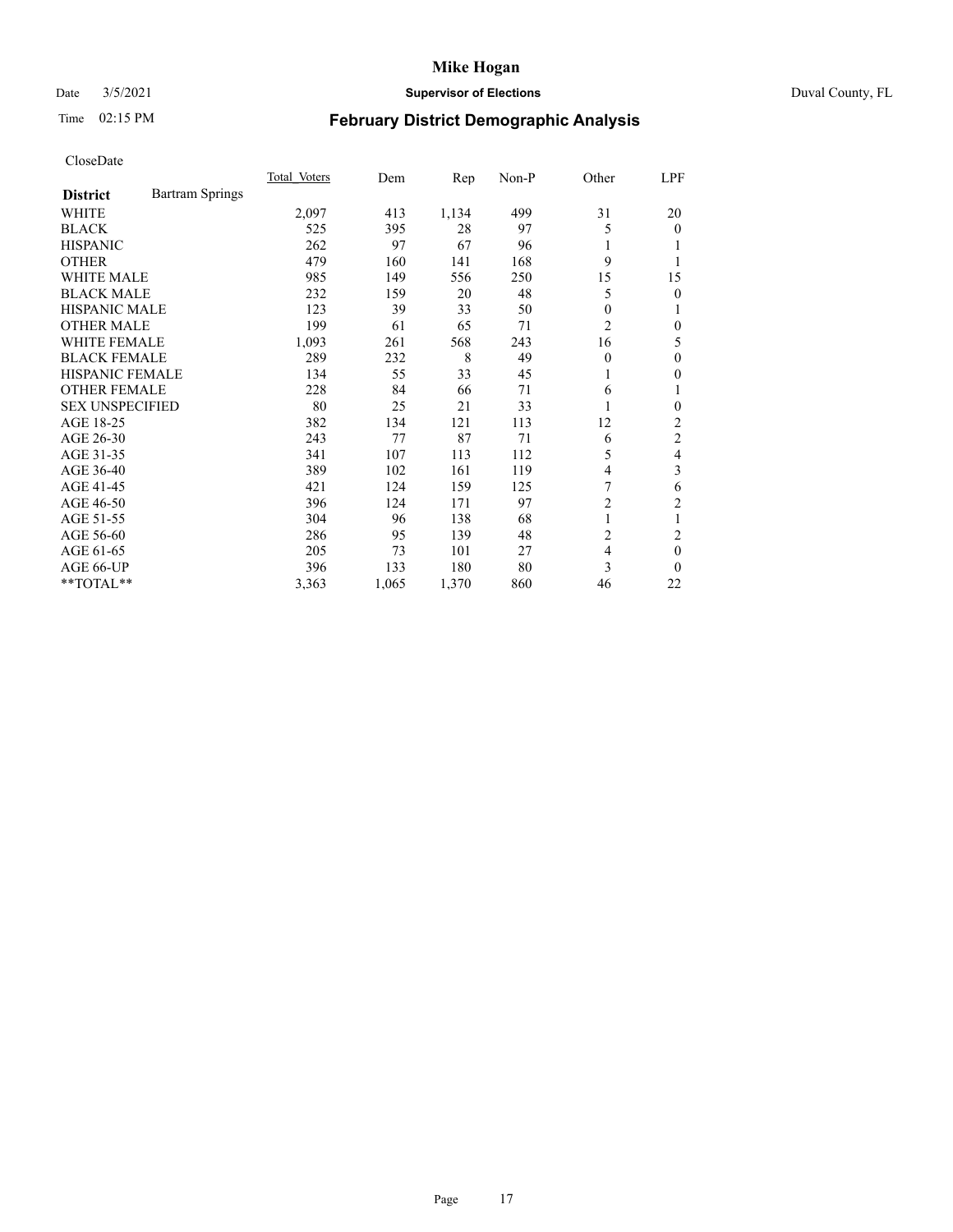# Date 3/5/2021 **Supervisor of Elections** Duval County, FL

# Time 02:15 PM **February District Demographic Analysis**

|                        |                 | Total Voters | Dem | Rep | Non-P | Other          | LPF            |
|------------------------|-----------------|--------------|-----|-----|-------|----------------|----------------|
| <b>District</b>        | Wynnfield Lakes |              |     |     |       |                |                |
| WHITE                  |                 | 530          | 107 | 284 | 124   | 9              | 6              |
| <b>BLACK</b>           |                 | 142          | 99  | 7   | 34    | 2              | $\Omega$       |
| <b>HISPANIC</b>        |                 | 88           | 25  | 30  | 30    | 3              | $\Omega$       |
| <b>OTHER</b>           |                 | 263          | 78  | 79  | 104   |                |                |
| WHITE MALE             |                 | 236          | 40  | 126 | 64    | 2              | 4              |
| <b>BLACK MALE</b>      |                 | 69           | 43  | 6   | 18    | $\overline{c}$ | $\theta$       |
| <b>HISPANIC MALE</b>   |                 | 46           | 8   | 18  | 17    | 3              | 0              |
| <b>OTHER MALE</b>      |                 | 114          | 31  | 35  | 47    | 0              |                |
| <b>WHITE FEMALE</b>    |                 | 287          | 67  | 152 | 59    |                | 2              |
| <b>BLACK FEMALE</b>    |                 | 71           | 54  | 1   | 16    | $\Omega$       | $\theta$       |
| <b>HISPANIC FEMALE</b> |                 | 39           | 16  | 10  | 13    | 0              | $\Omega$       |
| <b>OTHER FEMALE</b>    |                 | 124          | 36  | 41  | 46    |                | $\Omega$       |
| <b>SEX UNSPECIFIED</b> |                 | 37           | 14  | 11  | 12    | $\theta$       | $\Omega$       |
| AGE 18-25              |                 | 149          | 47  | 48  | 51    | 3              | 0              |
| AGE 26-30              |                 | 93           | 22  | 37  | 32    | 2              | $\mathbf{0}$   |
| AGE 31-35              |                 | 120          | 36  | 46  | 35    |                | $\overline{c}$ |
| AGE 36-40              |                 | 132          | 29  | 48  | 48    | 4              | 3              |
| AGE 41-45              |                 | 123          | 35  | 50  | 35    | 3              | $\Omega$       |
| AGE 46-50              |                 | 102          | 33  | 44  | 24    |                | $\theta$       |
| AGE 51-55              |                 | 76           | 32  | 28  | 13    |                | 2              |
| AGE 56-60              |                 | 59           | 20  | 22  | 17    | 0              | $\theta$       |
| AGE 61-65              |                 | 53           | 18  | 20  | 15    | $\theta$       | $\theta$       |
| AGE 66-UP              |                 | 116          | 37  | 57  | 22    | 0              | $\Omega$       |
| **TOTAL**              |                 | 1,023        | 309 | 400 | 292   | 15             |                |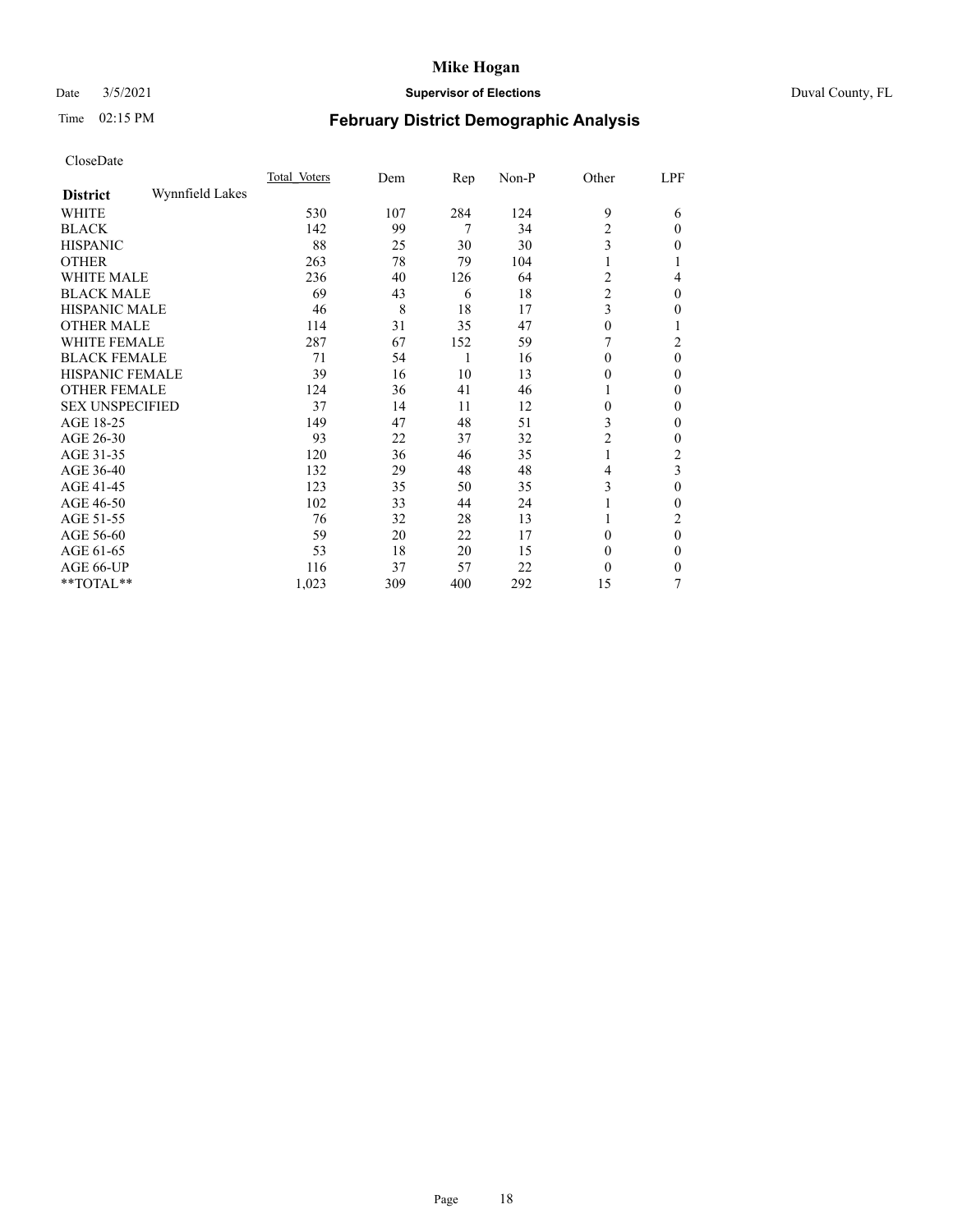# Date 3/5/2021 **Supervisor of Elections** Duval County, FL

# Time 02:15 PM **February District Demographic Analysis**

|                        |                  | Total Voters   | Dem            | Rep            | Non-P    | Other                       | LPF    |
|------------------------|------------------|----------------|----------------|----------------|----------|-----------------------------|--------|
| <b>District</b>        | Harbour Waterway |                |                |                |          |                             |        |
| WHITE                  |                  | 253            | 39             | 177            | 35       | $\mathcal{D}_{\mathcal{L}}$ | $_{0}$ |
| <b>BLACK</b>           |                  | 4              | 4              | 0              | 0        |                             |        |
| HISPANIC               |                  | 12             | 2              | 8              | 2        |                             |        |
| <b>OTHER</b>           |                  | 16             | 6              | 5              | 5        |                             |        |
| WHITE MALE             |                  | 121            | 12             | 89             | 19       |                             |        |
| BLACK MALE             |                  | 2              | 2              | $\theta$       | $\theta$ |                             |        |
| HISPANIC MALE          |                  | $\overline{c}$ | $\Omega$       | $\overline{c}$ |          |                             |        |
| OTHER MALE             |                  | 7              | 4              | $\mathfrak{D}$ |          |                             |        |
| WHITE FEMALE           |                  | 131            | 26             | 88             | 16       |                             |        |
| BLACK FEMALE           |                  | $\overline{c}$ | 2              | 0              | $\theta$ |                             |        |
| HISPANIC FEMALE        |                  | 10             | $\mathfrak{D}$ | 6              |          |                             |        |
| <b>OTHER FEMALE</b>    |                  | 8              |                | 3              | 4        |                             |        |
| <b>SEX UNSPECIFIED</b> |                  | 2              | 2              | 0              |          |                             |        |
| AGE 18-25              |                  | 23             | $\overline{c}$ | 13             |          |                             |        |
| AGE 26-30              |                  | 15             | 6              | 7              |          |                             |        |
| AGE 31-35              |                  | 15             | 2              | 8              |          |                             |        |
| AGE 36-40              |                  | 16             | 4              | 10             | 2        |                             |        |
| AGE 41-45              |                  | 18             | 6              | 8              |          |                             |        |
| AGE 46-50              |                  | 28             |                | 14             |          |                             |        |
| AGE 51-55              |                  | 26             | 6              | 17             |          |                             |        |
| AGE 56-60              |                  | 38             |                | 30             |          |                             |        |
| AGE 61-65              |                  | 31             | 5              | 24             |          |                             |        |
| AGE 66-UP              |                  | 75             | 9              | 59             | 6        |                             |        |
| $*$ $TOTAL**$          |                  | 285            | 51             | 190            | 42       | 2                           | 0      |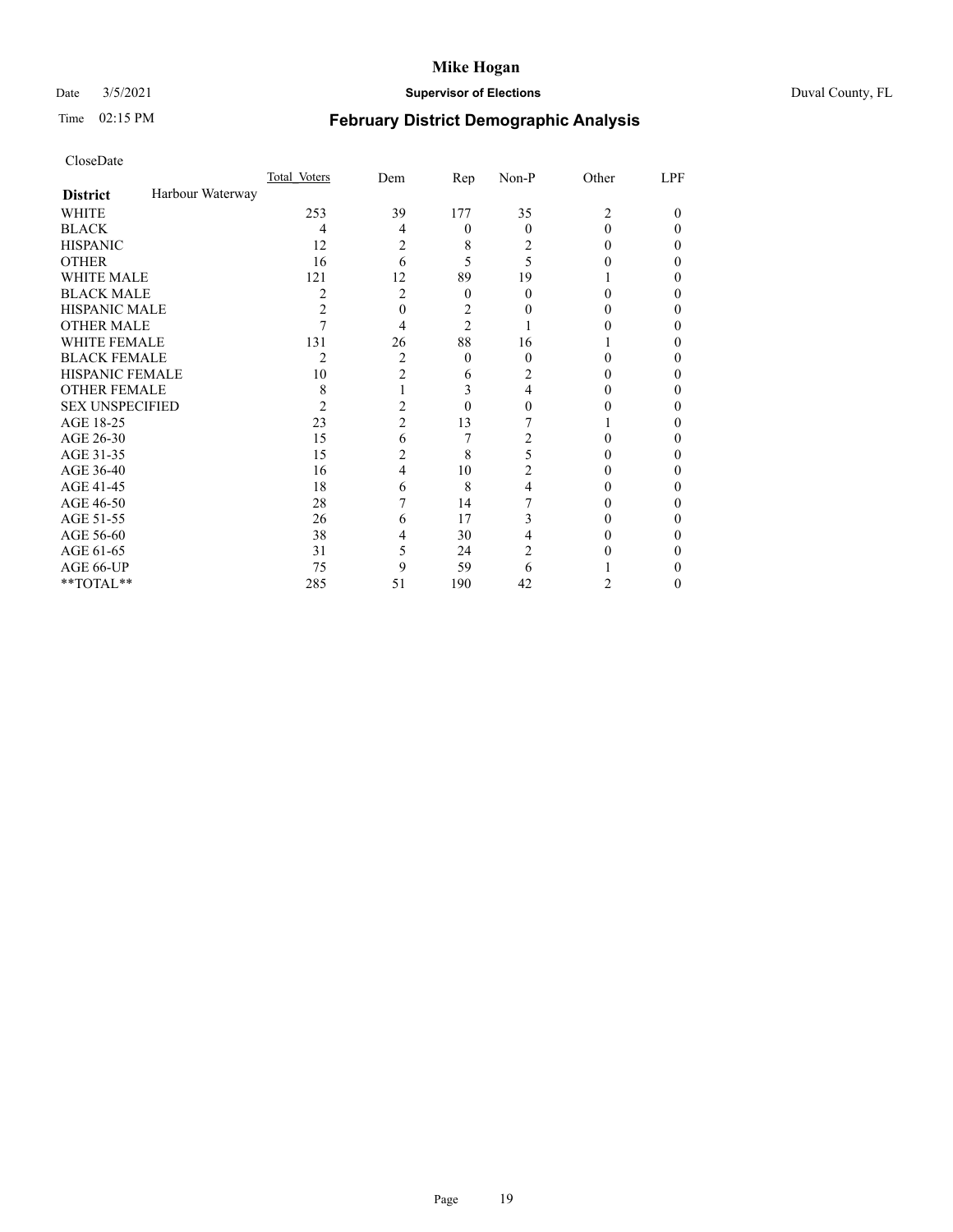# Date 3/5/2021 **Supervisor of Elections** Duval County, FL

# Time 02:15 PM **February District Demographic Analysis**

|                        |               | Total Voters | Dem            | Rep            | Non-P | Other          | LPF      |
|------------------------|---------------|--------------|----------------|----------------|-------|----------------|----------|
| <b>District</b>        | Principle One |              |                |                |       |                |          |
| WHITE                  |               | 276          | 54             | 134            | 80    | 7              |          |
| <b>BLACK</b>           |               | 86           | 56             | $\overline{4}$ | 26    | $\Omega$       | $\Omega$ |
| <b>HISPANIC</b>        |               | 42           | 19             | 11             | 12    | 0              | 0        |
| <b>OTHER</b>           |               | 71           | 21             | 14             | 35    |                | 0        |
| WHITE MALE             |               | 137          | 18             | 64             | 49    | 5              |          |
| <b>BLACK MALE</b>      |               | 38           | 19             | 3              | 16    | 0              | 0        |
| <b>HISPANIC MALE</b>   |               | 14           | 7              | 4              | 3     | 0              | 0        |
| <b>OTHER MALE</b>      |               | 35           | 10             | 8              | 16    |                | 0        |
| WHITE FEMALE           |               | 138          | 36             | 70             | 30    | $\overline{c}$ | 0        |
| <b>BLACK FEMALE</b>    |               | 47           | 36             | 1              | 10    | $\theta$       | 0        |
| <b>HISPANIC FEMALE</b> |               | 27           | 12             | 6              | 9     | 0              | 0        |
| <b>OTHER FEMALE</b>    |               | 30           | 10             | 5              | 15    | 0              | 0        |
| <b>SEX UNSPECIFIED</b> |               | 9            | $\overline{2}$ | 2              | 5     | 0              | 0        |
| AGE 18-25              |               | 60           | 19             | 15             | 24    | 2              | 0        |
| AGE 26-30              |               | 69           | 22             | 24             | 22    | $\theta$       |          |
| AGE 31-35              |               | 79           | 27             | 22             | 27    | 3              | 0        |
| AGE 36-40              |               | 33           | 12             | 7              | 13    |                | 0        |
| AGE 41-45              |               | 31           | 7              | 16             | 8     | 0              | 0        |
| AGE 46-50              |               | 38           | 14             | 13             | 10    |                | 0        |
| AGE 51-55              |               | 27           | 11             | 5              | 11    | 0              | 0        |
| AGE 56-60              |               | 35           | 12             | 12             | 10    |                | 0        |
| AGE 61-65              |               | 29           | 7              | 14             | 8     | 0              | 0        |
| AGE 66-UP              |               | 74           | 19             | 35             | 20    | 0              | 0        |
| **TOTAL**              |               | 475          | 150            | 163            | 153   | 8              |          |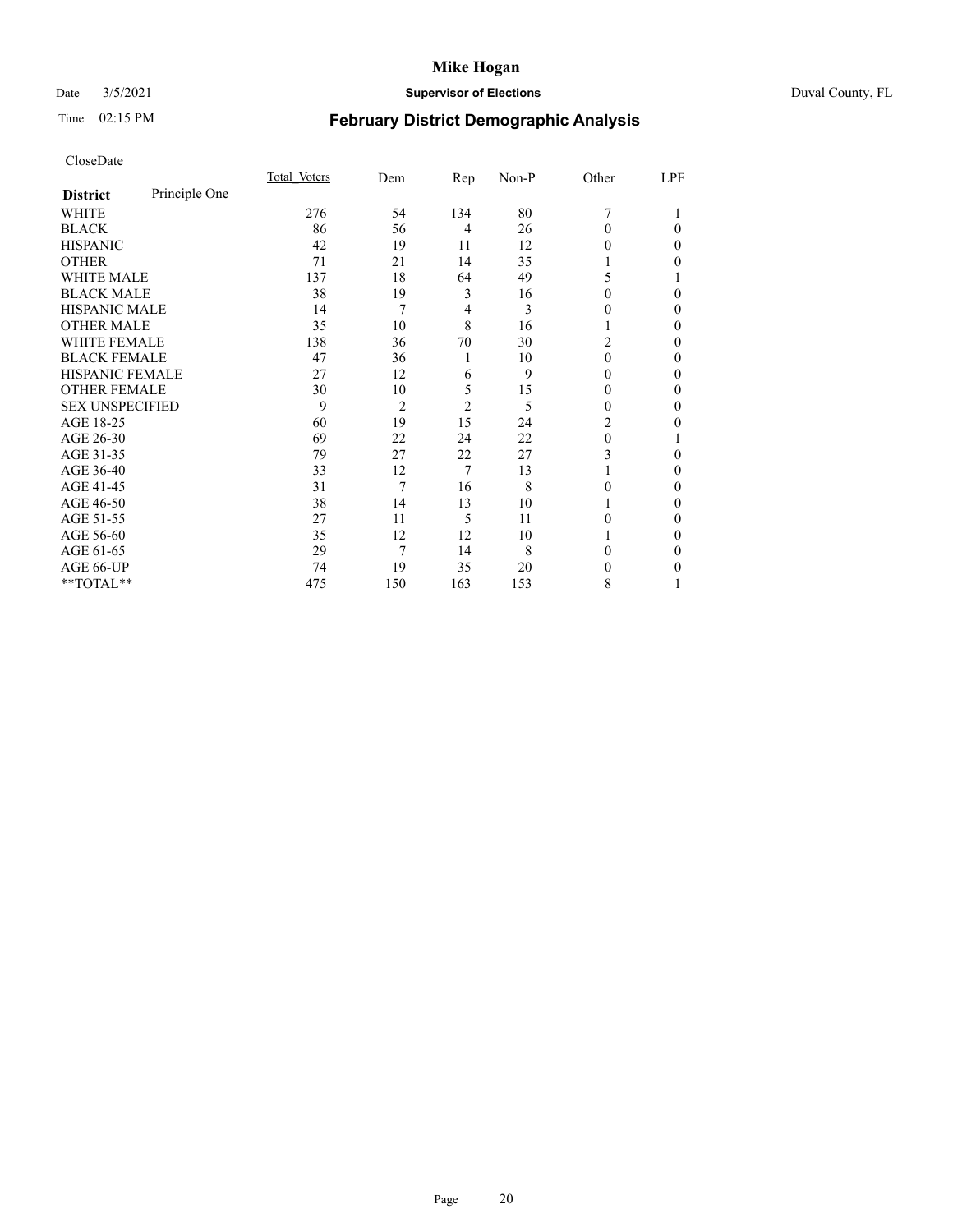# Date 3/5/2021 **Supervisor of Elections** Duval County, FL

# Time 02:15 PM **February District Demographic Analysis**

|                        |          | Total Voters | Dem | Rep   | $Non-P$ | Other          | LPF            |
|------------------------|----------|--------------|-----|-------|---------|----------------|----------------|
| <b>District</b>        | Tolomato |              |     |       |         |                |                |
| WHITE                  |          | 1,700        | 378 | 941   | 334     | 42             | 5              |
| <b>BLACK</b>           |          | 80           | 54  | 6     | 17      | 3              | $\theta$       |
| <b>HISPANIC</b>        |          | 87           | 31  | 34    | 22      | 0              | $\mathbf{0}$   |
| <b>OTHER</b>           |          | 110          | 29  | 39    | 41      | 0              | 1              |
| <b>WHITE MALE</b>      |          | 814          | 144 | 470   | 173     | 24             | 3              |
| <b>BLACK MALE</b>      |          | 42           | 26  | 3     | 11      | 2              | $\mathbf{0}$   |
| <b>HISPANIC MALE</b>   |          | 41           | 14  | 16    | 11      | $\Omega$       | $\mathbf{0}$   |
| <b>OTHER MALE</b>      |          | 42           | 13  | 13    | 15      | 0              | 1              |
| <b>WHITE FEMALE</b>    |          | 877          | 233 | 465   | 159     | 18             | 2              |
| <b>BLACK FEMALE</b>    |          | 38           | 28  | 3     | 6       | 1              | $\theta$       |
| <b>HISPANIC FEMALE</b> |          | 45           | 17  | 18    | 10      | 0              | $\theta$       |
| <b>OTHER FEMALE</b>    |          | 52           | 14  | 21    | 17      | 0              | $\mathbf{0}$   |
| <b>SEX UNSPECIFIED</b> |          | 26           | 3   | 11    | 12      | $\mathbf{0}$   | $\mathbf{0}$   |
| AGE 18-25              |          | 129          | 43  | 45    | 34      | 5              | $\overline{c}$ |
| AGE 26-30              |          | 86           | 16  | 38    | 30      |                | 1              |
| AGE 31-35              |          | 122          | 32  | 53    | 36      |                | $\theta$       |
| AGE 36-40              |          | 130          | 33  | 54    | 40      |                | $\overline{2}$ |
| AGE 41-45              |          | 123          | 29  | 52    | 41      |                | $\mathbf{0}$   |
| AGE 46-50              |          | 112          | 34  | 45    | 28      | 5              | $\mathbf{0}$   |
| AGE 51-55              |          | 180          | 36  | 89    | 49      | 6              | $\mathbf{0}$   |
| AGE 56-60              |          | 210          | 46  | 125   | 33      | 5              | 1              |
| AGE 61-65              |          | 226          | 62  | 127   | 35      | $\overline{c}$ | $\mathbf{0}$   |
| AGE 66-UP              |          | 659          | 161 | 392   | 88      | 18             | $\mathbf{0}$   |
| $**TOTAL**$            |          | 1,977        | 492 | 1,020 | 414     | 45             | 6              |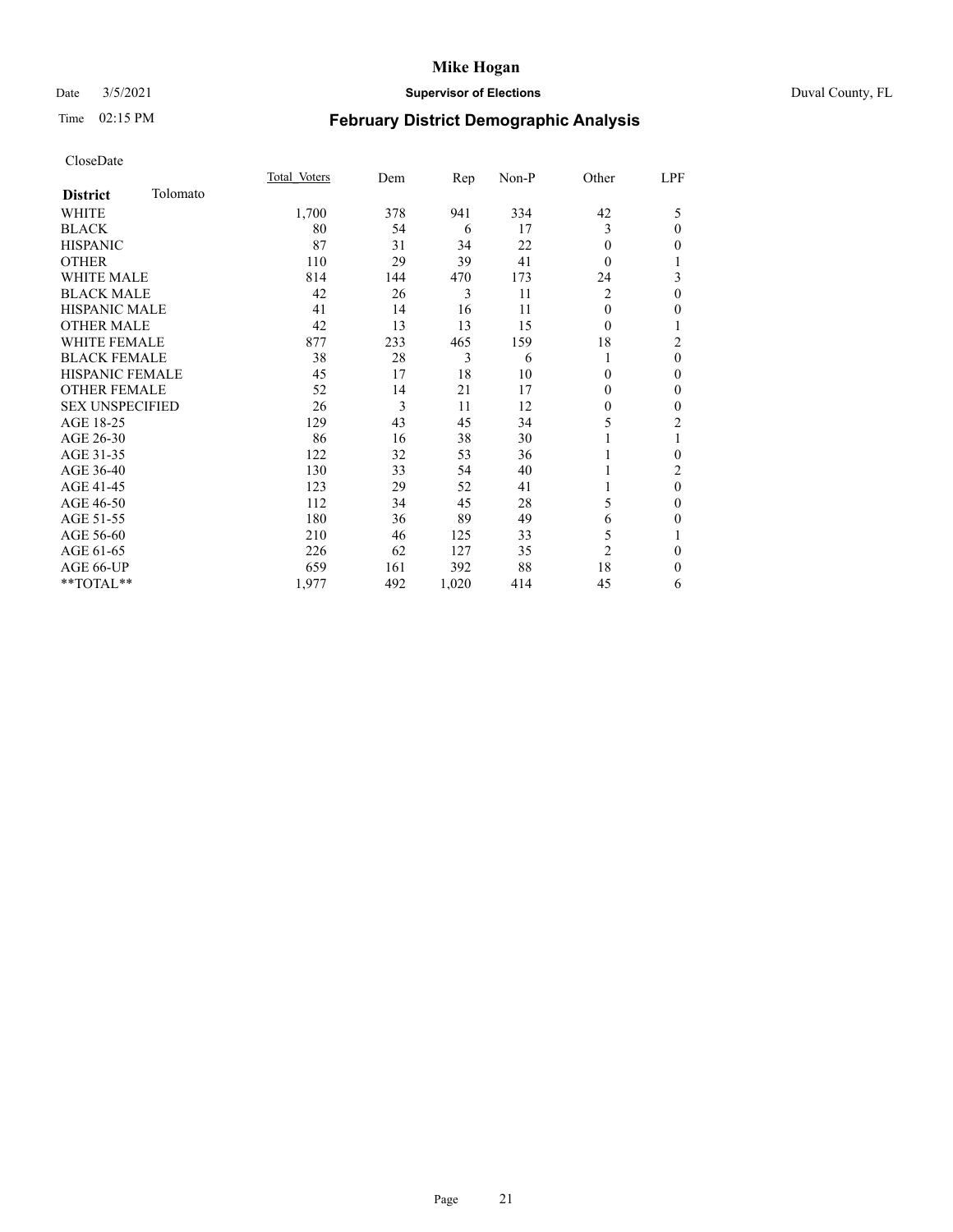# Date 3/5/2021 **Supervisor of Elections** Duval County, FL

# Time 02:15 PM **February District Demographic Analysis**

|                        |             | Total Voters | Dem | Rep            | Non-P | Other          | LPF            |
|------------------------|-------------|--------------|-----|----------------|-------|----------------|----------------|
| <b>District</b>        | Bainebridge |              |     |                |       |                |                |
| WHITE                  |             | 312          | 57  | 154            | 92    | 5              | 4              |
| <b>BLACK</b>           |             | 468          | 370 | 11             | 80    | 7              | $\theta$       |
| <b>HISPANIC</b>        |             | 52           | 18  | 14             | 20    | $\Omega$       | 0              |
| <b>OTHER</b>           |             | 77           | 37  | 12             | 24    | $\overline{2}$ | $\overline{2}$ |
| <b>WHITE MALE</b>      |             | 155          | 22  | 83             | 42    | 4              | 4              |
| <b>BLACK MALE</b>      |             | 199          | 153 | 5              | 36    | 5              | $\Omega$       |
| HISPANIC MALE          |             | 18           | 7   | 7              | 4     | 0              | 0              |
| <b>OTHER MALE</b>      |             | 23           | 12  | $\overline{2}$ | 7     |                |                |
| WHITE FEMALE           |             | 154          | 35  | 69             | 49    |                | 0              |
| <b>BLACK FEMALE</b>    |             | 264          | 214 | 6              | 42    | 2              | 0              |
| <b>HISPANIC FEMALE</b> |             | 33           | 11  | 7              | 15    | $\Omega$       | 0              |
| <b>OTHER FEMALE</b>    |             | 33           | 16  | 8              | 7     |                |                |
| <b>SEX UNSPECIFIED</b> |             | 30           | 12  | $\overline{4}$ | 14    | $\Omega$       | 0              |
| AGE 18-25              |             | 99           | 54  | 13             | 32    | 0              | 0              |
| AGE 26-30              |             | 98           | 38  | 20             | 35    | 4              |                |
| AGE 31-35              |             | 131          | 55  | 35             | 39    | 0              | 2              |
| AGE 36-40              |             | 121          | 63  | 21             | 34    | $\overline{2}$ |                |
| AGE 41-45              |             | 110          | 61  | 21             | 24    | $\overline{c}$ | 2              |
| AGE 46-50              |             | 93           | 60  | 18             | 13    | $\overline{2}$ | $\theta$       |
| AGE 51-55              |             | 88           | 50  | 17             | 19    | $\overline{2}$ | 0              |
| AGE 56-60              |             | 56           | 32  | 13             | 11    | $\theta$       | 0              |
| AGE 61-65              |             | 47           | 27  | 14             | 6     | $\theta$       | 0              |
| AGE 66-UP              |             | 66           | 42  | 19             | 3     | $\overline{c}$ | 0              |
| **TOTAL**              |             | 909          | 482 | 191            | 216   | 14             | 6              |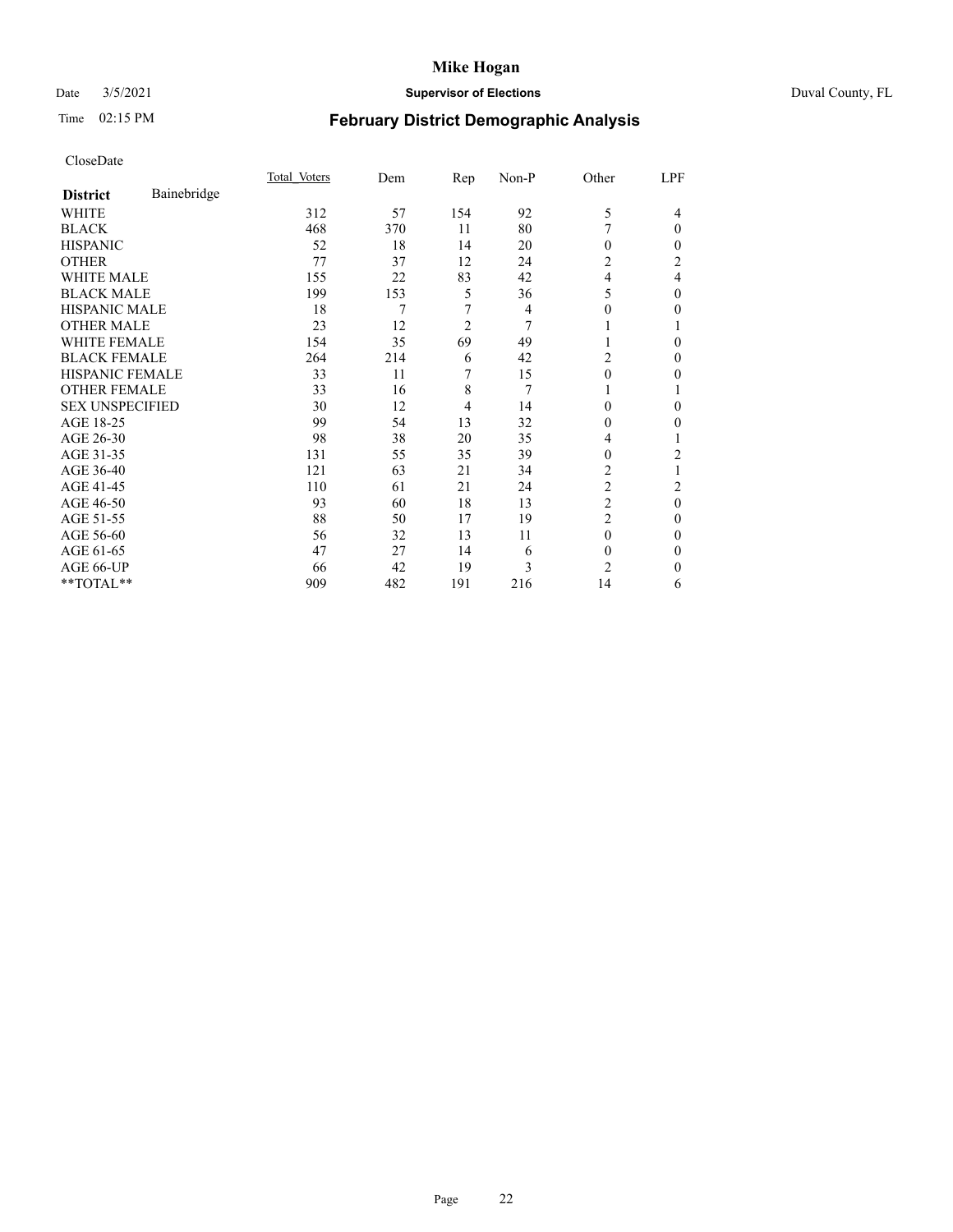# Date 3/5/2021 **Supervisor of Elections** Duval County, FL

# Time 02:15 PM **February District Demographic Analysis**

|                        |                          | Total Voters | Dem     | Rep     | Non-P  | Other | LPF   |
|------------------------|--------------------------|--------------|---------|---------|--------|-------|-------|
| <b>District</b>        | Congressional District 4 |              |         |         |        |       |       |
| WHITE                  |                          | 276,765      | 64,711  | 150,541 | 55,786 | 4,108 | 1,619 |
| <b>BLACK</b>           |                          | 44,309       | 33,234  | 2,112   | 8,313  | 587   | 63    |
| <b>HISPANIC</b>        |                          | 21,917       | 7,943   | 6,184   | 7,392  | 312   | 86    |
| <b>OTHER</b>           |                          | 36,713       | 10,863  | 11,148  | 13,973 | 571   | 158   |
| WHITE MALE             |                          | 130,430      | 25,243  | 73,790  | 28,443 | 1,879 | 1,075 |
| <b>BLACK MALE</b>      |                          | 19,217       | 13,220  | 1,198   | 4,457  | 307   | 35    |
| <b>HISPANIC MALE</b>   |                          | 9,941        | 3,197   | 3,062   | 3,496  | 135   | 51    |
| <b>OTHER MALE</b>      |                          | 14,536       | 3,899   | 4,651   | 5,686  | 217   | 83    |
| <b>WHITE FEMALE</b>    |                          | 143,372      | 38,809  | 75,297  | 26,543 | 2,194 | 529   |
| <b>BLACK FEMALE</b>    |                          | 24,417       | 19,538  | 886     | 3,692  | 274   | 27    |
| <b>HISPANIC FEMALE</b> |                          | 11,516       | 4,576   | 3,012   | 3,725  | 172   | 31    |
| <b>OTHER FEMALE</b>    |                          | 16,577       | 5,627   | 5,128   | 5,500  | 270   | 52    |
| <b>SEX UNSPECIFIED</b> |                          | 9,694        | 2,642   | 2,961   | 3,918  | 130   | 43    |
| AGE 18-25              |                          | 41,346       | 13,481  | 14,316  | 12,139 | 1,122 | 288   |
| AGE 26-30              |                          | 36,908       | 11,694  | 13,126  | 10,963 | 800   | 325   |
| AGE 31-35              |                          | 36,615       | 11,660  | 13,246  | 10,717 | 651   | 341   |
| AGE 36-40              |                          | 33,415       | 10,281  | 12,560  | 9,734  | 524   | 316   |
| AGE 41-45              |                          | 29,009       | 8,974   | 11,367  | 8,070  | 407   | 191   |
| AGE 46-50              |                          | 30,195       | 8,972   | 13,527  | 7,106  | 421   | 169   |
| AGE 51-55              |                          | 30,691       | 8,669   | 15,321  | 6,236  | 369   | 96    |
| AGE 56-60              |                          | 33,574       | 9,373   | 17,796  | 5,952  | 388   | 65    |
| AGE 61-65              |                          | 31,112       | 9,406   | 16,500  | 4,818  | 326   | 62    |
| AGE 66-UP              |                          | 76,839       | 24,241  | 42,226  | 9,729  | 570   | 73    |
| $*$ TOTAL $*$          |                          | 379,704      | 116,751 | 169,985 | 85,464 | 5,578 | 1,926 |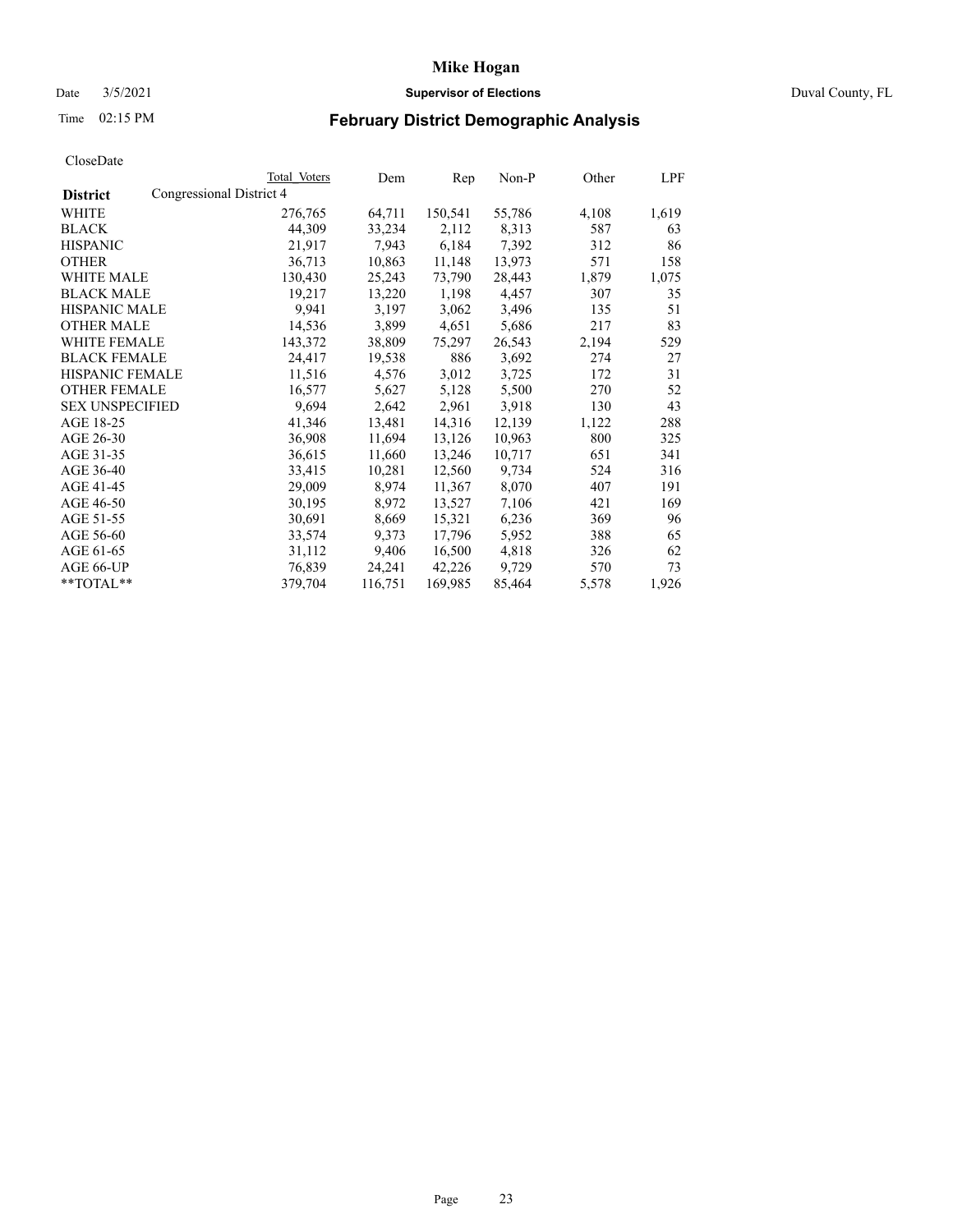# Date 3/5/2021 **Supervisor of Elections** Duval County, FL

# Time 02:15 PM **February District Demographic Analysis**

|                        |                          | Total Voters | Dem     | Rep    | Non-P  | Other | LPF |
|------------------------|--------------------------|--------------|---------|--------|--------|-------|-----|
| <b>District</b>        | Congressional District 5 |              |         |        |        |       |     |
| WHITE                  |                          | 99,838       | 24,615  | 51,258 | 21,725 | 1,636 | 604 |
| <b>BLACK</b>           |                          | 142,469      | 117,676 | 4,510  | 19,060 | 1,102 | 121 |
| <b>HISPANIC</b>        |                          | 16,176       | 6,724   | 3,314  | 5,858  | 228   | 52  |
| <b>OTHER</b>           |                          | 24,411       | 9,206   | 5,312  | 9,460  | 341   | 92  |
| <b>WHITE MALE</b>      |                          | 46,721       | 9,663   | 25,321 | 10,573 | 749   | 415 |
| <b>BLACK MALE</b>      |                          | 56,886       | 44,480  | 2,352  | 9,387  | 595   | 72  |
| <b>HISPANIC MALE</b>   |                          | 7,174        | 2,693   | 1,727  | 2,620  | 106   | 28  |
| <b>OTHER MALE</b>      |                          | 8,797        | 3,044   | 2,241  | 3,342  | 121   | 49  |
| <b>WHITE FEMALE</b>    |                          | 51,747       | 14,606  | 25,303 | 10,781 | 872   | 185 |
| <b>BLACK FEMALE</b>    |                          | 82,905       | 71,157  | 2,072  | 9,134  | 494   | 48  |
| HISPANIC FEMALE        |                          | 8,596        | 3,854   | 1,516  | 3,085  | 118   | 23  |
| <b>OTHER FEMALE</b>    |                          | 10,881       | 4,613   | 2,464  | 3,614  | 160   | 30  |
| <b>SEX UNSPECIFIED</b> |                          | 9,182        | 4,110   | 1,398  | 3,563  | 92    | 19  |
| AGE 18-25              |                          | 34,251       | 17,778  | 5,071  | 10,577 | 688   | 137 |
| AGE 26-30              |                          | 28,539       | 14,906  | 4,810  | 8,200  | 450   | 173 |
| AGE 31-35              |                          | 27,945       | 15,190  | 4,794  | 7,390  | 419   | 152 |
| AGE 36-40              |                          | 25,099       | 14,026  | 4,598  | 6,024  | 330   | 121 |
| AGE 41-45              |                          | 22,250       | 12,547  | 4,437  | 4,905  | 289   | 72  |
| AGE 46-50              |                          | 22,742       | 12,801  | 5,309  | 4,271  | 293   | 68  |
| AGE 51-55              |                          | 23,083       | 13,146  | 5,934  | 3,730  | 226   | 47  |
| AGE 56-60              |                          | 25,508       | 14,332  | 7,357  | 3,586  | 197   | 36  |
| AGE 61-65              |                          | 23,551       | 13,819  | 6,698  | 2,847  | 162   | 25  |
| AGE 66-UP              |                          | 49,926       | 29,676  | 15,386 | 4,573  | 253   | 38  |
| $*$ $TOTAL**$          |                          | 282,894      | 158,221 | 64,394 | 56,103 | 3,307 | 869 |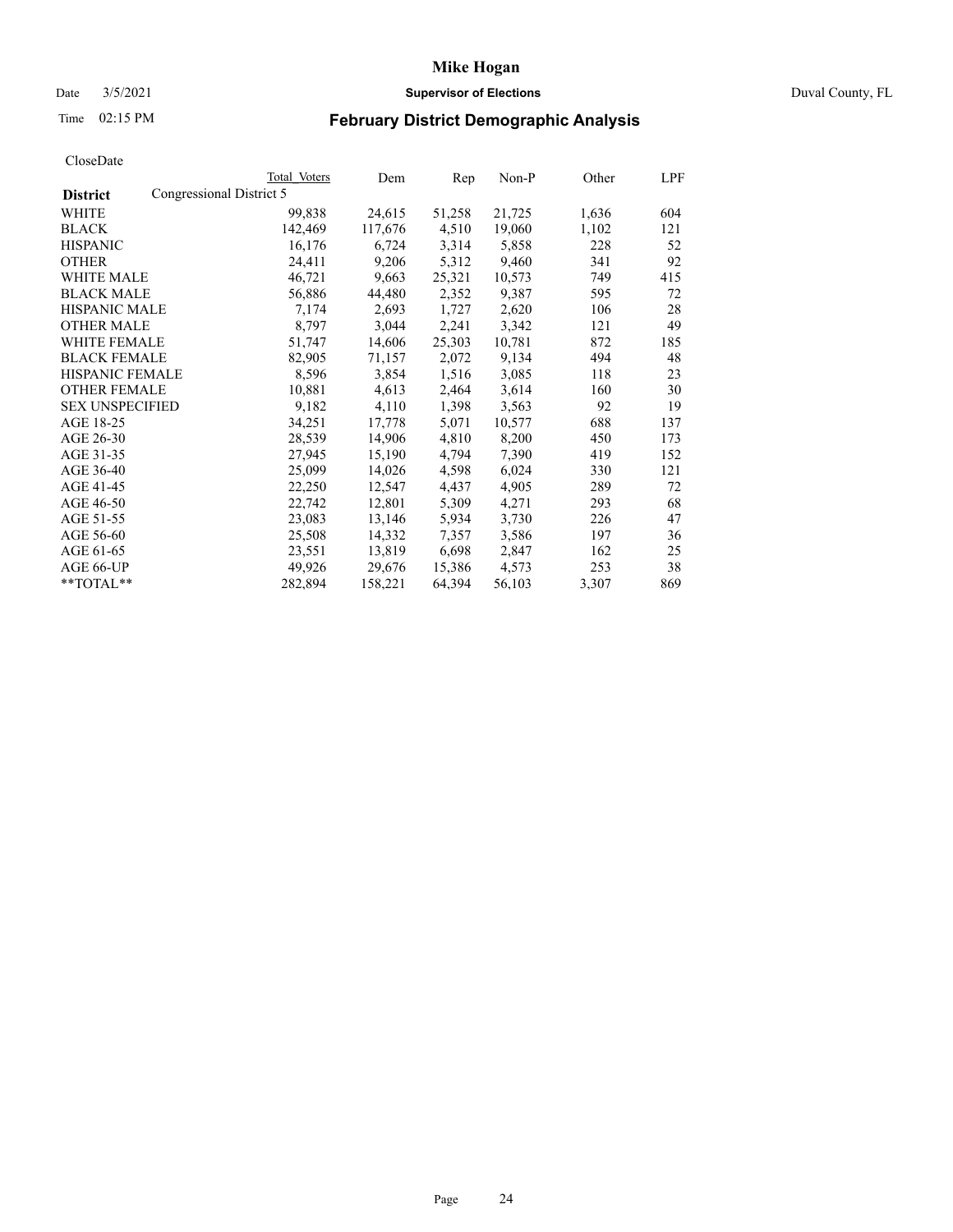# Date 3/5/2021 **Supervisor of Elections** Duval County, FL

# Time 02:15 PM **February District Demographic Analysis**

|                        |              | Total Voters | Dem     | Rep     | Non-P   | Other | LPF   |
|------------------------|--------------|--------------|---------|---------|---------|-------|-------|
| <b>District</b>        | Duval County |              |         |         |         |       |       |
| WHITE                  |              | 342,954      | 80,658  | 184,653 | 70,364  | 5,244 | 2,035 |
| <b>BLACK</b>           |              | 185,096      | 149,618 | 6,530   | 27,092  | 1,676 | 180   |
| <b>HISPANIC</b>        |              | 37,152       | 14,324  | 9,164   | 13,008  | 522   | 134   |
| <b>OTHER</b>           |              | 58,970       | 19,488  | 15,722  | 22,668  | 864   | 228   |
| WHITE MALE             |              | 161,024      | 31,574  | 90,471  | 35,225  | 2,397 | 1,357 |
| <b>BLACK MALE</b>      |              | 75,366       | 57,190  | 3,498   | 13,680  | 893   | 105   |
| <b>HISPANIC MALE</b>   |              | 16,706       | 5,771   | 4,627   | 5,993   | 237   | 78    |
| <b>OTHER MALE</b>      |              | 22,531       | 6,750   | 6,598   | 8,741   | 319   | 123   |
| <b>WHITE FEMALE</b>    |              | 177,921      | 48,158  | 92,247  | 34,056  | 2,800 | 660   |
| <b>BLACK FEMALE</b>    |              | 106,409      | 89,934  | 2,920   | 12,718  | 764   | 73    |
| <b>HISPANIC FEMALE</b> |              | 19,596       | 8,210   | 4,363   | 6,696   | 276   | 51    |
| <b>OTHER FEMALE</b>    |              | 26,564       | 9,954   | 7,264   | 8,861   | 412   | 73    |
| <b>SEX UNSPECIFIED</b> |              | 18,049       | 6,546   | 4,081   | 7,157   | 208   | 57    |
| AGE 18-25              |              | 72,026       | 30,242  | 17,964  | 21,723  | 1,705 | 392   |
| AGE 26-30              |              | 61,909       | 25,655  | 16,465  | 18,145  | 1,171 | 473   |
| AGE 31-35              |              | 60,993       | 25,913  | 16,618  | 17,007  | 996   | 459   |
| AGE 36-40              |              | 55,265       | 23,444  | 15,824  | 14,796  | 798   | 403   |
| AGE 41-45              |              | 48,493       | 20,755  | 14,628  | 12,216  | 656   | 238   |
| AGE 46-50              |              | 50,059       | 21,058  | 17,450  | 10,662  | 676   | 213   |
| AGE 51-55              |              | 50,766       | 21,094  | 19,590  | 9,398   | 557   | 127   |
| AGE 56-60              |              | 55,504       | 22,810  | 23,160  | 8,913   | 531   | 90    |
| AGE 61-65              |              | 51,192       | 22,152  | 21,352  | 7,149   | 457   | 82    |
| AGE 66-UP              |              | 117,965      | 50,965  | 53,018  | 13,123  | 759   | 100   |
| $*$ TOTAL $*$          |              | 624,172      | 264,088 | 216,069 | 133,132 | 8,306 | 2,577 |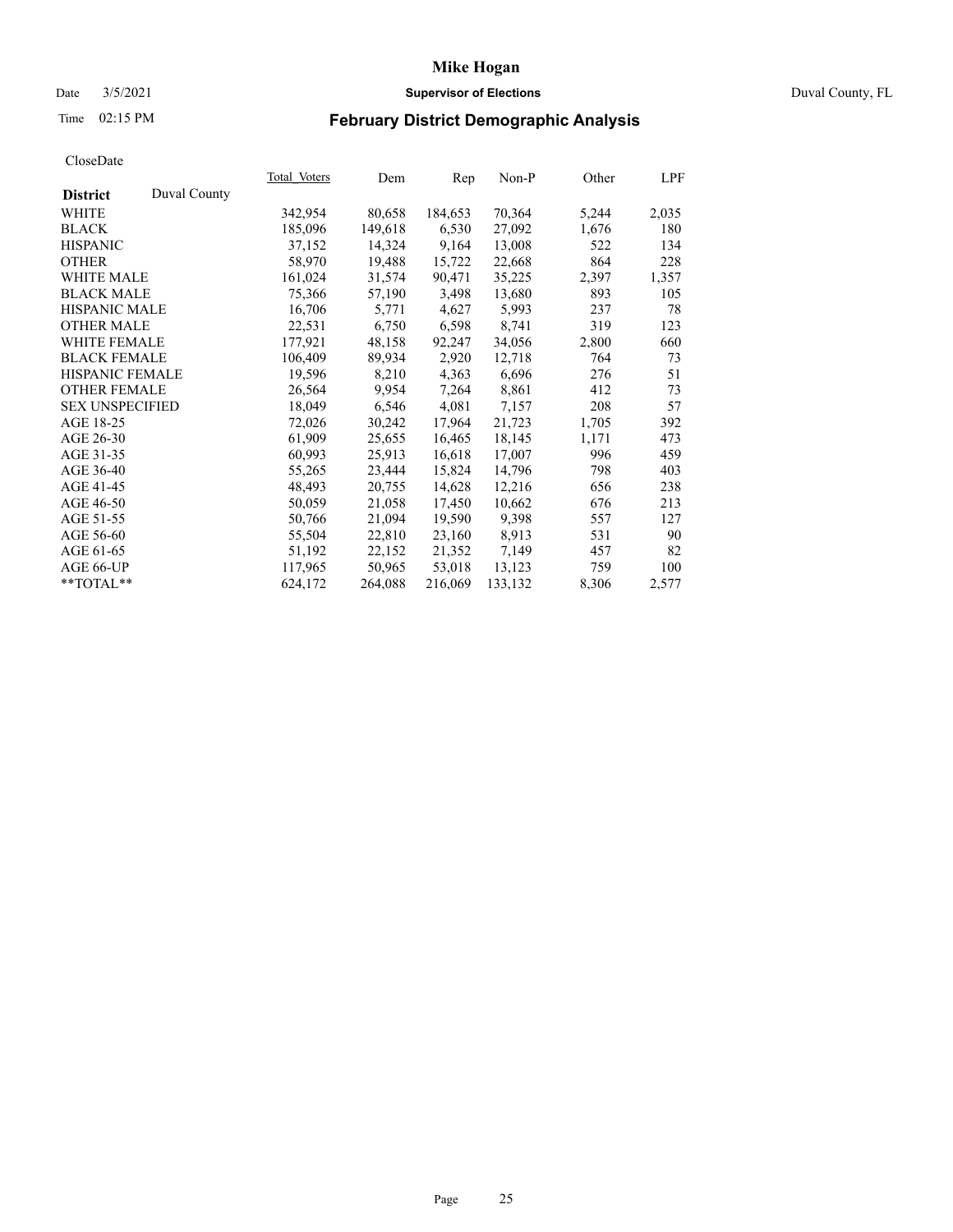# Date 3/5/2021 **Supervisor of Elections** Duval County, FL

# Time 02:15 PM **February District Demographic Analysis**

|                        |                | <b>Total Voters</b> | Dem   | Rep   | $Non-P$ | Other          | LPF            |
|------------------------|----------------|---------------------|-------|-------|---------|----------------|----------------|
| <b>District</b>        | Atlantic Beach |                     |       |       |         |                |                |
| WHITE                  |                | 9,664               | 2,780 | 4,631 | 2,077   | 127            | 49             |
| <b>BLACK</b>           |                | 826                 | 635   | 38    | 148     | 3              | 2              |
| <b>HISPANIC</b>        |                | 310                 | 134   | 88    | 86      | $\overline{2}$ | $\theta$       |
| <b>OTHER</b>           |                | 669                 | 197   | 220   | 233     | 13             | 6              |
| <b>WHITE MALE</b>      |                | 4,545               | 1,045 | 2,322 | 1,094   | 49             | 35             |
| <b>BLACK MALE</b>      |                | 363                 | 252   | 25    | 84      | 1              | 1              |
| <b>HISPANIC MALE</b>   |                | 139                 | 48    | 43    | 48      | $\theta$       | 0              |
| <b>OTHER MALE</b>      |                | 229                 | 56    | 80    | 89      | 3              | 1              |
| <b>WHITE FEMALE</b>    |                | 5,042               | 1,706 | 2,280 | 965     | 77             | 14             |
| <b>BLACK FEMALE</b>    |                | 448                 | 374   | 12    | 59      | 2              | 1              |
| HISPANIC FEMALE        |                | 166                 | 85    | 42    | 37      | $\overline{c}$ | $\overline{0}$ |
| <b>OTHER FEMALE</b>    |                | 290                 | 101   | 99    | 81      | 6              | 3              |
| <b>SEX UNSPECIFIED</b> |                | 246                 | 79    | 74    | 86      | 5              | 2              |
| AGE 18-25              |                | 1,072               | 360   | 384   | 292     | 29             | 7              |
| AGE 26-30              |                | 863                 | 279   | 297   | 260     | 20             | 7              |
| AGE 31-35              |                | 910                 | 303   | 294   | 282     | 25             | 6              |
| AGE 36-40              |                | 897                 | 274   | 303   | 297     | 12             | 11             |
| AGE 41-45              |                | 768                 | 250   | 289   | 217     | 6              | 6              |
| AGE 46-50              |                | 847                 | 248   | 352   | 233     | 8              | 6              |
| AGE 51-55              |                | 893                 | 248   | 453   | 175     | 10             | 7              |
| AGE 56-60              |                | 1,126               | 311   | 597   | 206     | 10             | $\overline{c}$ |
| AGE 61-65              |                | 1,069               | 402   | 511   | 146     | 8              | $\overline{c}$ |
| AGE 66-UP              |                | 3,024               | 1,071 | 1,497 | 436     | 17             | 3              |
| **TOTAL**              |                | 11,469              | 3,746 | 4,977 | 2,544   | 145            | 57             |
|                        |                |                     |       |       |         |                |                |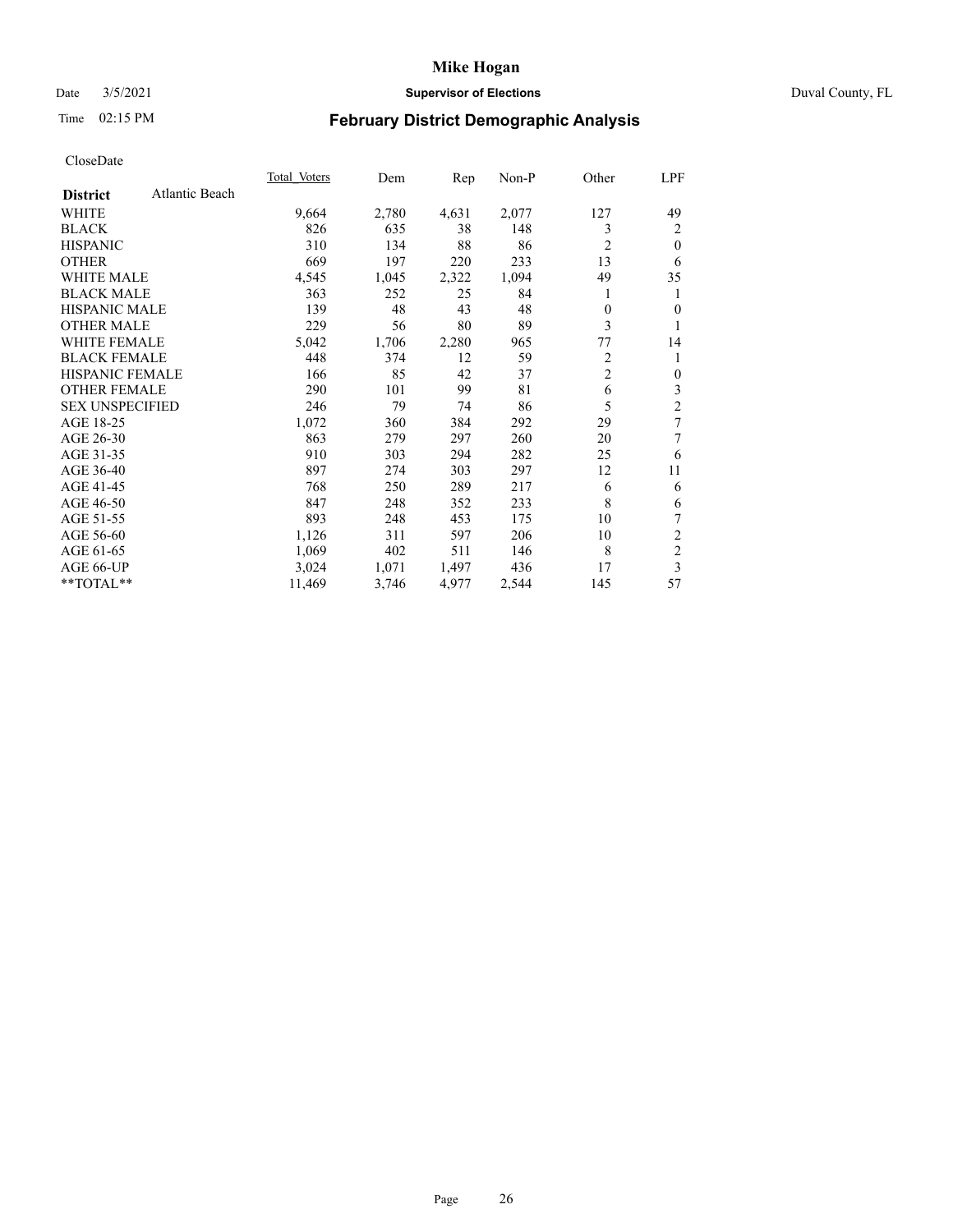# Date 3/5/2021 **Supervisor of Elections** Duval County, FL

# Time 02:15 PM **February District Demographic Analysis**

|                        |         | Total Voters | Dem | Rep | Non-P | Other  | LPF      |
|------------------------|---------|--------------|-----|-----|-------|--------|----------|
| <b>District</b>        | Baldwin |              |     |     |       |        |          |
| WHITE                  |         | 670          | 133 | 405 | 120   | 9      | 3        |
| <b>BLACK</b>           |         | 247          | 220 | 9   | 17    |        | 0        |
| <b>HISPANIC</b>        |         | 10           | 2   | 7   | 1     | $_{0}$ | 0        |
| <b>OTHER</b>           |         | 36           | 8   | 13  | 14    |        | 0        |
| WHITE MALE             |         | 300          | 59  | 182 | 51    |        |          |
| <b>BLACK MALE</b>      |         | 89           | 76  | 6   | 7     | $_{0}$ | 0        |
| HISPANIC MALE          |         | 5            | 1   | 3   |       | 0      | 0        |
| <b>OTHER MALE</b>      |         | 16           | 6   | 4   | 6     | 0      | 0        |
| WHITE FEMALE           |         | 361          | 73  | 219 | 65    | 2      | 2        |
| <b>BLACK FEMALE</b>    |         | 150          | 139 | 3   |       |        | $\Omega$ |
| <b>HISPANIC FEMALE</b> |         | 5            |     | 4   | 0     | 0      | 0        |
| <b>OTHER FEMALE</b>    |         | 9            |     | 6   |       |        | 0        |
| <b>SEX UNSPECIFIED</b> |         | 28           | 7   | 7   | 14    | 0      | 0        |
| AGE 18-25              |         | 91           | 31  | 34  | 25    | 0      |          |
| AGE 26-30              |         | 83           | 23  | 40  | 17    | 3      | 0        |
| AGE 31-35              |         | 77           | 20  | 38  | 18    | 0      |          |
| AGE 36-40              |         | 87           | 24  | 45  | 16    | 2      | 0        |
| AGE 41-45              |         | 57           | 20  | 25  | 11    |        | 0        |
| AGE 46-50              |         | 68           | 25  | 32  | 9     |        |          |
| AGE 51-55              |         | 73           | 25  | 37  | 9     | 2      | 0        |
| AGE 56-60              |         | 93           | 36  | 39  | 17    |        | 0        |
| AGE 61-65              |         | 86           | 34  | 44  | 8     | 0      | 0        |
| AGE 66-UP              |         | 248          | 125 | 100 | 22    |        | 0        |
| **TOTAL**              |         | 963          | 363 | 434 | 152   | 11     | 3        |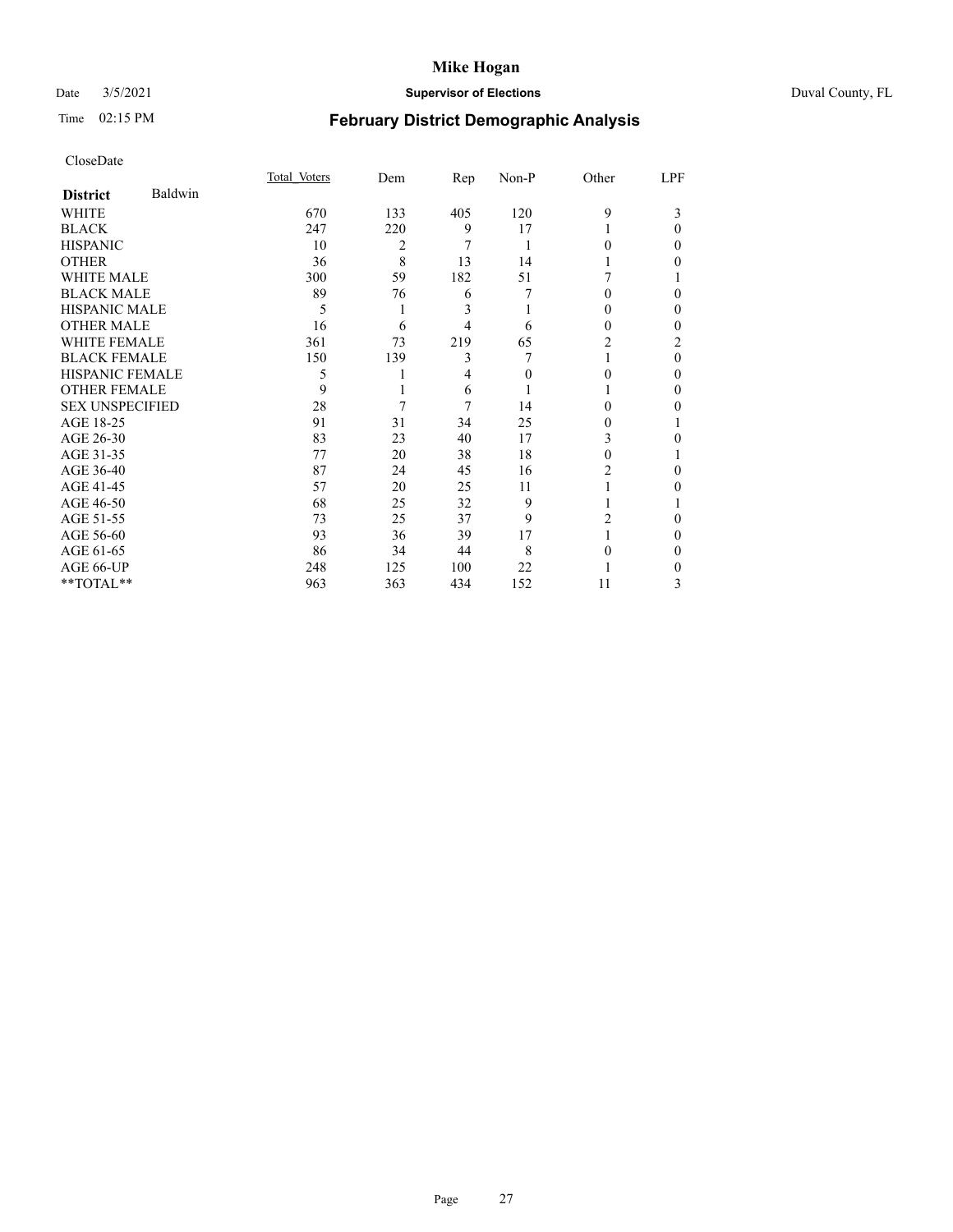# Date 3/5/2021 **Supervisor of Elections** Duval County, FL

# Time 02:15 PM **February District Demographic Analysis**

|                        |                    | <b>Total Voters</b> | Dem   | Rep   | $Non-P$ | Other          | LPF            |
|------------------------|--------------------|---------------------|-------|-------|---------|----------------|----------------|
| <b>District</b>        | Jacksonville Beach |                     |       |       |         |                |                |
| WHITE                  |                    | 17,736              | 4,280 | 9,285 | 3,784   | 282            | 105            |
| <b>BLACK</b>           |                    | 546                 | 403   | 37    | 100     | $\overline{4}$ | 2              |
| <b>HISPANIC</b>        |                    | 496                 | 165   | 191   | 124     | 14             | $\overline{2}$ |
| <b>OTHER</b>           |                    | 1,154               | 302   | 408   | 406     | 28             | 10             |
| <b>WHITE MALE</b>      |                    | 8,644               | 1,711 | 4,691 | 2,035   | 132            | 75             |
| <b>BLACK MALE</b>      |                    | 251                 | 165   | 17    | 64      | 4              | 1              |
| <b>HISPANIC MALE</b>   |                    | 210                 | 55    | 93    | 59      | $\overline{2}$ | 1              |
| <b>OTHER MALE</b>      |                    | 448                 | 107   | 174   | 150     | 12             | 5              |
| WHITE FEMALE           |                    | 8,919               | 2,533 | 4,506 | 1,702   | 149            | 29             |
| <b>BLACK FEMALE</b>    |                    | 286                 | 231   | 19    | 35      | $\theta$       | 1              |
| <b>HISPANIC FEMALE</b> |                    | 278                 | 108   | 96    | 61      | 12             | 1              |
| <b>OTHER FEMALE</b>    |                    | 473                 | 146   | 181   | 133     | 10             | 3              |
| <b>SEX UNSPECIFIED</b> |                    | 422                 | 94    | 144   | 174     | 7              | 3              |
| AGE 18-25              |                    | 1,823               | 478   | 768   | 502     | 57             | 18             |
| AGE 26-30              |                    | 2,072               | 486   | 926   | 600     | 45             | 15             |
| AGE 31-35              |                    | 2,012               | 470   | 862   | 623     | 35             | 22             |
| AGE 36-40              |                    | 1,688               | 430   | 725   | 484     | 33             | 16             |
| AGE 41-45              |                    | 1,479               | 376   | 661   | 403     | 26             | 13             |
| AGE 46-50              |                    | 1,455               | 329   | 745   | 343     | 25             | 13             |
| AGE 51-55              |                    | 1,564               | 334   | 917   | 290     | 17             | 6              |
| AGE 56-60              |                    | 1,848               | 429   | 1,062 | 316     | 34             | 7              |
| AGE 61-65              |                    | 1,734               | 497   | 953   | 264     | 18             | $\mathfrak{2}$ |
| AGE 66-UP              |                    | 4,257               | 1,321 | 2,302 | 589     | 38             | 7              |
| **TOTAL**              |                    | 19,932              | 5,150 | 9,921 | 4,414   | 328            | 119            |
|                        |                    |                     |       |       |         |                |                |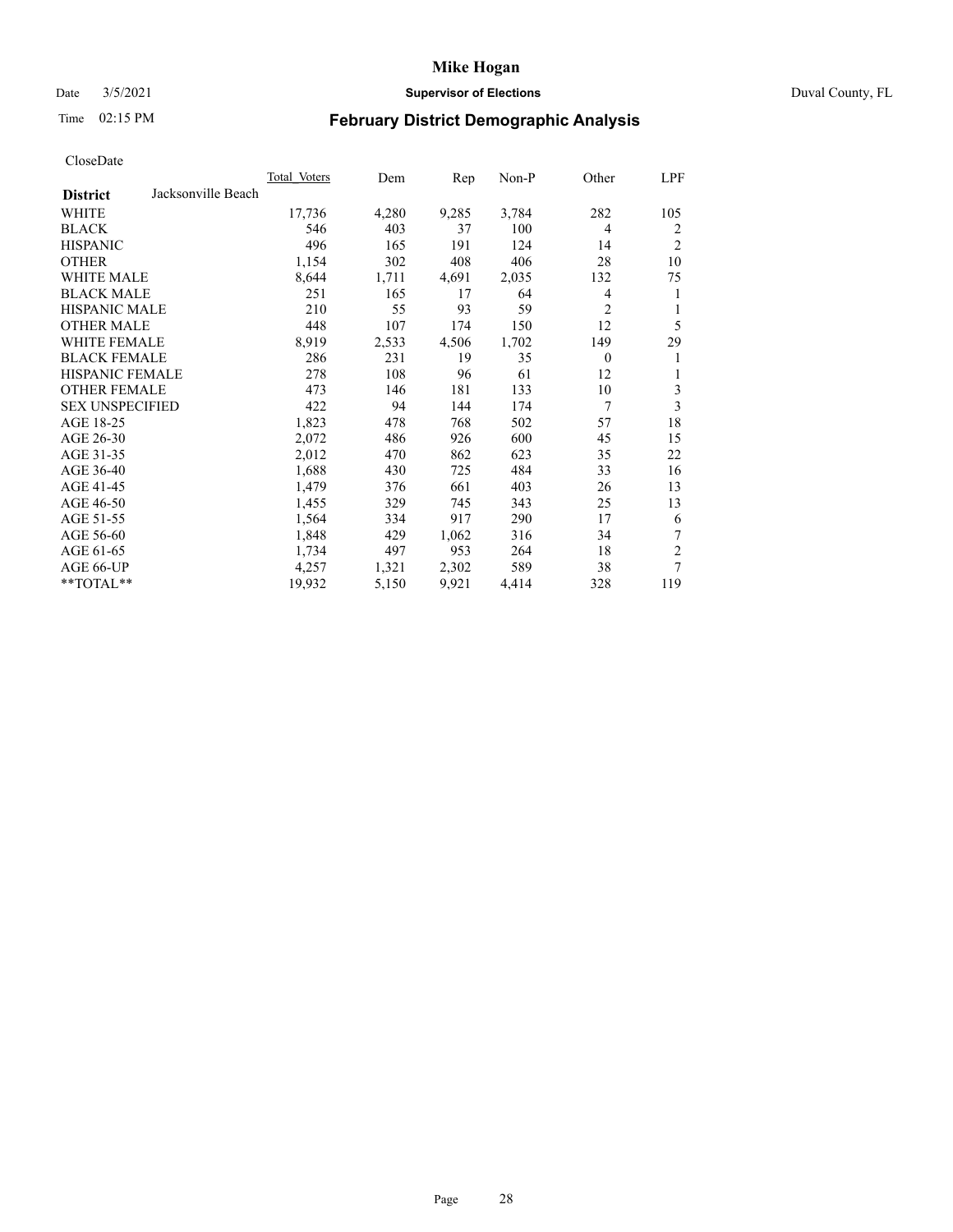# Date 3/5/2021 **Supervisor of Elections** Duval County, FL

# Time 02:15 PM **February District Demographic Analysis**

|                        |               | Total Voters | Dem   | Rep   | Non-P | Other          | LPF              |
|------------------------|---------------|--------------|-------|-------|-------|----------------|------------------|
| <b>District</b>        | Neptune Beach |              |       |       |       |                |                  |
| WHITE                  |               | 5,579        | 1,475 | 2,825 | 1,166 | 82             | 31               |
| <b>BLACK</b>           |               | 63           | 34    | 8     | 16    | 5              | $\overline{0}$   |
| <b>HISPANIC</b>        |               | 125          | 42    | 48    | 31    | 2              | 2                |
| <b>OTHER</b>           |               | 295          | 74    | 97    | 112   | 6              | 6                |
| <b>WHITE MALE</b>      |               | 2,638        | 517   | 1,445 | 611   | 43             | 22               |
| <b>BLACK MALE</b>      |               | 34           | 17    | 4     | 9     | 4              | $\mathbf{0}$     |
| <b>HISPANIC MALE</b>   |               | 55           | 15    | 23    | 15    | 2              | 0                |
| <b>OTHER MALE</b>      |               | 109          | 24    | 36    | 42    | 4              | 3                |
| <b>WHITE FEMALE</b>    |               | 2,876        | 945   | 1,348 | 536   | 38             | 9                |
| <b>BLACK FEMALE</b>    |               | 29           | 17    | 4     | 7     |                | 0                |
| <b>HISPANIC FEMALE</b> |               | 67           | 26    | 23    | 16    | 0              | 2                |
| <b>OTHER FEMALE</b>    |               | 122          | 38    | 42    | 38    |                | 3                |
| <b>SEX UNSPECIFIED</b> |               | 131          | 26    | 53    | 50    | $\overline{c}$ | $\boldsymbol{0}$ |
| AGE 18-25              |               | 585          | 148   | 237   | 174   | 19             | 7                |
| AGE 26-30              |               | 520          | 157   | 208   | 141   | 11             | 3                |
| AGE 31-35              |               | 568          | 144   | 228   | 177   | 14             | 5                |
| AGE 36-40              |               | 577          | 135   | 261   | 165   | 9              | 7                |
| AGE 41-45              |               | 462          | 120   | 201   | 128   |                | 6                |
| AGE 46-50              |               | 508          | 113   | 257   | 130   | 4              | 4                |
| AGE 51-55              |               | 478          | 114   | 258   | 94    | 9              | 3                |
| AGE 56-60              |               | 511          | 119   | 295   | 86    | 9              | $\overline{c}$   |
| AGE 61-65              |               | 582          | 140   | 338   | 98    | 5              | 1                |
| <b>AGE 66-UP</b>       |               | 1,271        | 435   | 695   | 132   | 8              |                  |
| **TOTAL**              |               | 6,062        | 1,625 | 2,978 | 1,325 | 95             | 39               |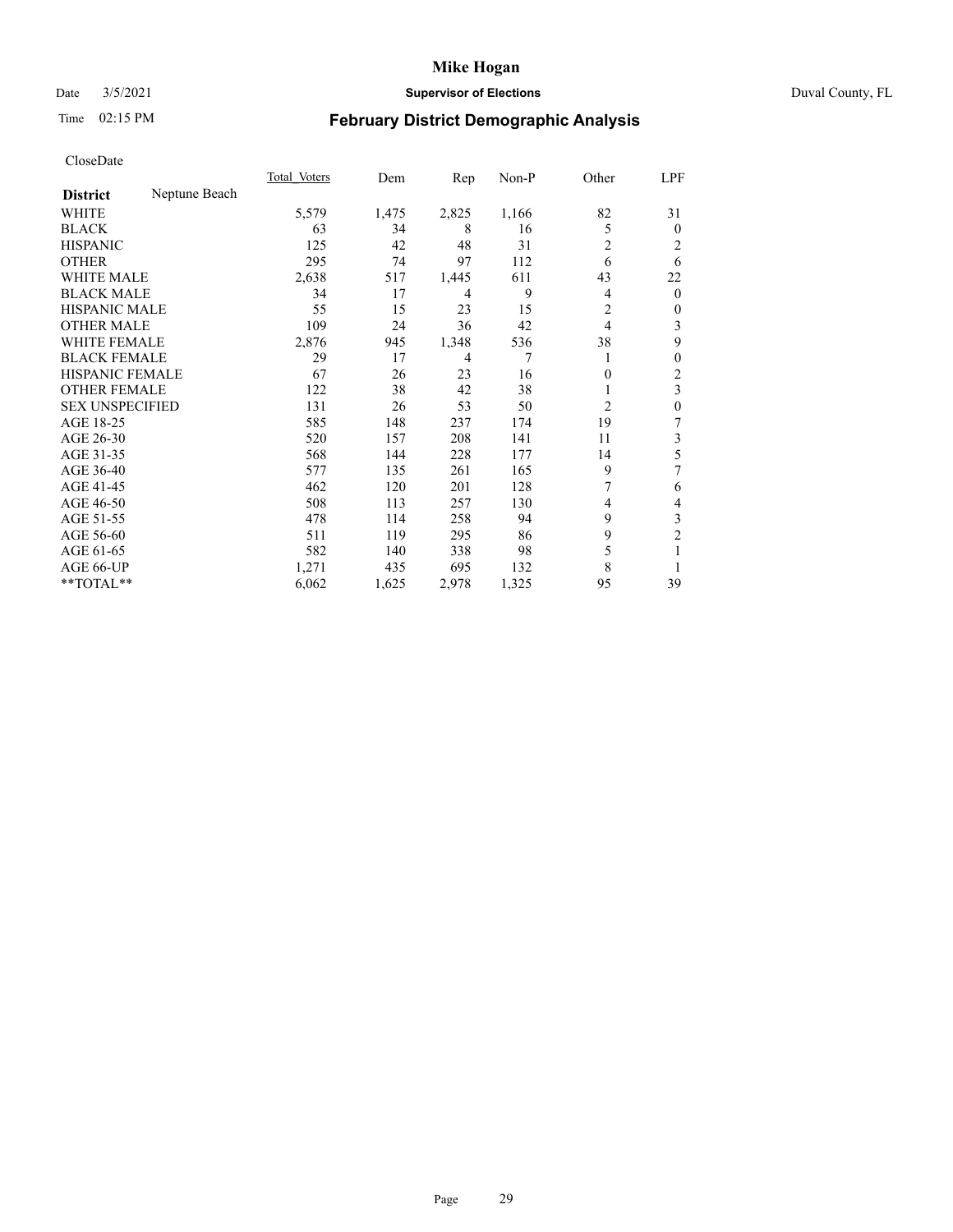# Date 3/5/2021 **Supervisor of Elections** Duval County, FL

# Time 02:15 PM **February District Demographic Analysis**

|                        |                   | Total Voters | Dem    | Rep    | Non-P  | Other | LPF |
|------------------------|-------------------|--------------|--------|--------|--------|-------|-----|
| <b>District</b>        | House District 11 |              |        |        |        |       |     |
| WHITE                  |                   | 57,272       | 13,087 | 30,975 | 12,075 | 826   | 309 |
| <b>BLACK</b>           |                   | 5,902        | 4,358  | 330    | 1,116  | 85    | 13  |
| <b>HISPANIC</b>        |                   | 2,718        | 940    | 873    | 848    | 41    | 16  |
| <b>OTHER</b>           |                   | 4,959        | 1,313  | 1,740  | 1,789  | 83    | 34  |
| WHITE MALE             |                   | 27,654       | 5,038  | 15,664 | 6,346  | 391   | 215 |
| <b>BLACK MALE</b>      |                   | 2,676        | 1,795  | 186    | 636    | 50    | 9   |
| <b>HISPANIC MALE</b>   |                   | 1,259        | 364    | 444    | 425    | 17    | 9   |
| <b>OTHER MALE</b>      |                   | 1,885        | 454    | 704    | 681    | 29    | 17  |
| WHITE FEMALE           |                   | 29,022       | 7,918  | 15,010 | 5,574  | 427   | 93  |
| <b>BLACK FEMALE</b>    |                   | 3,132        | 2,494  | 142    | 458    | 35    | 3   |
| <b>HISPANIC FEMALE</b> |                   | 1,400        | 552    | 412    | 407    | 23    | 6   |
| <b>OTHER FEMALE</b>    |                   | 2,148        | 650    | 791    | 662    | 34    | 11  |
| <b>SEX UNSPECIFIED</b> |                   | 1,672        | 433    | 565    | 636    | 29    | 9   |
| AGE 18-25              |                   | 7,016        | 2,023  | 2,699  | 2,056  | 181   | 57  |
| AGE 26-30              |                   | 6,474        | 1,777  | 2,546  | 1,959  | 135   | 57  |
| AGE 31-35              |                   | 6,595        | 1,775  | 2,642  | 1,995  | 124   | 59  |
| AGE 36-40              |                   | 6,268        | 1,720  | 2,514  | 1,859  | 107   | 68  |
| AGE 41-45              |                   | 5,485        | 1,506  | 2,365  | 1,509  | 69    | 36  |
| AGE 46-50              |                   | 5,692        | 1,511  | 2,745  | 1,325  | 80    | 31  |
| AGE 51-55              |                   | 5,717        | 1,449  | 3,081  | 1,089  | 78    | 20  |
| AGE 56-60              |                   | 6,540        | 1,618  | 3,719  | 1,104  | 83    | 16  |
| AGE 61-65              |                   | 6,233        | 1,796  | 3,383  | 966    | 77    | 11  |
| AGE 66-UP              |                   | 14,831       | 4,523  | 8,224  | 1,966  | 101   | 17  |
| $*$ TOTAL $*$          |                   | 70,851       | 19,698 | 33,918 | 15,828 | 1,035 | 372 |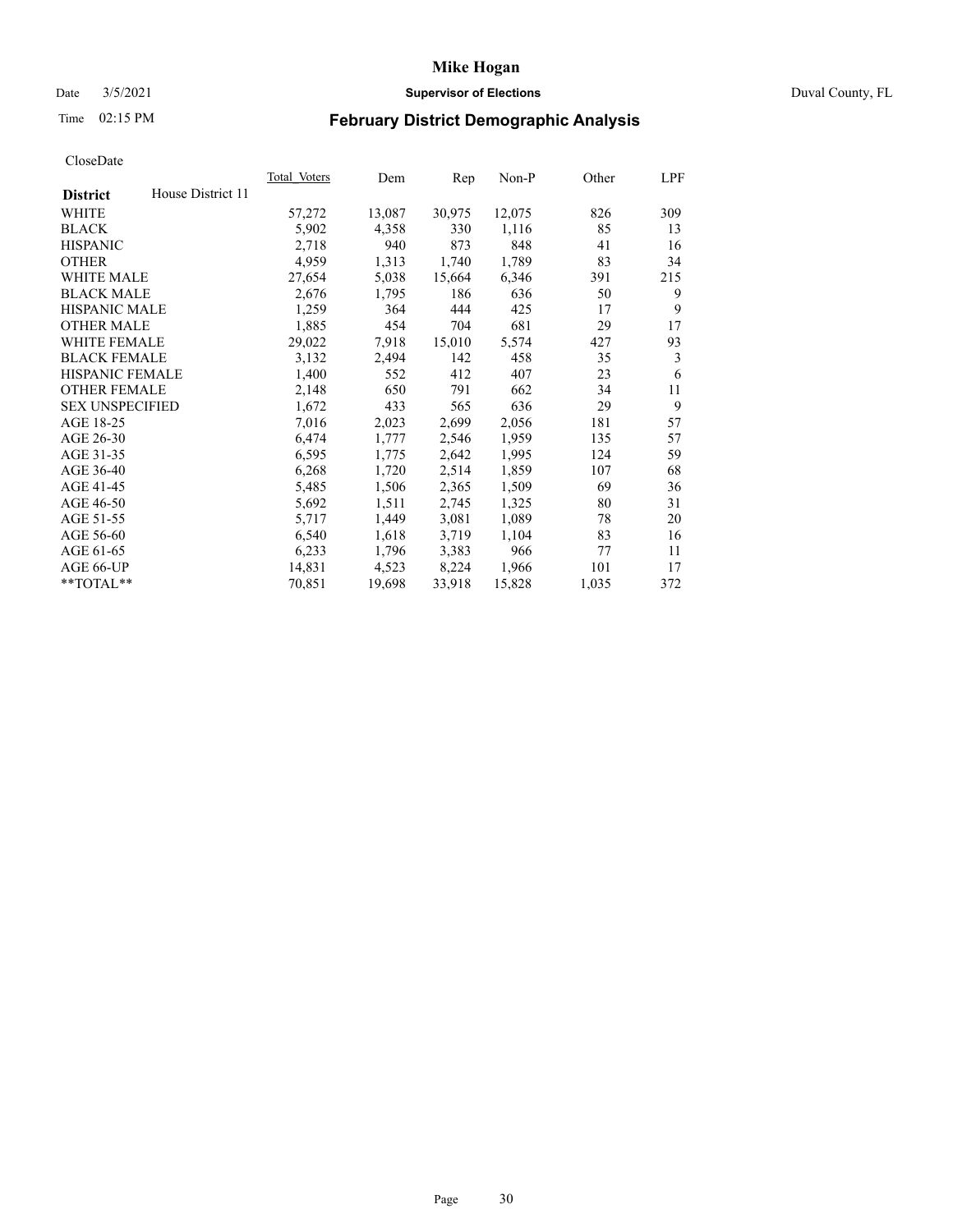# Date 3/5/2021 **Supervisor of Elections** Duval County, FL

# Time 02:15 PM **February District Demographic Analysis**

|                        |                   | Total Voters | Dem    | Rep    | Non-P  | Other | LPF |
|------------------------|-------------------|--------------|--------|--------|--------|-------|-----|
| <b>District</b>        | House District 12 |              |        |        |        |       |     |
| WHITE                  |                   | 75,635       | 16,822 | 40,454 | 16,694 | 1,204 | 461 |
| <b>BLACK</b>           |                   | 16,873       | 12,708 | 794    | 3,148  | 203   | 20  |
| <b>HISPANIC</b>        |                   | 8,861        | 3,328  | 2,281  | 3,098  | 127   | 27  |
| <b>OTHER</b>           |                   | 15,026       | 4,387  | 4,456  | 5,933  | 197   | 53  |
| <b>WHITE MALE</b>      |                   | 35,729       | 6,452  | 20,033 | 8,369  | 562   | 313 |
| <b>BLACK MALE</b>      |                   | 7,243        | 5,027  | 454    | 1,645  | 103   | 14  |
| <b>HISPANIC MALE</b>   |                   | 3,914        | 1,280  | 1,117  | 1,437  | 65    | 15  |
| <b>OTHER MALE</b>      |                   | 6,008        | 1,627  | 1,870  | 2,403  | 80    | 28  |
| <b>WHITE FEMALE</b>    |                   | 38,975       | 10,155 | 19,997 | 8,052  | 629   | 142 |
| <b>BLACK FEMALE</b>    |                   | 9,325        | 7,468  | 325    | 1,428  | 98    | 6   |
| <b>HISPANIC FEMALE</b> |                   | 4,726        | 1,970  | 1,117  | 1,569  | 60    | 10  |
| <b>OTHER FEMALE</b>    |                   | 6,897        | 2,236  | 2,116  | 2,432  | 94    | 19  |
| <b>SEX UNSPECIFIED</b> |                   | 3,576        | 1,030  | 956    | 1,536  | 40    | 14  |
| AGE 18-25              |                   | 14,112       | 5,010  | 4,235  | 4,408  | 373   | 86  |
| AGE 26-30              |                   | 12,177       | 4,019  | 3,966  | 3,834  | 255   | 103 |
| AGE 31-35              |                   | 11,432       | 3,729  | 3,795  | 3,617  | 201   | 90  |
| AGE 36-40              |                   | 10,582       | 3,277  | 3,742  | 3,296  | 176   | 91  |
| AGE 41-45              |                   | 9,012        | 2,900  | 3,254  | 2,673  | 128   | 57  |
| AGE 46-50              |                   | 9,287        | 2,887  | 3,914  | 2,294  | 141   | 51  |
| AGE 51-55              |                   | 9,453        | 2,849  | 4,430  | 2,046  | 92    | 36  |
| AGE 56-60              |                   | 10,319       | 2,972  | 5,161  | 2,060  | 113   | 13  |
| AGE 61-65              |                   | 9,155        | 2,919  | 4,509  | 1,613  | 96    | 18  |
| AGE 66-UP              |                   | 20,866       | 6,683  | 10,979 | 3,032  | 156   | 16  |
| $*$ TOTAL $*$          |                   | 116,395      | 37,245 | 47,985 | 28,873 | 1,731 | 561 |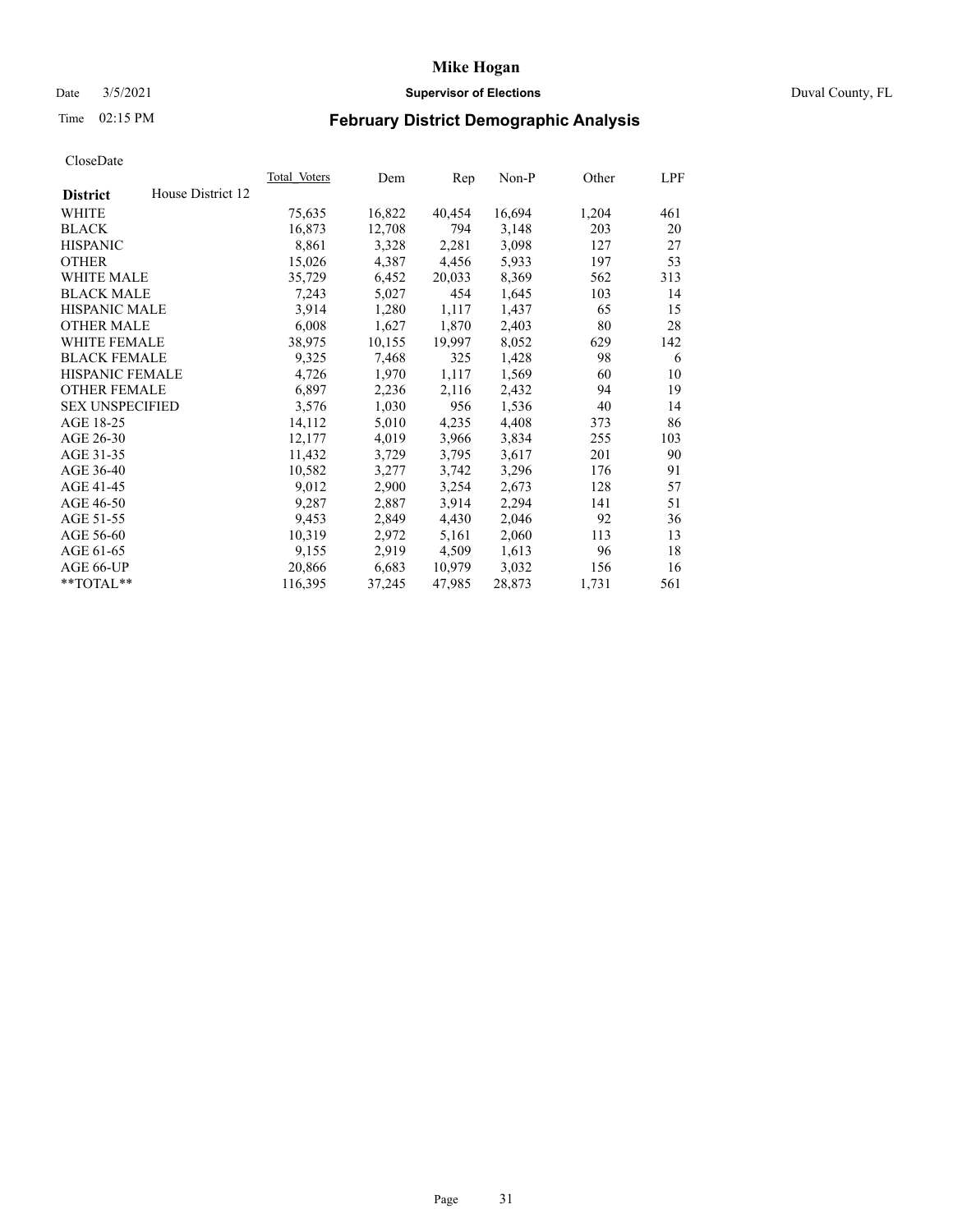# Date 3/5/2021 **Supervisor of Elections** Duval County, FL

# Time 02:15 PM **February District Demographic Analysis**

| Total Voters | Dem    | Rep    | $Non-P$ | Other | LPF             |
|--------------|--------|--------|---------|-------|-----------------|
|              |        |        |         |       |                 |
| 39,497       | 11,155 | 18,961 | 8,519   | 631   | 231             |
| 52,206       | 43,236 | 1,666  | 6,888   | 362   | 54              |
| 5,685        | 2,373  | 1,243  | 1,968   | 80    | 21              |
| 8,989        | 3,584  | 1,689  | 3,571   | 109   | 36              |
| 18,549       | 4,503  | 9,386  | 4,234   | 275   | 151             |
| 20,976       | 16,518 | 844    | 3,391   | 190   | 33              |
| 2,472        | 955    | 606    | 867     | 32    | 12              |
| 3,192        | 1,163  | 698    | 1,268   | 44    | 19              |
| 20,369       | 6,496  | 9,323  | 4,122   | 350   | 78              |
| 30,153       | 25,915 | 785    | 3,267   | 166   | 20              |
| 3,062        | 1,356  | 605    | 1,044   | 48    | 9               |
| 3,820        | 1,782  | 754    | 1,226   | 45    | 13              |
| 3,782        | 1,659  | 558    | 1,526   | 32    | $7\phantom{.0}$ |
| 12,524       | 6,565  | 1,818  | 3,851   | 234   | 56              |
| 10,694       | 5,739  | 1,760  | 3,000   | 145   | 50              |
| 10,845       | 5,981  | 1,836  | 2,788   | 172   | 68              |
| 9,402        | 5,170  | 1,736  | 2,335   | 110   | 51              |
| 7,980        | 4,441  | 1,613  | 1,804   | 97    | 25              |
| 8,125        | 4,466  | 1,902  | 1,622   | 104   | 31              |
| 8,214        | 4,690  | 2,110  | 1,321   | 76    | 17              |
| 9,526        | 5,518  | 2,562  | 1,334   | 93    | 19              |
| 9,155        | 5,558  | 2,421  | 1,096   | 69    | 11              |
| 19,912       | 12,220 | 5,801  | 1,795   | 82    | 14              |
| 106,377      | 60,348 | 23,559 | 20,946  | 1,182 | 342             |
|              |        |        |         |       |                 |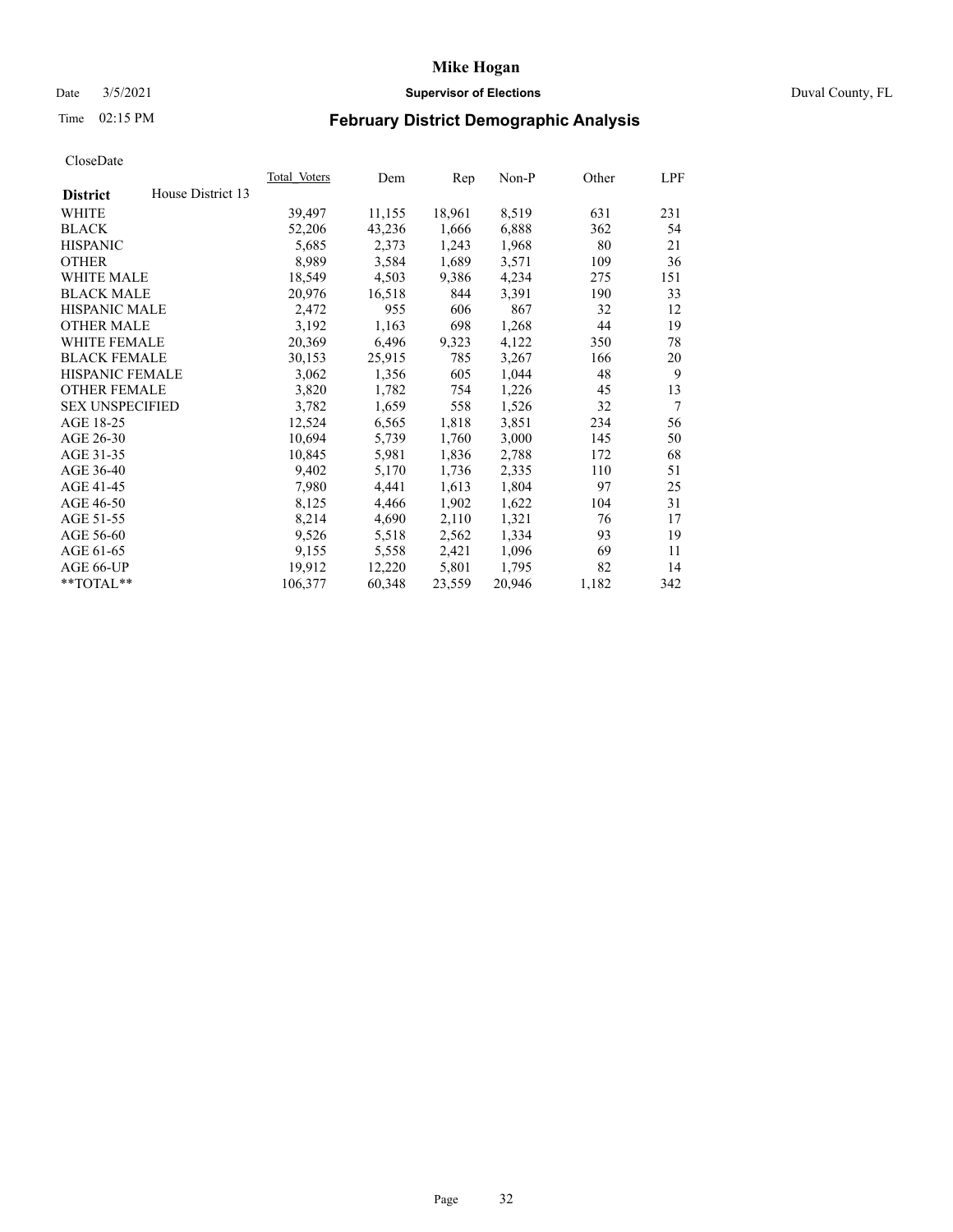# Date 3/5/2021 **Supervisor of Elections** Duval County, FL

# Time 02:15 PM **February District Demographic Analysis**

|                        |                   | <b>Total Voters</b> | Dem    | Rep    | $Non-P$ | Other | LPF |
|------------------------|-------------------|---------------------|--------|--------|---------|-------|-----|
| <b>District</b>        | House District 14 |                     |        |        |         |       |     |
| WHITE                  |                   | 42,799              | 10,361 | 22,635 | 8,833   | 690   | 280 |
| <b>BLACK</b>           |                   | 63,291              | 53,260 | 1,830  | 7,739   | 425   | 37  |
| <b>HISPANIC</b>        |                   | 4,527               | 1,910  | 934    | 1,602   | 67    | 14  |
| <b>OTHER</b>           |                   | 8,194               | 3,247  | 1,661  | 3,137   | 111   | 38  |
| WHITE MALE             |                   | 19,969              | 4,154  | 10,981 | 4,330   | 321   | 183 |
| <b>BLACK MALE</b>      |                   | 25,243              | 20,138 | 970    | 3,875   | 235   | 25  |
| <b>HISPANIC MALE</b>   |                   | 2,061               | 757    | 515    | 750     | 31    | 8   |
| <b>OTHER MALE</b>      |                   | 2,908               | 1,062  | 666    | 1,115   | 43    | 22  |
| WHITE FEMALE           |                   | 22,298              | 6,077  | 11,396 | 4,365   | 365   | 95  |
| <b>BLACK FEMALE</b>    |                   | 36,971              | 32,284 | 834    | 3,655   | 186   | 12  |
| HISPANIC FEMALE        |                   | 2,361               | 1,105  | 401    | 814     | 35    | 6   |
| <b>OTHER FEMALE</b>    |                   | 3,482               | 1,574  | 745    | 1,108   | 46    | 9   |
| <b>SEX UNSPECIFIED</b> |                   | 3,518               | 1,627  | 552    | 1,299   | 31    | 9   |
| AGE 18-25              |                   | 14,197              | 7,561  | 2,168  | 4,140   | 278   | 50  |
| AGE 26-30              |                   | 11,600              | 6,167  | 2,065  | 3,120   | 169   | 79  |
| AGE 31-35              |                   | 11,583              | 6,329  | 2,169  | 2,842   | 168   | 75  |
| AGE 36-40              |                   | 10,719              | 6,165  | 2,057  | 2,323   | 124   | 50  |
| AGE 41-45              |                   | 9,460               | 5,544  | 1,876  | 1,894   | 112   | 34  |
| AGE 46-50              |                   | 9,990               | 5,914  | 2,241  | 1,698   | 106   | 31  |
| AGE 51-55              |                   | 9,865               | 5,760  | 2,572  | 1,418   | 102   | 13  |
| AGE 56-60              |                   | 10,434              | 6,091  | 2,929  | 1,317   | 82    | 15  |
| AGE 61-65              |                   | 9,586               | 5,749  | 2,738  | 1,028   | 64    | 7   |
| AGE 66-UP              |                   | 21,377              | 13,498 | 6,245  | 1,531   | 88    | 15  |
| **TOTAL**              |                   | 118,811             | 68,778 | 27,060 | 21,311  | 1,293 | 369 |
|                        |                   |                     |        |        |         |       |     |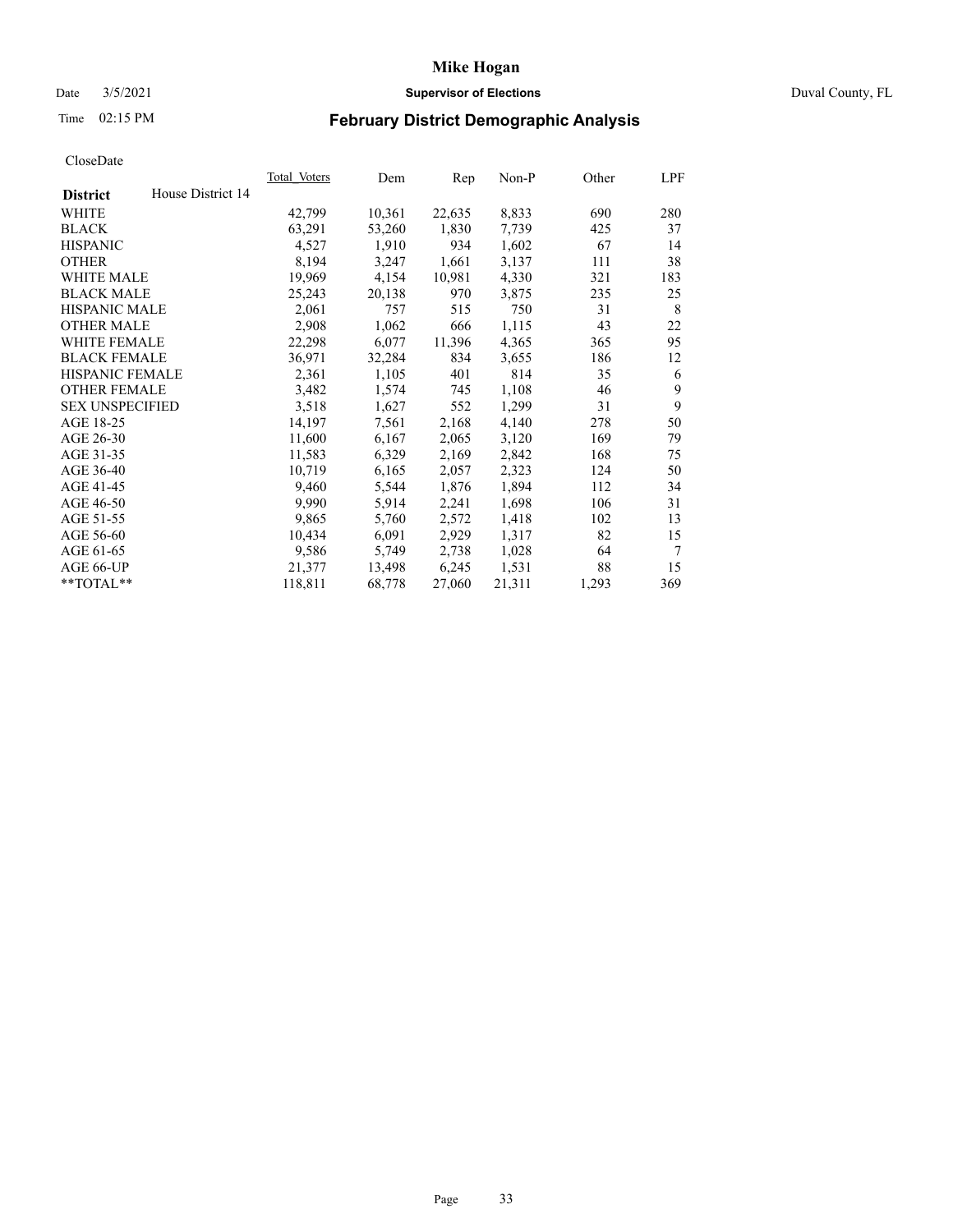# Date 3/5/2021 **Supervisor of Elections** Duval County, FL

# Time 02:15 PM **February District Demographic Analysis**

|                        |                   | Total Voters | Dem    | Rep    | $Non-P$ | Other | LPF |
|------------------------|-------------------|--------------|--------|--------|---------|-------|-----|
| <b>District</b>        | House District 15 |              |        |        |         |       |     |
| WHITE                  |                   | 66,270       | 15,356 | 37,064 | 12,496  | 962   | 392 |
| <b>BLACK</b>           |                   | 32,160       | 25,244 | 1,267  | 5,245   | 369   | 35  |
| <b>HISPANIC</b>        |                   | 7,350        | 2,903  | 1,669  | 2,645   | 105   | 28  |
| <b>OTHER</b>           |                   | 10,059       | 3,169  | 2,956  | 3,709   | 192   | 33  |
| WHITE MALE             |                   | 31,083       | 6,040  | 18,159 | 6,169   | 450   | 265 |
| <b>BLACK MALE</b>      |                   | 13,092       | 9,563  | 694    | 2,616   | 201   | 18  |
| <b>HISPANIC MALE</b>   |                   | 3,370        | 1,217  | 880    | 1,212   | 48    | 13  |
| <b>OTHER MALE</b>      |                   | 3,742        | 1,076  | 1,227  | 1,362   | 62    | 15  |
| WHITE FEMALE           |                   | 34,406       | 9,163  | 18,491 | 6,123   | 504   | 125 |
| <b>BLACK FEMALE</b>    |                   | 18,496       | 15,252 | 548    | 2,515   | 164   | 17  |
| HISPANIC FEMALE        |                   | 3,822        | 1,614  | 760    | 1,381   | 54    | 13  |
| <b>OTHER FEMALE</b>    |                   | 4,681        | 1,646  | 1,396  | 1,531   | 97    | 11  |
| <b>SEX UNSPECIFIED</b> |                   | 3,145        | 1,101  | 801    | 1,184   | 48    | 11  |
| AGE 18-25              |                   | 12,854       | 5,190  | 3,322  | 3,953   | 316   | 73  |
| AGE 26-30              |                   | 11,434       | 4,530  | 3,184  | 3,375   | 260   | 85  |
| AGE 31-35              |                   | 11,503       | 4,757  | 3,273  | 3,200   | 191   | 82  |
| AGE 36-40              |                   | 10,327       | 4,368  | 3,039  | 2,672   | 170   | 78  |
| AGE 41-45              |                   | 9,283        | 3,965  | 2,899  | 2,223   | 143   | 53  |
| AGE 46-50              |                   | 9,409        | 3,916  | 3,500  | 1,824   | 136   | 33  |
| AGE 51-55              |                   | 9,796        | 4,035  | 3,873  | 1,757   | 103   | 28  |
| AGE 56-60              |                   | 10,542       | 4,150  | 4,714  | 1,579   | 79    | 20  |
| AGE 61-65              |                   | 9,680        | 3,872  | 4,461  | 1,251   | 78    | 18  |
| AGE 66-UP              |                   | 21,011       | 7,889  | 10,691 | 2,261   | 152   | 18  |
| **TOTAL**              |                   | 115,839      | 46,672 | 42,956 | 24,095  | 1,628 | 488 |
|                        |                   |              |        |        |         |       |     |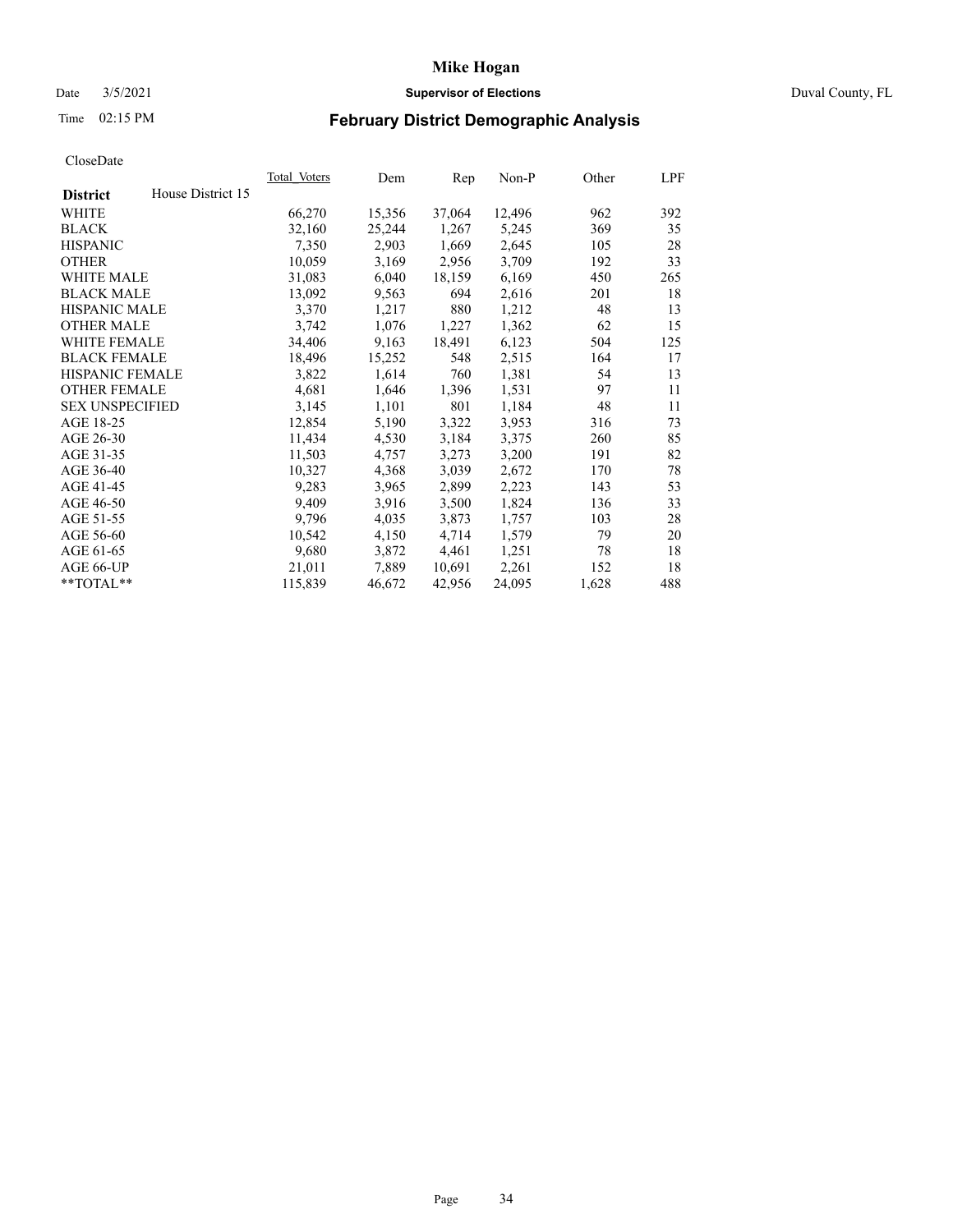# Date 3/5/2021 **Supervisor of Elections** Duval County, FL

# Time 02:15 PM **February District Demographic Analysis**

|                        |                   | Total Voters | Dem    | Rep    | Non-P  | Other | LPF |
|------------------------|-------------------|--------------|--------|--------|--------|-------|-----|
| <b>District</b>        | House District 16 |              |        |        |        |       |     |
| WHITE                  |                   | 95,130       | 22,545 | 51,710 | 18,894 | 1,431 | 550 |
| <b>BLACK</b>           |                   | 16,346       | 12,104 | 735    | 3,237  | 245   | 25  |
| <b>HISPANIC</b>        |                   | 8,952        | 3,213  | 2,498  | 3,089  | 120   | 32  |
| <b>OTHER</b>           |                   | 13,897       | 4,369  | 3,958  | 5,294  | 220   | 56  |
| WHITE MALE             |                   | 44,167       | 8,719  | 24,888 | 9,568  | 629   | 363 |
| <b>BLACK MALE</b>      |                   | 6,873        | 4,659  | 402    | 1,681  | 123   | 8   |
| <b>HISPANIC MALE</b>   |                   | 4,039        | 1,317  | 1,227  | 1,425  | 48    | 22  |
| <b>OTHER MALE</b>      |                   | 5,598        | 1,561  | 1,727  | 2,199  | 80    | 31  |
| <b>WHITE FEMALE</b>    |                   | 50,049       | 13,606 | 26,383 | 9,088  | 791   | 181 |
| <b>BLACK FEMALE</b>    |                   | 9,245        | 7,282  | 324    | 1,503  | 119   | 17  |
| <b>HISPANIC FEMALE</b> |                   | 4,741        | 1,833  | 1,233  | 1,595  | 70    | 10  |
| <b>OTHER FEMALE</b>    |                   | 6,430        | 2,352  | 1,790  | 2,155  | 114   | 19  |
| <b>SEX UNSPECIFIED</b> |                   | 3,183        | 902    | 927    | 1,300  | 42    | 12  |
| AGE 18-25              |                   | 14,894       | 4,910  | 5,145  | 4,308  | 428   | 103 |
| AGE 26-30              |                   | 13,068       | 4,368  | 4,415  | 3,875  | 286   | 124 |
| AGE 31-35              |                   | 12,602       | 4,279  | 4,325  | 3,665  | 214   | 119 |
| AGE 36-40              |                   | 11,216       | 3,607  | 4,070  | 3,273  | 167   | 99  |
| AGE 41-45              |                   | 10,039       | 3,165  | 3,797  | 2,872  | 147   | 58  |
| AGE 46-50              |                   | 10,434       | 3,079  | 4,534  | 2,614  | 147   | 60  |
| AGE 51-55              |                   | 10,729       | 3,032  | 5,189  | 2,335  | 144   | 29  |
| AGE 56-60              |                   | 11,721       | 3,356  | 6,068  | 2,144  | 135   | 18  |
| AGE 61-65              |                   | 10,854       | 3,331  | 5,686  | 1,711  | 104   | 22  |
| AGE 66-UP              |                   | 28,768       | 9,104  | 15,672 | 3,717  | 244   | 31  |
| $*$ TOTAL $*$          |                   | 134,325      | 42,231 | 58,901 | 30,514 | 2,016 | 663 |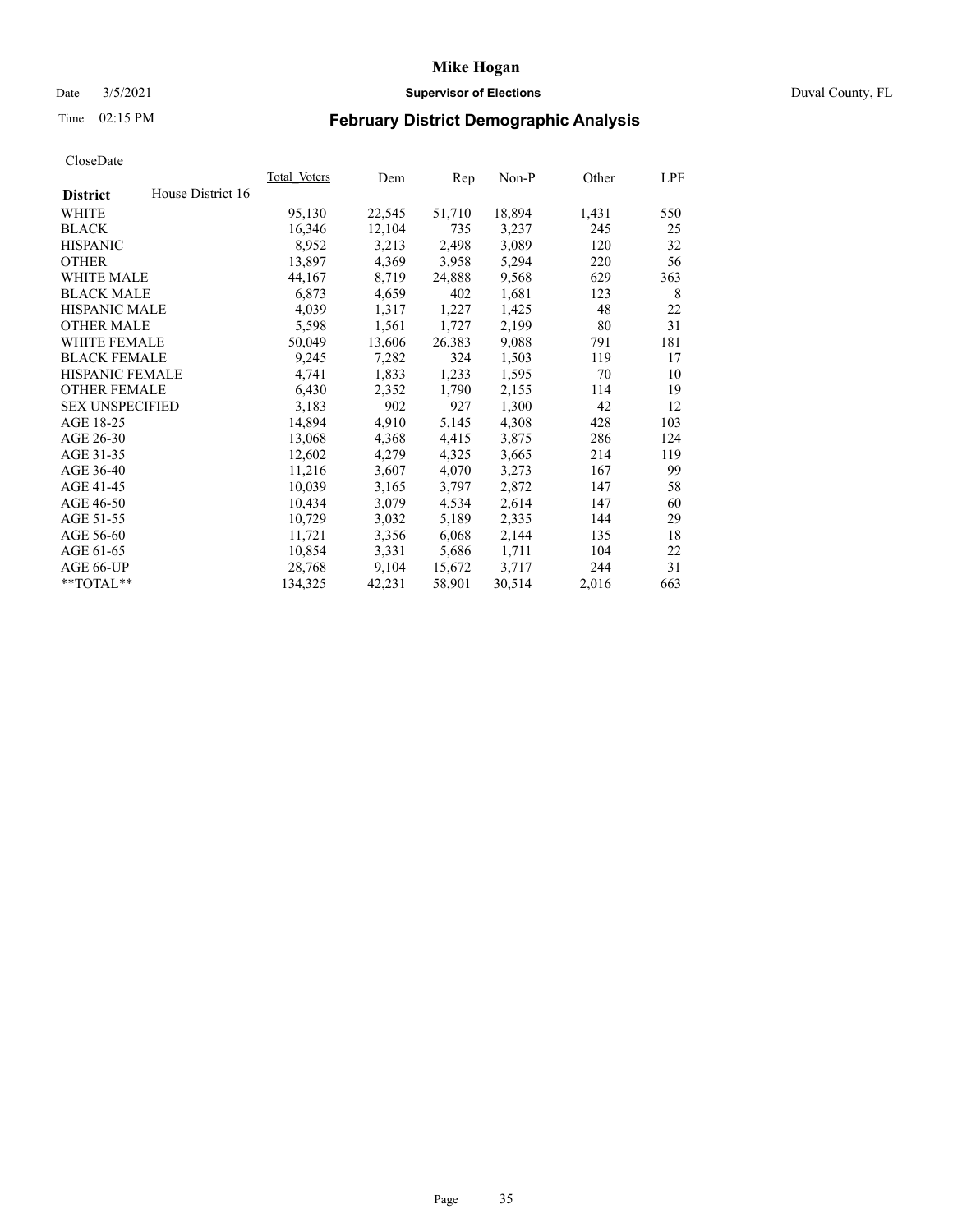# Date 3/5/2021 **Supervisor of Elections** Duval County, FL

# Time 02:15 PM **February District Demographic Analysis**

|                        |                     | <b>Total Voters</b> | Dem    | Rep    | Non-P  | Other | LPF    |
|------------------------|---------------------|---------------------|--------|--------|--------|-------|--------|
| <b>District</b>        | School Board Dist 1 |                     |        |        |        |       |        |
| WHITE                  |                     | 55,490              | 11,610 | 31,696 | 11,081 | 803   | 300    |
| <b>BLACK</b>           |                     | 24,678              | 19,100 | 1,063  | 4,203  | 278   | 34     |
| <b>HISPANIC</b>        |                     | 6,669               | 2,567  | 1,698  | 2,310  | 80    | 14     |
| <b>OTHER</b>           |                     | 8,985               | 2,767  | 2,642  | 3,423  | 114   | 39     |
| WHITE MALE             |                     | 26,354              | 4,587  | 15,558 | 5,646  | 369   | 194    |
| <b>BLACK MALE</b>      |                     | 10,280              | 7,414  | 569    | 2,131  | 143   | 23     |
| <b>HISPANIC MALE</b>   |                     | 2,978               | 1,036  | 849    | 1,047  | 38    | 8      |
| <b>OTHER MALE</b>      |                     | 3,381               | 933    | 1,115  | 1,271  | 39    | 23     |
| <b>WHITE FEMALE</b>    |                     | 28,463              | 6,880  | 15,781 | 5,273  | 427   | 102    |
| <b>BLACK FEMALE</b>    |                     | 13,904              | 11,341 | 475    | 1,945  | 132   | 11     |
| HISPANIC FEMALE        |                     | 3,532               | 1,467  | 815    | 1,203  | 41    | 6      |
| <b>OTHER FEMALE</b>    |                     | 4,045               | 1,433  | 1,191  | 1,347  | 61    | 13     |
| <b>SEX UNSPECIFIED</b> |                     | 2,883               | 952    | 746    | 1,153  | 25    | 7      |
| AGE 18-25              |                     | 11,154              | 4,332  | 3,104  | 3,402  | 258   | 58     |
| AGE 26-30              |                     | 9,164               | 3,572  | 2,572  | 2,774  | 182   | 64     |
| AGE 31-35              |                     | 9,584               | 3,635  | 2,929  | 2,804  | 148   | 68     |
| AGE 36-40              |                     | 8,724               | 3,269  | 2,774  | 2,481  | 130   | 70     |
| AGE 41-45              |                     | 7,653               | 2,984  | 2,580  | 1,959  | 94    | 36     |
| AGE 46-50              |                     | 7,837               | 3,025  | 3,017  | 1,651  | 110   | 34     |
| AGE 51-55              |                     | 8,062               | 3,012  | 3,453  | 1,487  | 91    | 19     |
| AGE 56-60              |                     | 8,802               | 3,134  | 4,163  | 1,395  | 96    | 14     |
| AGE 61-65              |                     | 7,710               | 2,870  | 3,678  | 1,085  | 70    | $\tau$ |
| AGE 66-UP              |                     | 17,132              | 6,211  | 8,829  | 1,979  | 96    | 17     |
| $*$ TOTAL $*$          |                     | 95,822              | 36,044 | 37,099 | 21,017 | 1,275 | 387    |
|                        |                     |                     |        |        |        |       |        |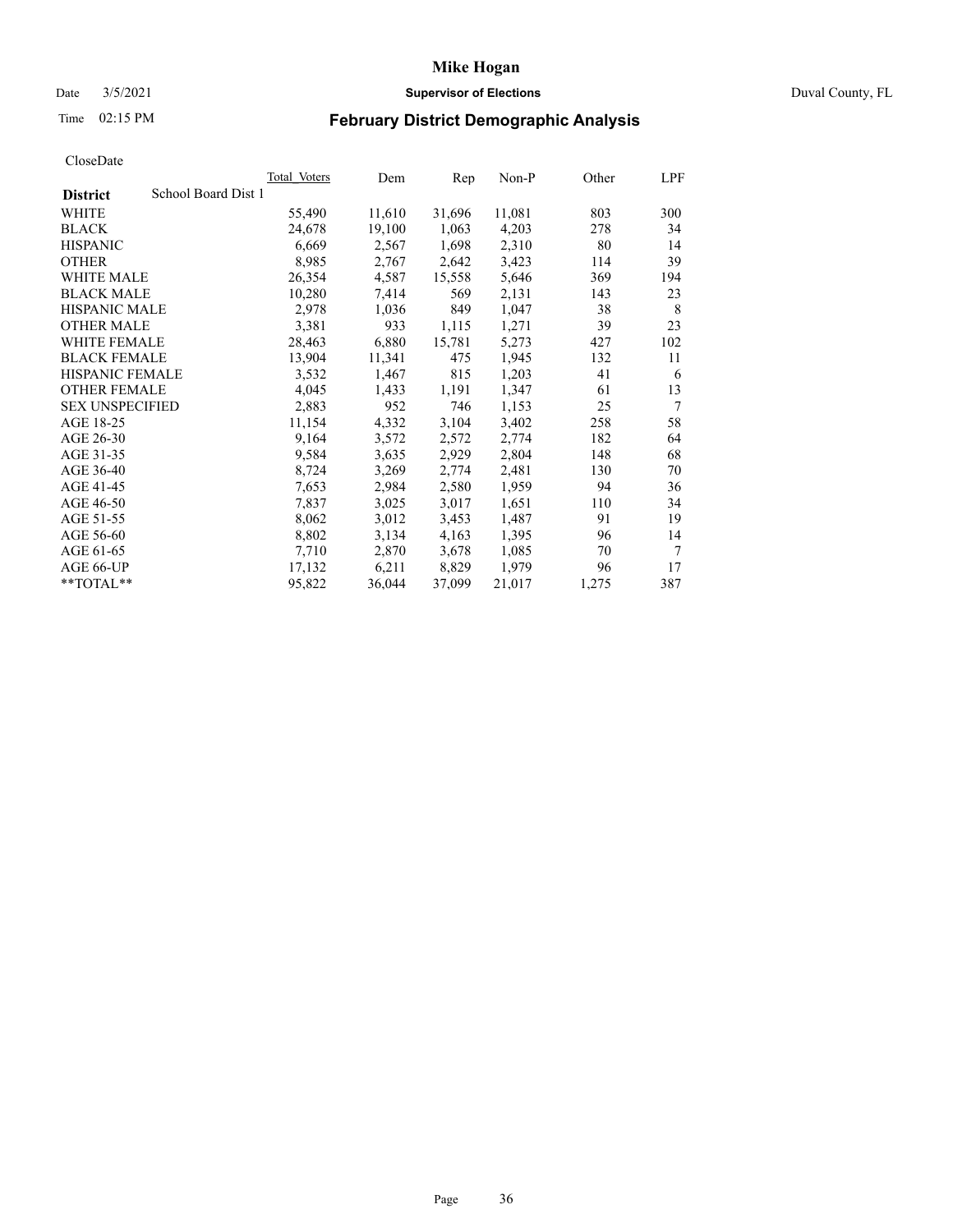# Date 3/5/2021 **Supervisor of Elections** Duval County, FL

# Time 02:15 PM **February District Demographic Analysis**

| Total Voters | Dem                 | Rep    | $Non-P$ | Other | LPF |
|--------------|---------------------|--------|---------|-------|-----|
|              |                     |        |         |       |     |
| 78,215       | 18,058              | 41,344 | 17,202  | 1,164 | 447 |
| 7,431        | 5,455               | 425    | 1,455   | 85    | 11  |
| 4,912        | 1,732               | 1,488  | 1,588   | 83    | 21  |
| 9,861        | 2,680               | 3,270  | 3,718   | 144   | 49  |
| 37,297       | 6,802               | 20,798 | 8,841   | 540   | 316 |
| 3,432        | 2,296               | 254    | 825     | 50    | 7   |
| 2,171        | 643                 | 712    | 765     | 39    | 12  |
| 3,863        | 971                 | 1,319  | 1,492   | 56    | 25  |
| 40,088       | 11,067              | 20,158 | 8,125   | 611   | 127 |
| 3,889        | 3,084               | 164    | 603     | 35    | 3   |
| 2,630        | 1,052               | 748    | 780     | 43    | 7   |
| 4,514        | 1,354               | 1,575  | 1,504   | 64    | 17  |
| 2,531        | 656                 | 799    | 1,024   | 38    | 14  |
| 10,415       | 3,131               | 3,785  | 3,138   | 284   | 77  |
| 9,422        | 2,622               | 3,652  | 2,878   | 182   | 88  |
| 9,356        | 2,587               | 3,554  | 2,966   | 167   | 82  |
| 9,076        | 2,430               | 3,625  | 2,780   | 149   | 92  |
| 7,859        | 2,157               | 3,240  | 2,308   | 104   | 50  |
| 8,065        | 2,088               | 3,794  | 2,021   | 117   | 45  |
| 8,056        | 2,013               | 4,257  | 1,656   | 93    | 37  |
| 9,071        | 2,243               | 4,963  | 1,728   | 116   | 21  |
| 8,497        | 2,465               | 4,450  | 1,459   | 105   | 18  |
| 20,602       | 6,189               | 11,207 | 3,029   | 159   | 18  |
| 100,419      | 27,925              | 46,527 | 23,963  | 1,476 | 528 |
|              | School Board Dist 2 |        |         |       |     |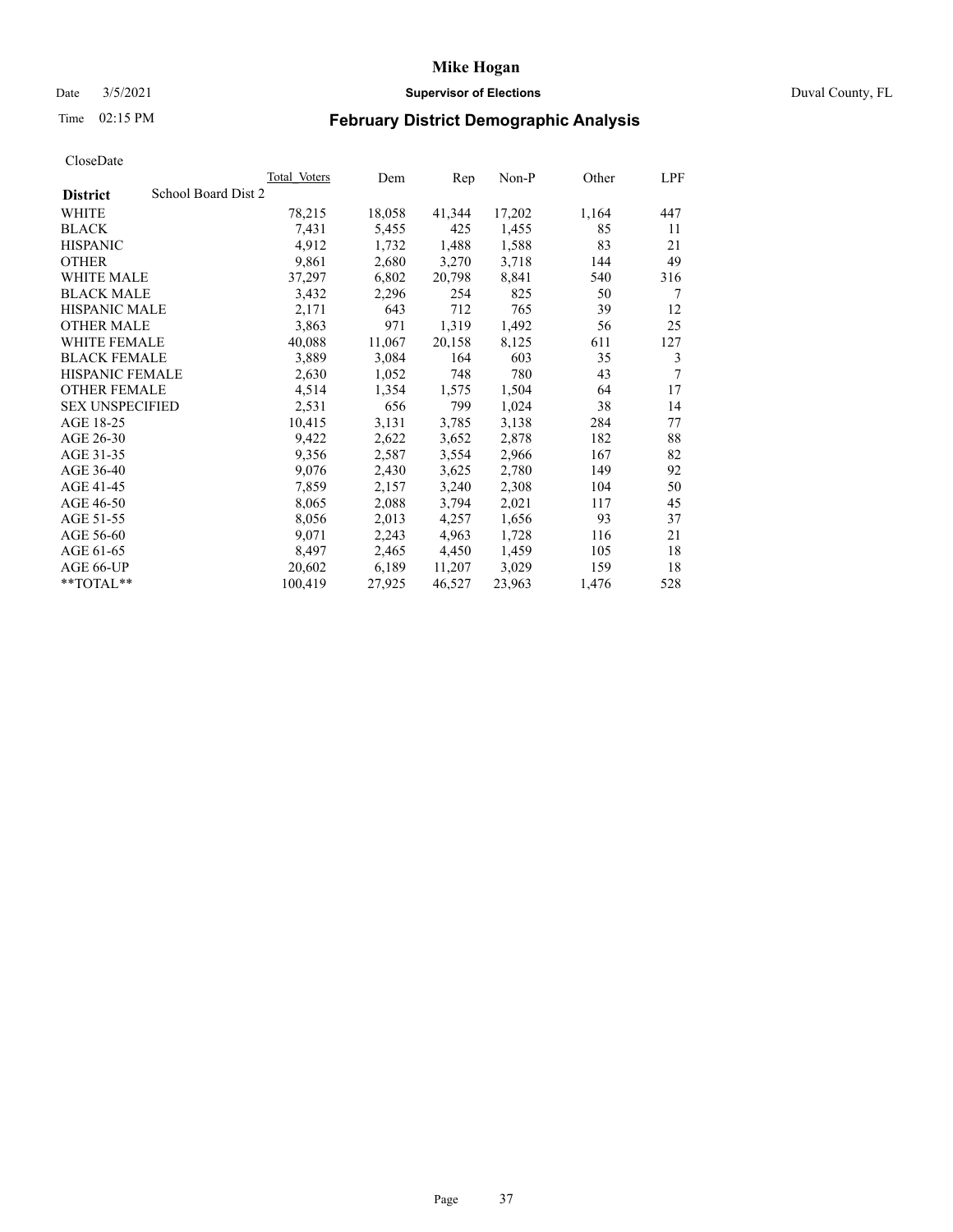# Date 3/5/2021 **Supervisor of Elections** Duval County, FL

# Time 02:15 PM **February District Demographic Analysis**

|                        |                     | Total Voters | Dem    | Rep    | $Non-P$ | Other | LPF |
|------------------------|---------------------|--------------|--------|--------|---------|-------|-----|
| <b>District</b>        | School Board Dist 3 |              |        |        |         |       |     |
| WHITE                  |                     | 55,523       | 14,936 | 27,967 | 11,463  | 814   | 343 |
| <b>BLACK</b>           |                     | 15,072       | 11,528 | 630    | 2,734   | 163   | 17  |
| <b>HISPANIC</b>        |                     | 6,885        | 2,715  | 1,608  | 2,443   | 97    | 22  |
| <b>OTHER</b>           |                     | 9,441        | 2,977  | 2,554  | 3,754   | 121   | 35  |
| WHITE MALE             |                     | 25,806       | 5,896  | 13,547 | 5,764   | 376   | 223 |
| <b>BLACK MALE</b>      |                     | 6,153        | 4,352  | 330    | 1,375   | 85    | 11  |
| <b>HISPANIC MALE</b>   |                     | 3,073        | 1,106  | 814    | 1,100   | 42    | 11  |
| <b>OTHER MALE</b>      |                     | 3,709        | 1,055  | 1,105  | 1,482   | 50    | 17  |
| <b>WHITE FEMALE</b>    |                     | 29,014       | 8,851  | 14,119 | 5,495   | 434   | 115 |
| <b>BLACK FEMALE</b>    |                     | 8,652        | 6,979  | 291    | 1,301   | 75    | 6   |
| <b>HISPANIC FEMALE</b> |                     | 3,630        | 1,541  | 752    | 1,273   | 53    | 11  |
| <b>OTHER FEMALE</b>    |                     | 4,148        | 1,501  | 1,137  | 1,440   | 58    | 12  |
| <b>SEX UNSPECIFIED</b> |                     | 2,735        | 875    | 664    | 1,163   | 22    | 11  |
| AGE 18-25              |                     | 9,556        | 3,711  | 2,546  | 2,980   | 260   | 59  |
| AGE 26-30              |                     | 9,248        | 3,402  | 2,648  | 2,939   | 180   | 79  |
| AGE 31-35              |                     | 8,726        | 3,335  | 2,579  | 2,586   | 153   | 73  |
| AGE 36-40              |                     | 7,480        | 2,767  | 2,308  | 2,231   | 109   | 65  |
| AGE 41-45              |                     | 6,337        | 2,320  | 2,068  | 1,811   | 97    | 41  |
| AGE 46-50              |                     | 6,528        | 2,335  | 2,447  | 1,629   | 81    | 36  |
| AGE 51-55              |                     | 6,683        | 2,325  | 2,841  | 1,439   | 57    | 21  |
| AGE 56-60              |                     | 7,676        | 2,684  | 3,447  | 1,441   | 90    | 14  |
| AGE 61-65              |                     | 7,277        | 2,648  | 3,370  | 1,179   | 66    | 14  |
| AGE 66-UP              |                     | 17,410       | 6,629  | 8,505  | 2,159   | 102   | 15  |
| **TOTAL**              |                     | 86,921       | 32,156 | 32,759 | 20,394  | 1,195 | 417 |
|                        |                     |              |        |        |         |       |     |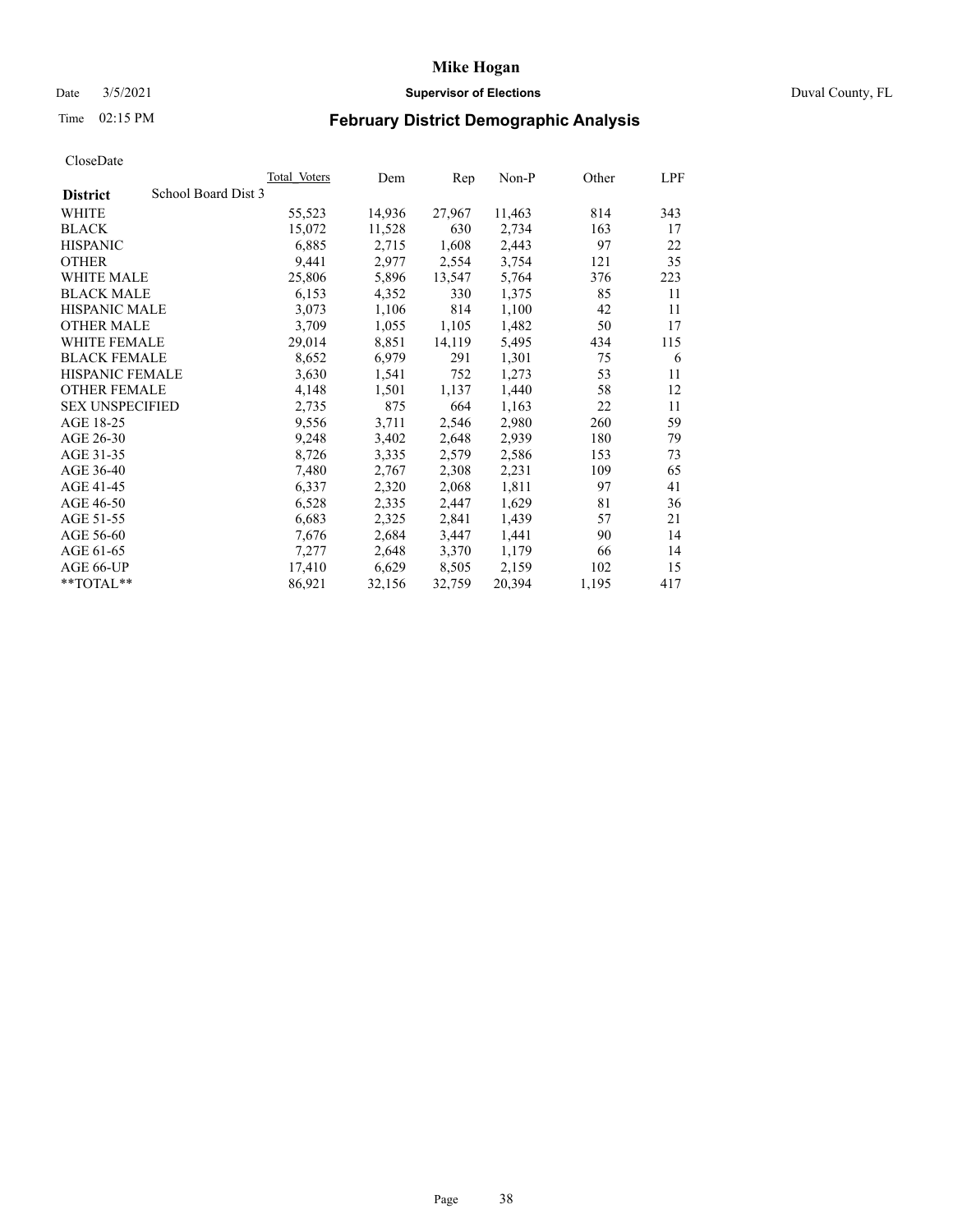# Date 3/5/2021 **Supervisor of Elections** Duval County, FL

# Time 02:15 PM **February District Demographic Analysis**

| <b>Total Voters</b> | Dem                 | Rep    | $Non-P$ | Other | LPF |
|---------------------|---------------------|--------|---------|-------|-----|
|                     |                     |        |         |       |     |
| 24,360              | 5,786               | 12,951 | 5,073   | 404   | 146 |
| 55,367              | 47,091              | 1,510  | 6,387   | 339   | 40  |
| 2,465               | 1,059               | 497    | 863     | 34    | 12  |
| 5,803               | 2,610               | 827    | 2,253   | 84    | 29  |
| 11,700              | 2,387               | 6,485  | 2,537   | 193   | 98  |
| 22,290              | 18,045              | 813    | 3,213   | 195   | 24  |
| 1,131               | 431                 | 273    | 405     | 15    | 7   |
| 2,001               | 855                 | 326    | 773     | 34    | 13  |
| 12,326              | 3,325               | 6,301  | 2,442   | 210   | 48  |
| 32,115              | 28,304              | 678    | 2,979   | 139   | 15  |
| 1,280               | 605                 | 214    | 437     | 19    | 5   |
| 2,395               | 1,260               | 366    | 725     | 32    | 12  |
| 2,757               | 1,334               | 329    | 1,065   | 24    | 5   |
| 10,653              | 6,126               | 1,312  | 3,007   | 162   | 46  |
| 8,203               | 4,782               | 1,197  | 2,097   | 85    | 42  |
| 8,239               | 5,002               | 1,222  | 1,863   | 103   | 49  |
| 7,925               | 4,983               | 1,244  | 1,587   | 86    | 25  |
| 6,980               | 4,477               | 1,118  | 1,283   | 86    | 16  |
| 7,378               | 4,685               | 1,422  | 1,183   | 75    | 13  |
| 7,428               | 4,817               | 1,582  | 934     | 83    | 12  |
| 7,849               | 5,160               | 1,713  | 901     | 67    | 8   |
| 7,693               | 5,356               | 1,567  | 711     | 50    | 9   |
| 15,647              | 11,158              | 3,408  | 1,010   | 64    | 7   |
| 87,995              | 56,546              | 15,785 | 14,576  | 861   | 227 |
|                     | School Board Dist 4 |        |         |       |     |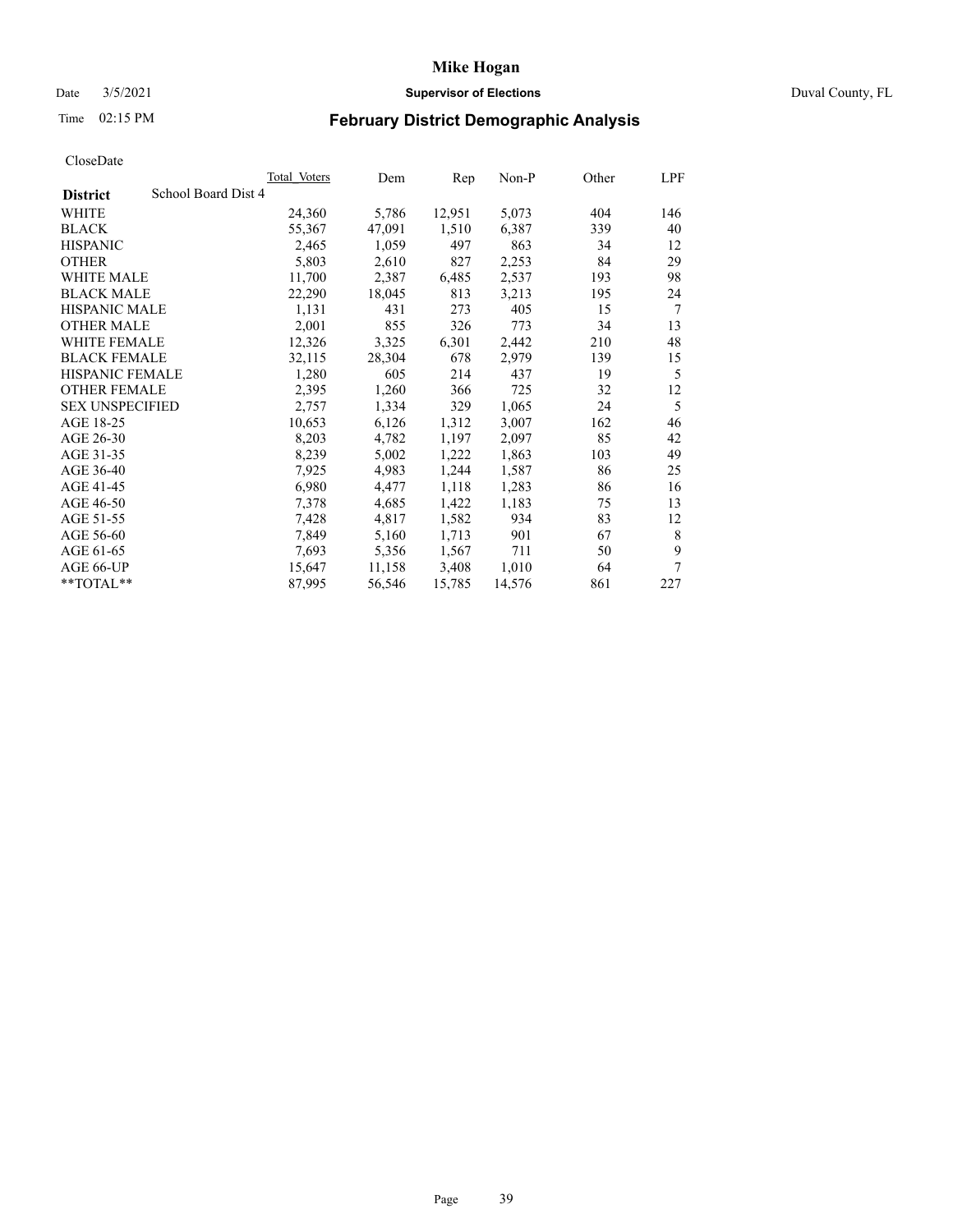# Date 3/5/2021 **Supervisor of Elections** Duval County, FL

# Time 02:15 PM **February District Demographic Analysis**

|                                        | Total Voters | Dem    | Rep    | $Non-P$ | Other | LPF            |
|----------------------------------------|--------------|--------|--------|---------|-------|----------------|
| School Board Dist 5<br><b>District</b> |              |        |        |         |       |                |
| WHITE                                  | 24,161       | 6,405  | 11,755 | 5,403   | 428   | 170            |
| <b>BLACK</b>                           | 49,295       | 41,100 | 1,459  | 6,344   | 357   | 35             |
| <b>HISPANIC</b>                        | 3,978        | 1,678  | 713    | 1,511   | 63    | 13             |
| <b>OTHER</b>                           | 6,814        | 2,655  | 1,409  | 2,643   | 85    | 22             |
| WHITE MALE                             | 11,153       | 2,516  | 5,764  | 2,550   | 204   | 119            |
| <b>BLACK MALE</b>                      | 19,353       | 15,304 | 728    | 3,117   | 183   | 21             |
| <b>HISPANIC MALE</b>                   | 1,759        | 648    | 384    | 686     | 33    | 8              |
| <b>OTHER MALE</b>                      | 2,451        | 877    | 584    | 950     | 29    | 11             |
| <b>WHITE FEMALE</b>                    | 12,691       | 3,799  | 5,867  | 2,756   | 219   | 50             |
| <b>BLACK FEMALE</b>                    | 29,010       | 25,056 | 703    | 3,069   | 168   | 14             |
| HISPANIC FEMALE                        | 2,110        | 977    | 317    | 784     | 27    | 5              |
| <b>OTHER FEMALE</b>                    | 3,020        | 1,323  | 671    | 981     | 38    | 7              |
| <b>SEX UNSPECIFIED</b>                 | 2,701        | 1,338  | 318    | 1,008   | 32    | 5              |
| AGE 18-25                              | 10,157       | 5,601  | 1,154  | 3,181   | 186   | 35             |
| AGE 26-30                              | 8,662        | 4,925  | 1,165  | 2,386   | 134   | 52             |
| AGE 31-35                              | 8,432        | 5,054  | 1,066  | 2,132   | 138   | 42             |
| AGE 36-40                              | 7,365        | 4,510  | 1,040  | 1,694   | 93    | 28             |
| AGE 41-45                              | 6,453        | 3,987  | 1,048  | 1,317   | 80    | 21             |
| AGE 46-50                              | 6,651        | 4,156  | 1,205  | 1,195   | 77    | 18             |
| AGE 51-55                              | 6,581        | 4,113  | 1,380  | 1,021   | 54    | 13             |
| AGE 56-60                              | 7,374        | 4,657  | 1,691  | 959     | 53    | 14             |
| AGE 61-65                              | 6,877        | 4,348  | 1,675  | 803     | 47    | $\overline{4}$ |
| AGE 66-UP                              | 15,696       | 10,487 | 3,912  | 1,213   | 71    | 13             |
| **TOTAL**                              | 84,248       | 51,838 | 15,336 | 15,901  | 933   | 240            |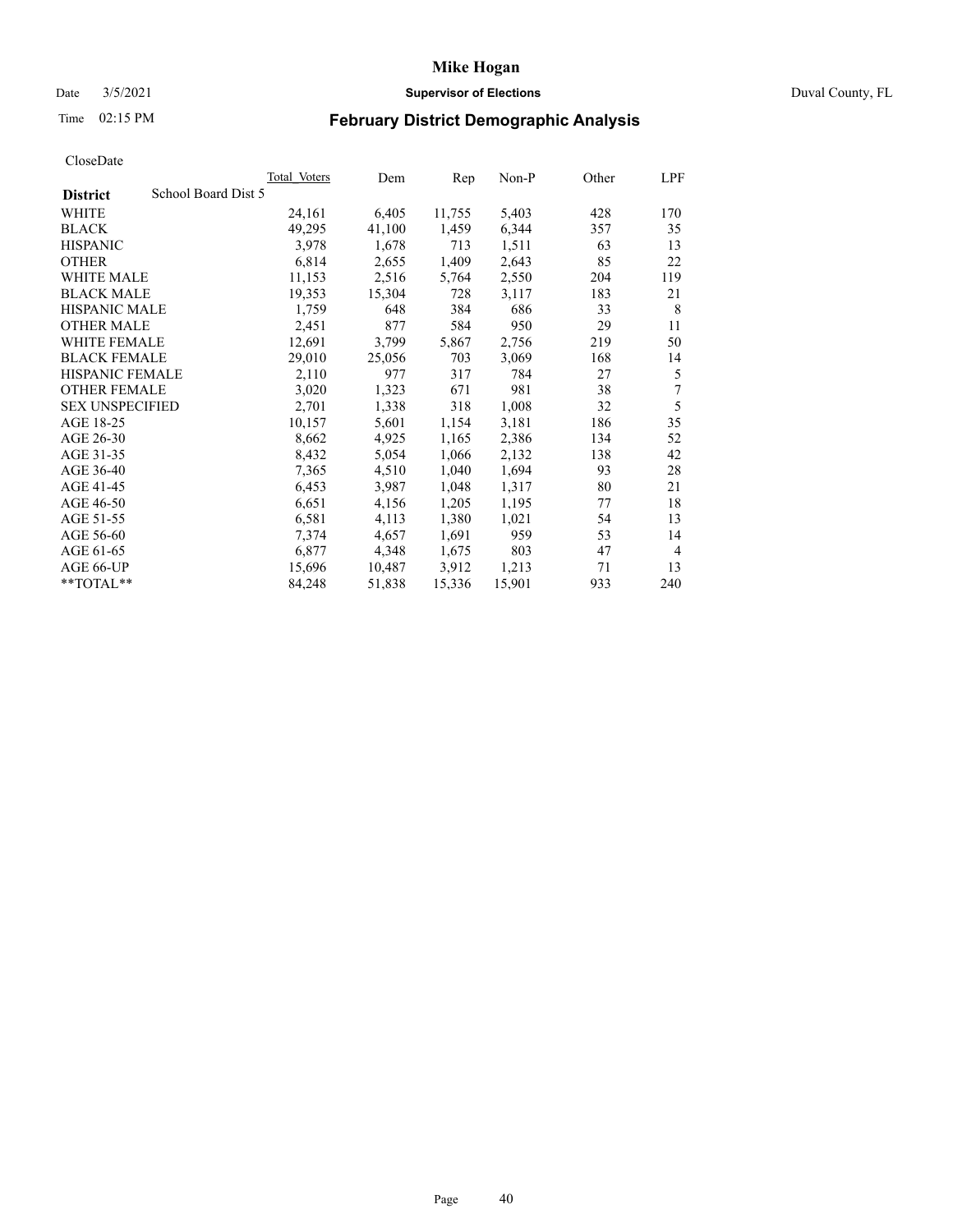# Date 3/5/2021 **Supervisor of Elections** Duval County, FL

# Time 02:15 PM **February District Demographic Analysis**

| ⊂i∪əviJuw              |                     |              |        |        |        |       |     |
|------------------------|---------------------|--------------|--------|--------|--------|-------|-----|
|                        |                     | Total Voters | Dem    | Rep    | Non-P  | Other | LPF |
| <b>District</b>        | School Board Dist 6 |              |        |        |        |       |     |
| <b>WHITE</b>           |                     | 60,270       | 14,757 | 33,130 | 11,162 | 863   | 358 |
| <b>BLACK</b>           |                     | 22,171       | 17,316 | 926    | 3,658  | 247   | 24  |
| <b>HISPANIC</b>        |                     | 5,620        | 2,251  | 1,342  | 1,924  | 82    | 21  |
| <b>OTHER</b>           |                     | 7,886        | 2,478  | 2,321  | 2,895  | 165   | 27  |
| <b>WHITE MALE</b>      |                     | 28,241       | 5,881  | 16,187 | 5,538  | 400   | 235 |
| <b>BLACK MALE</b>      |                     | 9,180        | 6,688  | 521    | 1,819  | 138   | 14  |
| <b>HISPANIC MALE</b>   |                     | 2,605        | 961    | 708    | 895    | 32    | 9   |
| <b>OTHER MALE</b>      |                     | 2,942        | 851    | 965    | 1,057  | 55    | 14  |
| <b>WHITE FEMALE</b>    |                     | 31,325       | 8,731  | 16,565 | 5,451  | 457   | 121 |
| <b>BLACK FEMALE</b>    |                     | 12,590       | 10,340 | 384    | 1,747  | 109   | 10  |
| HISPANIC FEMALE        |                     | 2,897        | 1,238  | 609    | 991    | 49    | 10  |
| <b>OTHER FEMALE</b>    |                     | 3,600        | 1,264  | 1,071  | 1,177  | 82    | 6   |
| <b>SEX UNSPECIFIED</b> |                     | 2,565        | 848    | 709    | 962    | 35    | 11  |
| AGE 18-25              |                     | 10,224       | 3,937  | 2,872  | 3,090  | 268   | 57  |
| AGE 26-30              |                     | 9,403        | 3,573  | 2,831  | 2,706  | 224   | 69  |
| AGE 31-35              |                     | 9,736        | 3,816  | 3,020  | 2,656  | 167   | 77  |
| AGE 36-40              |                     | 8,656        | 3,493  | 2,717  | 2,231  | 139   | 76  |
| AGE 41-45              |                     | 7,634        | 3,045  | 2,563  | 1,861  | 116   | 49  |
| AGE 46-50              |                     | 7,727        | 3,010  | 3,078  | 1,488  | 116   | 35  |
| AGE 51-55              |                     | 8,057        | 3,134  | 3,372  | 1,445  | 86    | 20  |
| AGE 56-60              |                     | 8,737        | 3,249  | 4,122  | 1,294  | 56    | 16  |
| AGE 61-65              |                     | 8,014        | 3,069  | 3,854  | 1,011  | 63    | 17  |
| AGE 66-UP              |                     | 17,759       | 6,476  | 9,290  | 1,857  | 122   | 14  |
| $*$ $TOTAL**$          |                     | 95,947       | 36,802 | 37,719 | 19,639 | 1,357 | 430 |
|                        |                     |              |        |        |        |       |     |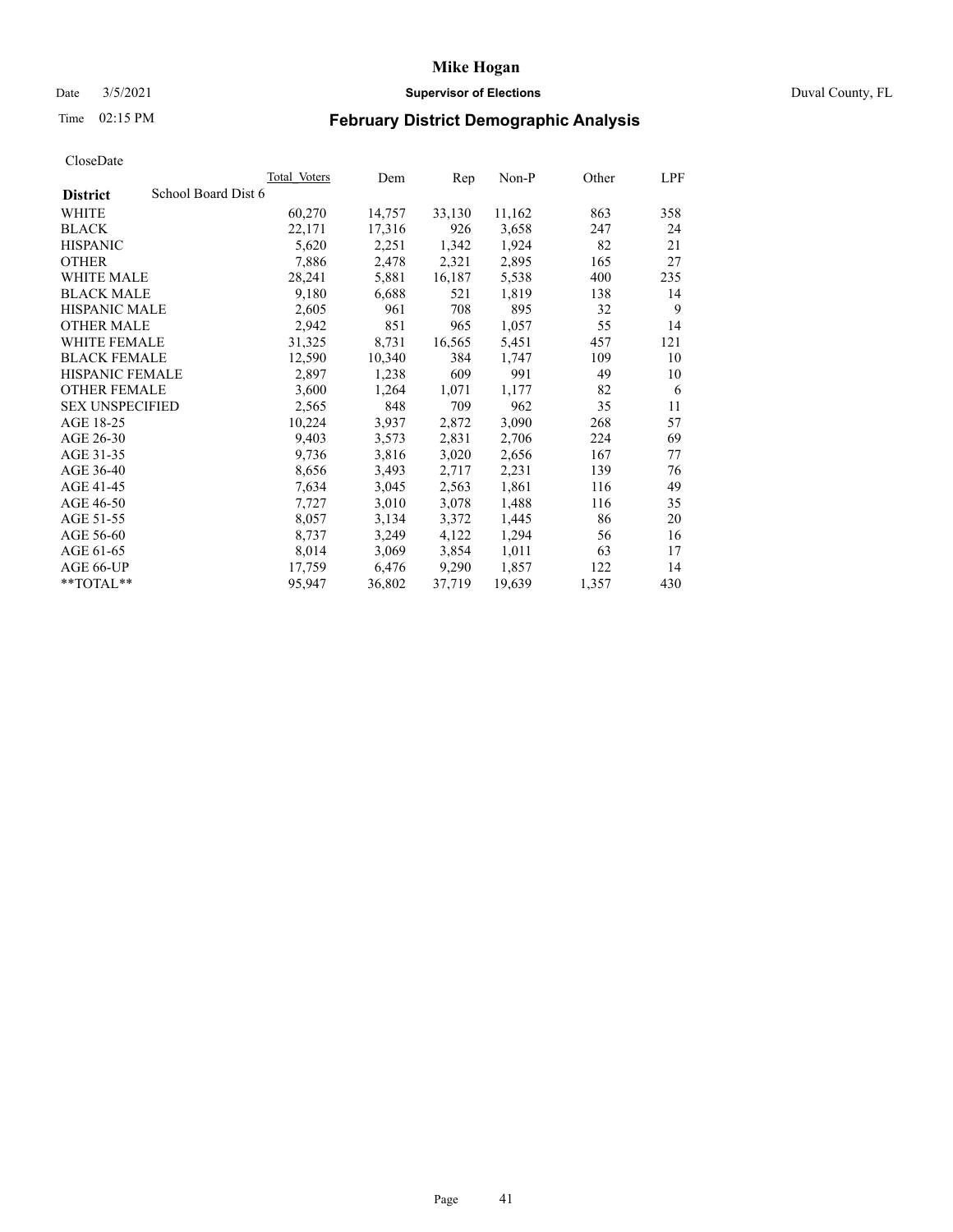# Date 3/5/2021 **Supervisor of Elections** Duval County, FL

# Time 02:15 PM **February District Demographic Analysis**

| ⊂i∪əviJuw              |                     |              |        |        |        |       |     |
|------------------------|---------------------|--------------|--------|--------|--------|-------|-----|
|                        |                     | Total Voters | Dem    | Rep    | Non-P  | Other | LPF |
| <b>District</b>        | School Board Dist 7 |              |        |        |        |       |     |
| <b>WHITE</b>           |                     | 78,584       | 17,774 | 42,956 | 16,127 | 1,268 | 459 |
| <b>BLACK</b>           |                     | 12,764       | 9,320  | 609    | 2,592  | 220   | 23  |
| <b>HISPANIC</b>        |                     | 7,564        | 2,665  | 2,152  | 2,611  | 101   | 35  |
| <b>OTHER</b>           |                     | 12,334       | 3,902  | 3,437  | 4,747  | 199   | 49  |
| <b>WHITE MALE</b>      |                     | 36,600       | 6,837  | 20,772 | 8,140  | 546   | 305 |
| <b>BLACK MALE</b>      |                     | 5,415        | 3,601  | 335    | 1,364  | 108   | 7   |
| <b>HISPANIC MALE</b>   |                     | 3,398        | 1,065  | 1,049  | 1,218  | 42    | 24  |
| <b>OTHER MALE</b>      |                     | 4,986        | 1,401  | 1,478  | 2,003  | 75    | 29  |
| <b>WHITE FEMALE</b>    |                     | 41,212       | 10,762 | 21,809 | 7,782  | 708   | 151 |
| <b>BLACK FEMALE</b>    |                     | 7,162        | 5,591  | 263    | 1,182  | 110   | 16  |
| HISPANIC FEMALE        |                     | 4,033        | 1,550  | 1,073  | 1,342  | 58    | 10  |
| <b>OTHER FEMALE</b>    |                     | 5,736        | 2,105  | 1,581  | 1,940  | 95    | 15  |
| <b>SEX UNSPECIFIED</b> |                     | 2,704        | 749    | 794    | 1,106  | 46    | 9   |
| AGE 18-25              |                     | 13,438       | 4,421  | 4,614  | 3,918  | 392   | 93  |
| AGE 26-30              |                     | 11,345       | 3,724  | 3,871  | 3,383  | 263   | 104 |
| AGE 31-35              |                     | 10,487       | 3,421  | 3,670  | 3,100  | 194   | 102 |
| AGE 36-40              |                     | 9,288        | 2,855  | 3,450  | 2,754  | 148   | 81  |
| AGE 41-45              |                     | 8,343        | 2,551  | 3,187  | 2,436  | 119   | 50  |
| AGE 46-50              |                     | 8,751        | 2,474  | 3,873  | 2,210  | 138   | 56  |
| AGE 51-55              |                     | 8,907        | 2,401  | 4,370  | 1,984  | 131   | 21  |
| AGE 56-60              |                     | 9,573        | 2,578  | 5,054  | 1,820  | 107   | 14  |
| AGE 61-65              |                     | 8,595        | 2,469  | 4,604  | 1,417  | 87    | 18  |
| AGE 66-UP              |                     | 22,519       | 6,767  | 12,461 | 3,055  | 209   | 27  |
| $*$ TOTAL $*$          |                     | 111,246      | 33,661 | 49,154 | 26,077 | 1,788 | 566 |
|                        |                     |              |        |        |        |       |     |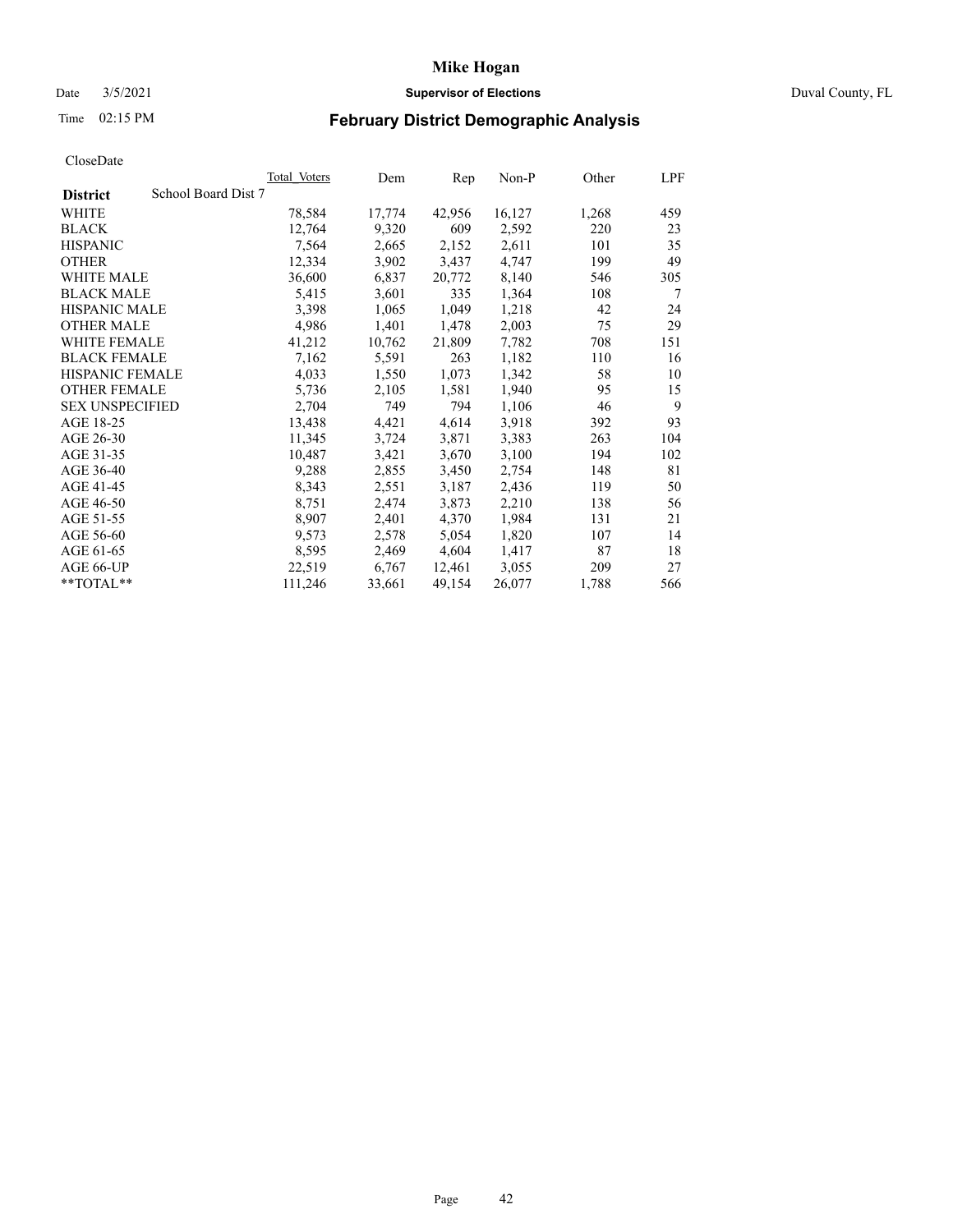# Date 3/5/2021 **Supervisor of Elections** Duval County, FL

# Time 02:15 PM **February District Demographic Analysis**

|                        | Total Voters          | Dem     | Rep     | Non-P  | Other | LPF   |
|------------------------|-----------------------|---------|---------|--------|-------|-------|
| <b>District</b>        | Florida Senate Dist 4 |         |         |        |       |       |
| WHITE                  | 233,533               | 51,495  | 129,335 | 47,874 | 3,499 | 1,330 |
| <b>BLACK</b>           | 43,262                | 32,659  | 2,033   | 7,950  | 571   | 49    |
| <b>HISPANIC</b>        | 19,792                | 7,091   | 5,622   | 6,724  | 282   | 73    |
| <b>OTHER</b>           | 32,862                | 9,626   | 10,101  | 12,498 | 494   | 143   |
| WHITE MALE             | 110,580               | 19,845  | 63,794  | 24,430 | 1,620 | 891   |
| <b>BLACK MALE</b>      | 18,748                | 13,025  | 1,159   | 4,233  | 302   | 29    |
| <b>HISPANIC MALE</b>   | 8,964                 | 2,815   | 2,797   | 3,179  | 129   | 44    |
| <b>OTHER MALE</b>      | 12,999                | 3,490   | 4,206   | 5,042  | 184   | 77    |
| <b>WHITE FEMALE</b>    | 120,481               | 31,135  | 64,275  | 22,793 | 1,850 | 428   |
| <b>BLACK FEMALE</b>    | 23,877                | 19,187  | 849     | 3,559  | 263   | 19    |
| <b>HISPANIC FEMALE</b> | 10,417                | 4,128   | 2,729   | 3,386  | 149   | 25    |
| <b>OTHER FEMALE</b>    | 15,020                | 4,982   | 4,709   | 5,048  | 232   | 49    |
| <b>SEX UNSPECIFIED</b> | 8,359                 | 2,264   | 2,573   | 3,372  | 117   | 33    |
| AGE 18-25              | 36,874                | 11,971  | 12,764  | 10,901 | 997   | 241   |
| AGE 26-30              | 31,256                | 9,674   | 11,240  | 9,401  | 658   | 283   |
| AGE 31-35              | 31,019                | 9,644   | 11,340  | 9,231  | 533   | 271   |
| AGE 36-40              | 28,891                | 8,819   | 10,852  | 8,520  | 447   | 253   |
| AGE 41-45              | 25,654                | 8,018   | 10,008  | 7,113  | 356   | 159   |
| AGE 46-50              | 26,826                | 8,092   | 11,898  | 6,308  | 386   | 142   |
| AGE 51-55              | 27,318                | 7,832   | 13,542  | 5,523  | 340   | 81    |
| AGE 56-60              | 29,704                | 8,311   | 15,717  | 5,289  | 334   | 53    |
| AGE 61-65              | 26,846                | 8,178   | 14,107  | 4,235  | 279   | 47    |
| AGE 66-UP              | 65,061                | 20,332  | 35,623  | 8,525  | 516   | 65    |
| $*$ TOTAL $*$          | 329,449               | 100,871 | 147,091 | 75,046 | 4,846 | 1,595 |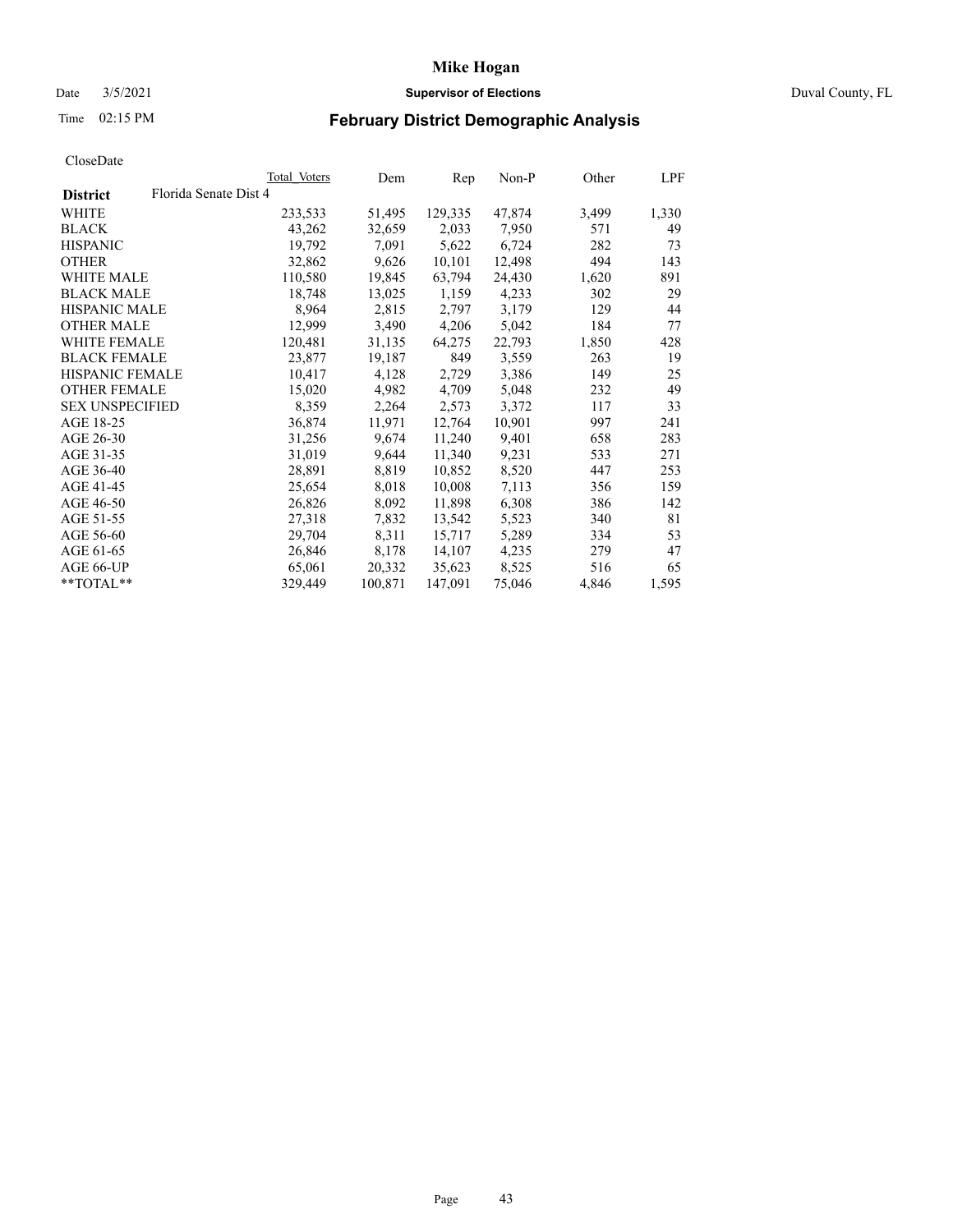# Date 3/5/2021 **Supervisor of Elections** Duval County, FL

# Time 02:15 PM **February District Demographic Analysis**

|                        |                       | Total Voters | Dem     | Rep    | Non-P  | Other | LPF   |
|------------------------|-----------------------|--------------|---------|--------|--------|-------|-------|
| <b>District</b>        | Florida Senate Dist 6 |              |         |        |        |       |       |
| WHITE                  |                       | 143,070      | 37,831  | 72,464 | 29,637 | 2,245 | 893   |
| <b>BLACK</b>           |                       | 143,516      | 118,251 | 4,589  | 19,423 | 1,118 | 135   |
| <b>HISPANIC</b>        |                       | 18,301       | 7,576   | 3,876  | 6,526  | 258   | 65    |
| <b>OTHER</b>           |                       | 28,262       | 10,443  | 6,359  | 10,935 | 418   | 107   |
| WHITE MALE             |                       | 66,571       | 15,061  | 35,317 | 14,586 | 1,008 | 599   |
| <b>BLACK MALE</b>      |                       | 57,355       | 44,675  | 2,391  | 9,611  | 600   | 78    |
| <b>HISPANIC MALE</b>   |                       | 8,151        | 3,075   | 1,992  | 2,937  | 112   | 35    |
| <b>OTHER MALE</b>      |                       | 10,334       | 3,453   | 2,686  | 3,986  | 154   | 55    |
| <b>WHITE FEMALE</b>    |                       | 74,638       | 22,280  | 36,325 | 14,531 | 1,216 | 286   |
| <b>BLACK FEMALE</b>    |                       | 83,445       | 71,508  | 2,109  | 9,267  | 505   | 56    |
| <b>HISPANIC FEMALE</b> |                       | 9,695        | 4,302   | 1,799  | 3,424  | 141   | 29    |
| <b>OTHER FEMALE</b>    |                       | 12,438       | 5,258   | 2,883  | 4,066  | 198   | 33    |
| <b>SEX UNSPECIFIED</b> |                       | 10,517       | 4,488   | 1,786  | 4,109  | 105   | 29    |
| AGE 18-25              |                       | 38,723       | 19,288  | 6,623  | 11,815 | 813   | 184   |
| AGE 26-30              |                       | 34,191       | 16,926  | 6,696  | 9,762  | 592   | 215   |
| AGE 31-35              |                       | 33,541       | 17,206  | 6,700  | 8,876  | 537   | 222   |
| AGE 36-40              |                       | 29,623       | 15,488  | 6,306  | 7,238  | 407   | 184   |
| AGE 41-45              |                       | 25,605       | 13,503  | 5,796  | 5,862  | 340   | 104   |
| AGE 46-50              |                       | 26,111       | 13,681  | 6,938  | 5,069  | 328   | 95    |
| AGE 51-55              |                       | 26,456       | 13,983  | 7,713  | 4,443  | 255   | 62    |
| AGE 56-60              |                       | 29,378       | 15,394  | 9,436  | 4,249  | 251   | 48    |
| AGE 61-65              |                       | 27,817       | 15,047  | 9,091  | 3,430  | 209   | 40    |
| AGE 66-UP              |                       | 61,704       | 33,585  | 21,989 | 5,777  | 307   | 46    |
| $*$ TOTAL $*$          |                       | 333,149      | 174,101 | 87,288 | 66,521 | 4,039 | 1,200 |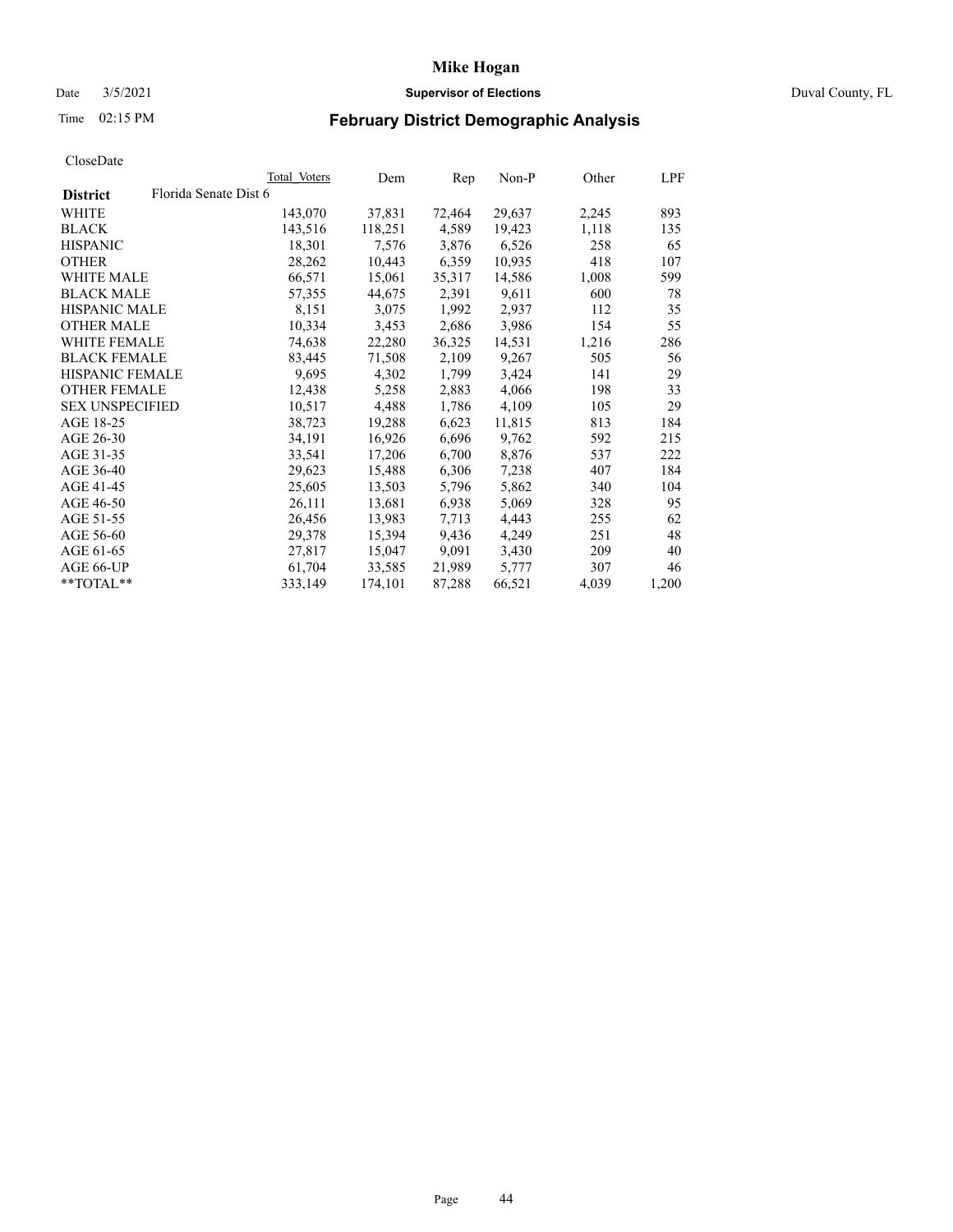# Date 3/5/2021 **Supervisor of Elections** Duval County, FL

# Time 02:15 PM **February District Demographic Analysis**

| CloseDate |
|-----------|
|-----------|

|                        |                       | Total Voters | Dem | Rep | Non-P | Other | LPF |
|------------------------|-----------------------|--------------|-----|-----|-------|-------|-----|
| <b>District</b>        | Florida Senate Dist 9 |              |     |     |       |       |     |
| WHITE                  |                       |              | 0   | 0   | 0     |       | 0   |
| BLACK                  |                       |              |     |     |       |       |     |
| <b>HISPANIC</b>        |                       |              |     |     |       |       |     |
| OTHER                  |                       |              |     |     |       |       |     |
| <b>WHITE MALE</b>      |                       |              |     |     |       |       |     |
| <b>BLACK MALE</b>      |                       |              |     |     |       |       |     |
| <b>HISPANIC MALE</b>   |                       |              |     |     |       |       |     |
| <b>OTHER MALE</b>      |                       |              |     |     |       |       |     |
| <b>WHITE FEMALE</b>    |                       |              |     |     |       |       |     |
| <b>BLACK FEMALE</b>    |                       |              |     |     |       |       |     |
| <b>HISPANIC FEMALE</b> |                       |              |     |     |       |       |     |
| <b>OTHER FEMALE</b>    |                       |              |     |     |       |       |     |
| <b>SEX UNSPECIFIED</b> |                       |              |     |     |       |       |     |
| AGE 18-25              |                       |              |     |     |       |       |     |
| AGE 26-30              |                       |              |     |     |       |       |     |
| AGE 31-35              |                       |              |     |     |       |       |     |
| AGE 36-40              |                       |              |     |     |       |       |     |
| AGE 41-45              |                       |              |     |     |       |       |     |
| AGE 46-50              |                       |              |     |     |       |       |     |
| AGE 51-55              |                       |              |     |     |       |       |     |
| AGE 56-60              |                       |              |     |     |       |       |     |
| AGE 61-65              |                       |              |     |     |       |       |     |
| AGE 66-UP              |                       |              |     |     |       |       |     |
| **TOTAL**              |                       |              |     |     |       |       |     |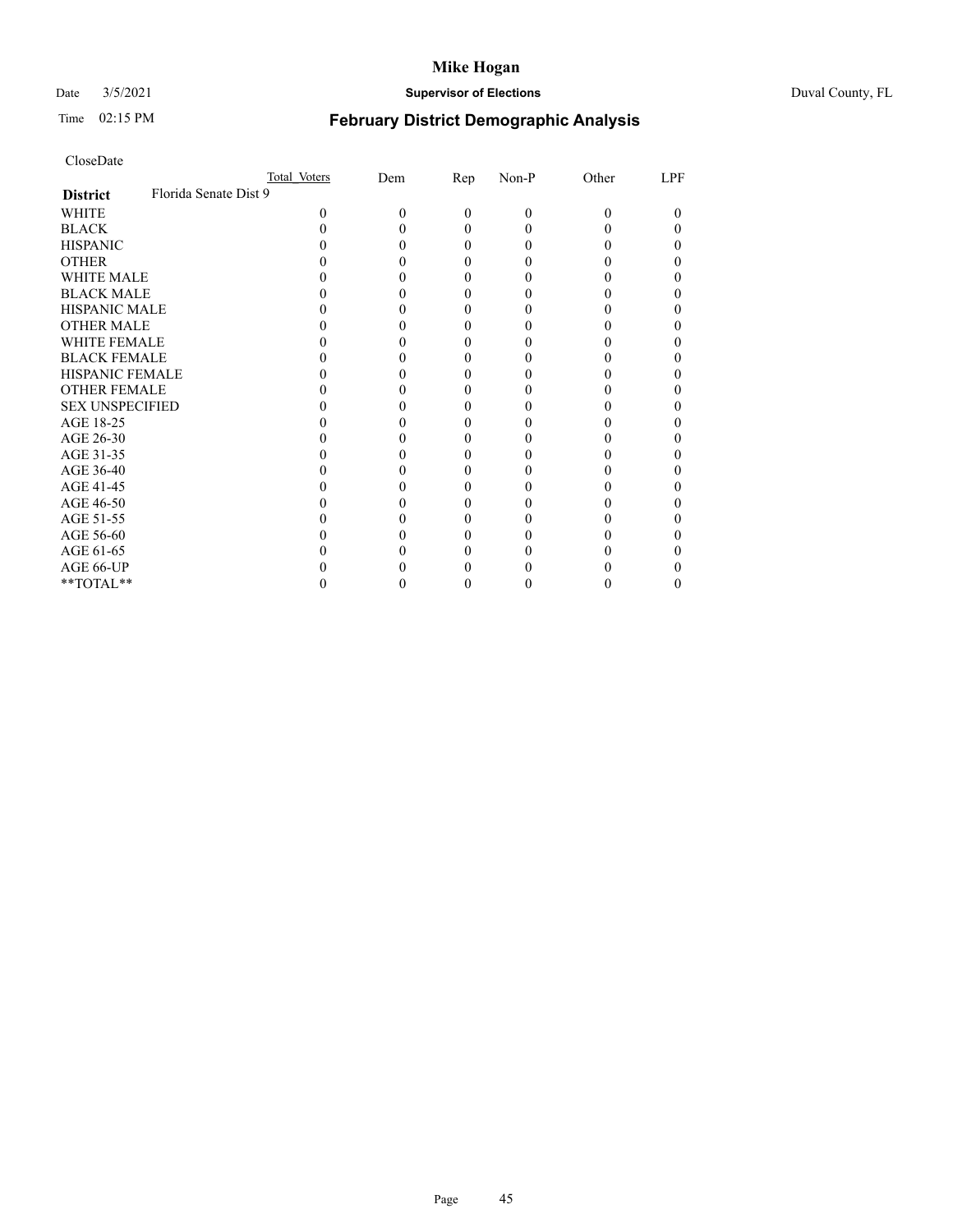# Date 3/5/2021 **Supervisor of Elections** Duval County, FL

# Time 02:15 PM **February District Demographic Analysis**

|                        |                               | Total Voters | Dem   | Rep   | Non-P | Other          | LPF            |
|------------------------|-------------------------------|--------------|-------|-------|-------|----------------|----------------|
| <b>District</b>        | Jacksonville Beach District 1 |              |       |       |       |                |                |
| WHITE                  |                               | 5,315        | 1,337 | 2,622 | 1,233 | 95             | 28             |
| <b>BLACK</b>           |                               | 370          | 286   | 16    | 66    | 1              |                |
| <b>HISPANIC</b>        |                               | 194          | 65    | 74    | 51    | 4              | 0              |
| <b>OTHER</b>           |                               | 383          | 96    | 129   | 144   | 12             | $\overline{c}$ |
| WHITE MALE             |                               | 2,607        | 546   | 1,326 | 671   | 46             | 18             |
| <b>BLACK MALE</b>      |                               | 150          | 102   | 5     | 41    | 1              | 1              |
| <b>HISPANIC MALE</b>   |                               | 93           | 21    | 43    | 29    | 0              | 0              |
| <b>OTHER MALE</b>      |                               | 142          | 34    | 50    | 53    | 4              | 1              |
| WHITE FEMALE           |                               | 2,664        | 783   | 1,271 | 552   | 49             | 9              |
| <b>BLACK FEMALE</b>    |                               | 215          | 179   | 11    | 25    | 0              | 0              |
| <b>HISPANIC FEMALE</b> |                               | 97           | 42    | 30    | 21    | 4              | $\theta$       |
| <b>OTHER FEMALE</b>    |                               | 160          | 48    | 56    | 50    | 6              | $\theta$       |
| <b>SEX UNSPECIFIED</b> |                               | 133          | 29    | 49    | 51    | $\overline{c}$ | $\mathfrak{2}$ |
| AGE 18-25              |                               | 596          | 185   | 214   | 177   | 15             | 5              |
| AGE 26-30              |                               | 808          | 201   | 337   | 250   | 17             | 3              |
| AGE 31-35              |                               | 653          | 178   | 245   | 209   | 14             | 7              |
| AGE 36-40              |                               | 553          | 150   | 206   | 182   | 10             | 5              |
| AGE 41-45              |                               | 435          | 110   | 192   | 119   | 12             | $\overline{2}$ |
| AGE 46-50              |                               | 430          | 105   | 214   | 102   | 7              | $\mathfrak{2}$ |
| AGE 51-55              |                               | 451          | 118   | 231   | 94    | 6              | $\overline{c}$ |
| AGE 56-60              |                               | 537          | 139   | 283   | 103   | 10             | $\overline{c}$ |
| AGE 61-65              |                               | 475          | 163   | 229   | 76    | 7              | $\mathbf{0}$   |
| AGE 66-UP              |                               | 1,324        | 435   | 690   | 182   | 14             | 3              |
| **TOTAL**              |                               | 6,262        | 1,784 | 2,841 | 1,494 | 112            | 31             |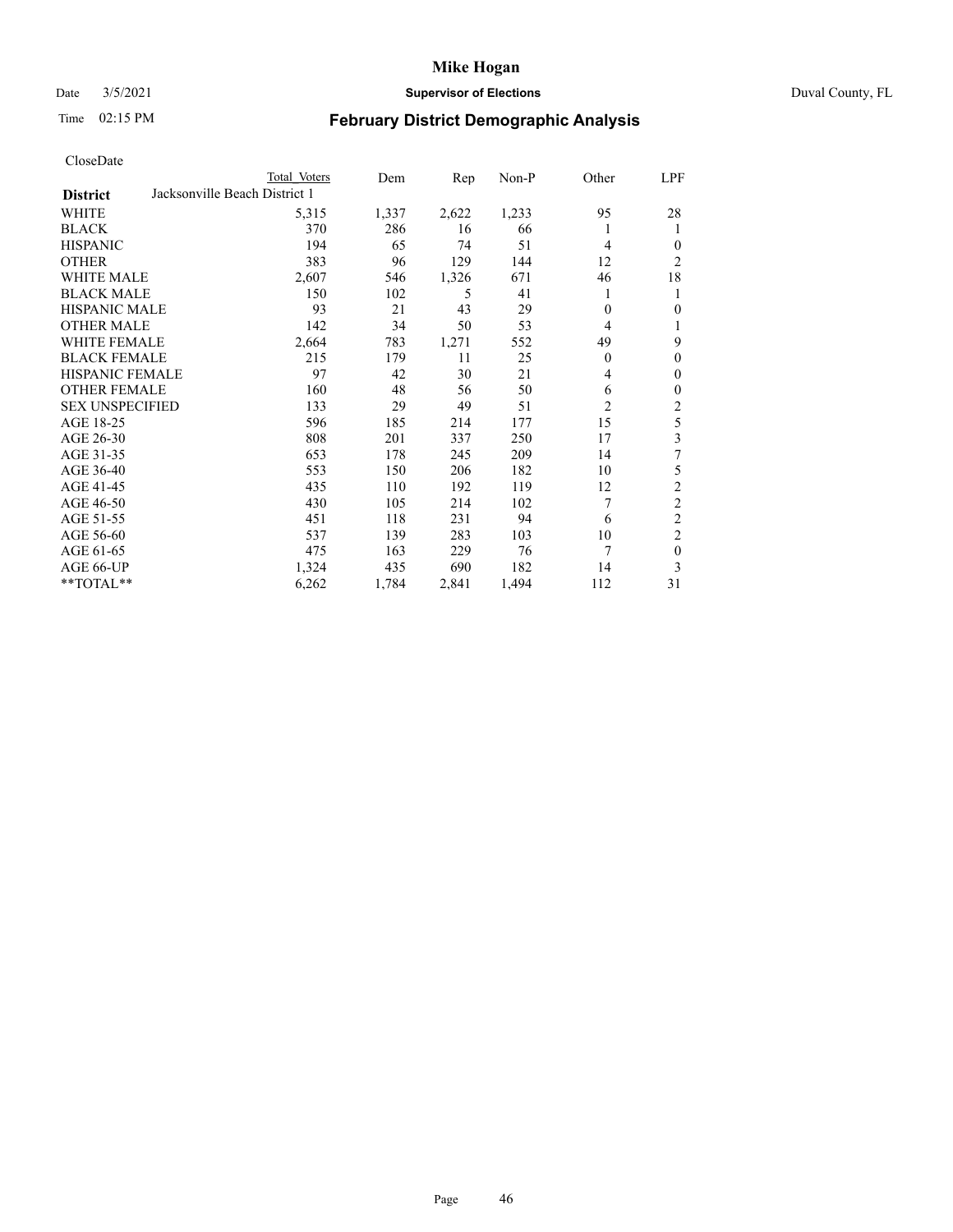# Date 3/5/2021 **Supervisor of Elections** Duval County, FL

# Time 02:15 PM **February District Demographic Analysis**

| CloseDate |  |
|-----------|--|
|-----------|--|

|                        | Total Voters                  | Dem   | Rep            | $Non-P$ | Other | LPF              |
|------------------------|-------------------------------|-------|----------------|---------|-------|------------------|
| <b>District</b>        | Jacksonville Beach District 2 |       |                |         |       |                  |
| WHITE                  | 6,516                         | 1,552 | 3,492          | 1,326   | 107   | 39               |
| <b>BLACK</b>           | 110                           | 77    | 10             | 21      | 1     | 1                |
| <b>HISPANIC</b>        | 146                           | 54    | 52             | 37      | 3     | $\mathbf{0}$     |
| <b>OTHER</b>           | 414                           | 121   | 149            | 132     | 7     | 5                |
| <b>WHITE MALE</b>      | 3,114                         | 597   | 1,762          | 686     | 45    | 24               |
| <b>BLACK MALE</b>      | 63                            | 43    | 6              | 13      | 1     | $\mathbf{0}$     |
| <b>HISPANIC MALE</b>   | 51                            | 17    | 18             | 16      | 0     | $\boldsymbol{0}$ |
| <b>OTHER MALE</b>      | 162                           | 43    | 69             | 45      | 2     | 3                |
| WHITE FEMALE           | 3,333                         | 937   | 1,702          | 618     | 61    | 15               |
| <b>BLACK FEMALE</b>    | 45                            | 33    | $\overline{4}$ | 7       | 0     | 1                |
| HISPANIC FEMALE        | 91                            | 37    | 33             | 18      | 3     | $\boldsymbol{0}$ |
| <b>OTHER FEMALE</b>    | 180                           | 61    | 66             | 48      | 3     | $\overline{c}$   |
| <b>SEX UNSPECIFIED</b> | 147                           | 36    | 43             | 65      | 3     | $\boldsymbol{0}$ |
| AGE 18-25              | 631                           | 149   | 278            | 177     | 21    | 6                |
| AGE 26-30              | 601                           | 137   | 287            | 157     | 11    | 9                |
| AGE 31-35              | 672                           | 133   | 314            | 203     | 15    | 7                |
| AGE 36-40              | 546                           | 141   | 240            | 151     | 10    | 4                |
| AGE 41-45              | 530                           | 140   | 230            | 148     | 7     | 5                |
| AGE 46-50              | 551                           | 115   | 287            | 129     | 14    | 6                |
| AGE 51-55              | 595                           | 106   | 375            | 105     | 6     | 3                |
| AGE 56-60              | 693                           | 165   | 400            | 110     | 15    | 3                |
| AGE 61-65              | 689                           | 190   | 398            | 95      | 5     | 1                |
| AGE 66-UP              | 1,678                         | 528   | 894            | 241     | 14    | 1                |
| **TOTAL**              | 7,186                         | 1,804 | 3,703          | 1,516   | 118   | 45               |
|                        |                               |       |                |         |       |                  |